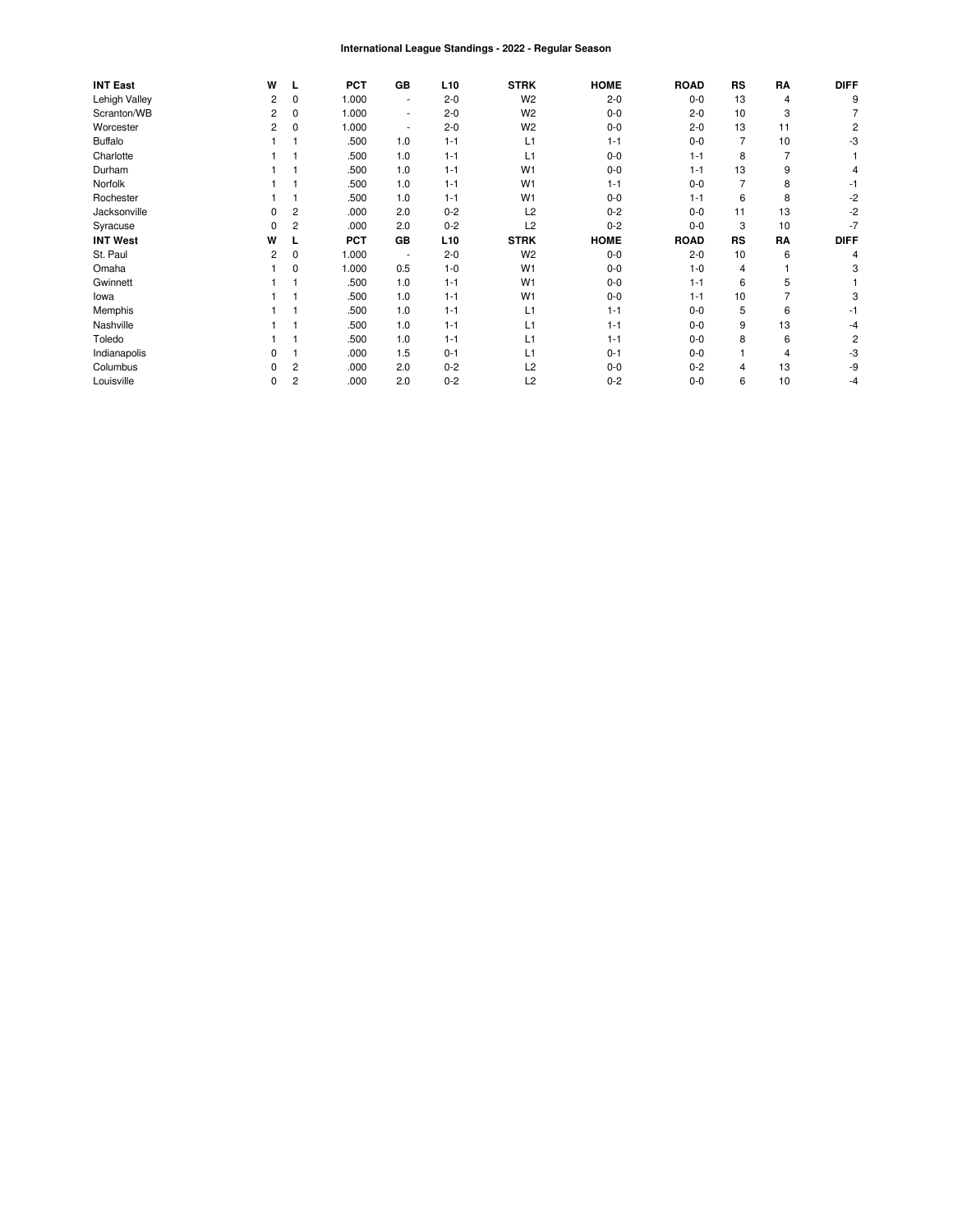### **International Hitting Leaders - 2022 - Regular Season - Qualified Players**

|                | <b>AVG</b>      |            |              |                | <b>HR</b>     |            |                |              |               | RBI        |                |            |                | <b>OBP</b>     |            |                |
|----------------|-----------------|------------|--------------|----------------|---------------|------------|----------------|--------------|---------------|------------|----------------|------------|----------------|----------------|------------|----------------|
|                | # Player        | Team       | <b>AVG</b>   |                | # Player      | Team       | <b>HR</b>      | #            | Player        |            | Team           | <b>RBI</b> | #              | Player         | Team       | <b>OBP</b>     |
|                | 1 Paredes, I    | <b>DUR</b> | .750         |                | Florial, E    | <b>SWB</b> | $\overline{c}$ | 1.           | Casey, D      | <b>ROC</b> | 4              |            | 1              | Paredes, I     | <b>DUR</b> | .800           |
|                | 2 Barrera, T    | <b>ROC</b> | .714         |                | Kreidler, R   | <b>TOL</b> | $\overline{c}$ | $\mathbf{1}$ | Florial, E    | SWB        | 4              |            | 2              | Barrera, T     | <b>ROC</b> | .750           |
|                | 3 Fitzgerald, R | <b>WOR</b> | .625         |                | Leblanc, C    | <b>JAX</b> | $\overline{c}$ | 1.           | Paredes, I    | <b>DUR</b> | 4              |            | 3              | Burger, J      | <b>CLT</b> | .714           |
|                | 3 Shewmake, B   | <b>GWN</b> | .625         |                | Singleton, J  | <b>NAS</b> | $\overline{c}$ | 4            |               | 10 tied    | 3              |            | 4              | Andreoli, J    | LHV        | .625           |
|                | 5 Kreidler, R   | <b>TOL</b> | .571         | 5              | 32 tied       |            | $\mathbf{1}$   |              |               |            |                |            | 4              | Bonifacio, J   | LHV        | .625           |
|                | 6 Guthrie, D    | LHV        | .556         |                |               |            |                |              |               |            |                |            | 4              | Fitzgerald, R  | <b>WOR</b> | .625           |
| $\overline{7}$ | 8 tied          |            | .500         |                |               |            |                |              |               |            |                |            | 4              | Giambrone, T   | <b>IOW</b> | .625           |
|                |                 |            |              |                |               |            |                |              |               |            |                |            | 4              | Kreidler, R    | <b>TOL</b> | .625           |
|                |                 |            |              |                |               |            |                |              |               |            |                |            | 4              | Shewmake, B    | <b>GWN</b> | .625           |
|                |                 |            |              |                |               |            |                |              |               |            |                |            | 10             | 6 tied         |            | .600           |
|                | <b>SLG</b>      |            |              |                |               | <b>OPS</b> |                |              |               | н          |                |            |                | 2B             |            |                |
|                |                 |            |              |                |               |            |                |              |               |            |                |            |                |                |            |                |
|                | # Player        | Team       | <b>SLG</b>   | #              | Player        | Team       | <b>OPS</b>     | #            | Player        |            | Team           | H          |                | # Player       | Team       | 2B             |
|                | 1 Paredes, I    | <b>DUR</b> | 1.750        |                | Paredes, I    | <b>DUR</b> | 2.550          | 1            | Barrera, T    |            | <b>ROC</b>     | 5          | $\mathbf{1}$   | García, R      | <b>IOW</b> | 3              |
|                | 2 Kreidler, R   | <b>TOL</b> | 1.571        | 2              | Kreidler, R   | <b>TOL</b> | 2.196          | 1            | Fitzgerald, R |            | <b>WOR</b>     | 5          | 2              | Demeritte, T   | <b>GWN</b> | $\overline{c}$ |
|                | 3 Florial, E    | SWB        | 1.429        | 3              | Florial, E    | SWB        | 1.985          | 1            | Guthrie, D    |            | LHV            | 5          | 2              | Jones, J       | <b>NOR</b> | $\overline{c}$ |
|                | 3 Leblanc, C    | <b>JAX</b> | 1.429        | 4              | Leblanc, C    | <b>JAX</b> | 1.929          | 1            | Shewmake, B   |            | <b>GWN</b>     | 5          |                | 2 Remillard, Z | <b>CLT</b> | 2              |
|                | 5 Singleton, J  | <b>NAS</b> | 1.250        | 5              | Fitzgerald, R | <b>WOR</b> | 1.625          | 5            | Aranda, J     |            | <b>DUR</b>     | 4          | $\overline{c}$ | Toffey, W      | LHV        | 2              |
| 6              | 7 tied          |            | 1.000        | 5              | Shewmake, B   | <b>GWN</b> | 1.625          | 5            | Cedrola, L    |            | LOU            | 4          | 6              | 48 tied        |            | $\mathbf{1}$   |
|                |                 |            |              | 5              | Singleton, J  | <b>NAS</b> | 1.625          | 5            | Clemens, K    |            | <b>TOL</b>     | 4          |                |                |            |                |
|                |                 |            |              | 8              | Barrera, T    | <b>ROC</b> | 1.607          | 5            | García, R     |            | <b>IOW</b>     | 4          |                |                |            |                |
|                |                 |            |              | 9              | Gray, T       | <b>DUR</b> | 1.556          | 5            | Kreidler, R   |            | <b>TOL</b>     | 4          |                |                |            |                |
|                |                 |            |              |                | 10 Riddle, J  | LOU        | 1.500          | 10           |               | 26 tied    |                | 3          |                |                |            |                |
|                | 3B              |            |              |                |               | <b>BB</b>  |                |              |               | XBH        |                |            |                | TB             |            |                |
| #              | Player          | Team       | 3B           |                | # Player      | Team       | BB             |              | # Player      |            | Team           | <b>XBH</b> |                | # Player       | Team       | TB             |
| 1              | Casey, D        | <b>ROC</b> | $\mathbf{1}$ | 1              | Andreoli, J   | LHV        | 4              |              | 1 Florial, E  |            | SWB<br>3       |            | $\mathbf{1}$   | Kreidler, R    | <b>TOL</b> | 11             |
|                | Clemens, K      | <b>TOL</b> | 1            | 2              | Bonifacio, J  | LHV        | 3              |              | 1 García, R   | <b>IOW</b> | 3              |            |                | 2 Florial, E   | SWB        | 10             |
|                | Mathias, M      | <b>NAS</b> | $\mathbf{1}$ |                | 2 Freeman, I  | COL        | 3              |              | 1 Kreidler, R | <b>TOL</b> | 3              |            |                | 2 Leblanc, C   | <b>JAX</b> | 10             |
| 1              | Short, Z        | <b>TOL</b> | 1            | $\overline{2}$ | Machado, D    | <b>IOW</b> | 3              |              | 1 Leblanc, C  | <b>JAX</b> | 3              |            |                | 2 Singleton, J | <b>NAS</b> | 10             |
|                | Turang, B       | <b>NAS</b> | 1            | 2              | Refsnyder, R  | <b>WOR</b> | 3              |              | Singleton, J  | <b>NAS</b> | 3              |            | 5              | Fitzgerald, R  | <b>WOR</b> | 8              |
|                | 1 Valente, J    | <b>TOL</b> | 1            | 6              | 33 tied       |            | $\overline{c}$ | 6            |               | 9 tied     | $\overline{c}$ |            |                | 5 Shewmake, B  | <b>GWN</b> | 8              |

[Shewmake,](https://research.mlb.com/players/669699/stats#orgId=117) B [GWN](https://research.mlb.com/teams/431/stats#timeframe=2022) 8<br>7 Casey, D ROC 7 [Casey,](https://research.mlb.com/players/661541/stats#orgId=117) D [ROC](https://research.mlb.com/teams/534/stats#timeframe=2022) 7 [García,](https://research.mlb.com/players/596825/stats#orgId=117) R [IOW](https://research.mlb.com/teams/451/stats#timeframe=2022) 7

[Paredes,](https://research.mlb.com/players/670623/stats#orgId=117) I [DUR](https://research.mlb.com/teams/234/stats#timeframe=2022) 7 [Pérez,](https://research.mlb.com/players/656024/stats#orgId=117) C [CLT](https://research.mlb.com/teams/494/stats#timeframe=2022) 7

|                | R          |   |   | SB               |            |                |               | СS |            |     |
|----------------|------------|---|---|------------------|------------|----------------|---------------|----|------------|-----|
| # Player       | Team       | R |   | # Player         | Team       | SB             | # Player      |    | Team       | CS. |
| Bruján, V      | <b>DUR</b> | 4 |   | 1 Bruján, V      | <b>DUR</b> | 2              | Bauers, J     |    | LOU        |     |
| 2 Barrera, T   | <b>ROC</b> | 3 |   | 1 Cabrera, O     | <b>SWB</b> | 2              | 1 Cameron, D  |    | TOL        |     |
| 2 Burger, J    | <b>CLT</b> | 3 |   | 1 Lewis, R       | <b>STP</b> | $\overline{2}$ | 1 Capra, V    |    | <b>BUF</b> |     |
| 2 Giambrone. T | <b>IOW</b> | 3 |   | 1 Machado, D     | <b>IOW</b> | 2              | 1 Duran. J    |    | <b>WOR</b> |     |
| 2 Guthrie, D   | LHV        | 3 |   | 1 Robson, J      | TOL        | 2              | 1 Guthrie, D  |    | LHV        |     |
| 2 Jones, J     | <b>NOR</b> | 3 |   | 1 Spangenberg, C | <b>MEM</b> | 2              | 1 Pavton, M   |    | <b>CLT</b> |     |
| 2 Lewis, R     | <b>STP</b> | 3 |   | 1 Tavlor, S      | <b>BUF</b> | 2              | Rutherford, B |    | <b>CLT</b> |     |
| 2 Palacios, J  | <b>BUF</b> | 3 | 8 | 21 tied          |            |                |               |    |            |     |
| 2 Refsnyder, R | <b>WOR</b> | 3 |   |                  |            |                |               |    |            |     |
| 2 Vavra, T     | <b>NOR</b> | 3 |   |                  |            |                |               |    |            |     |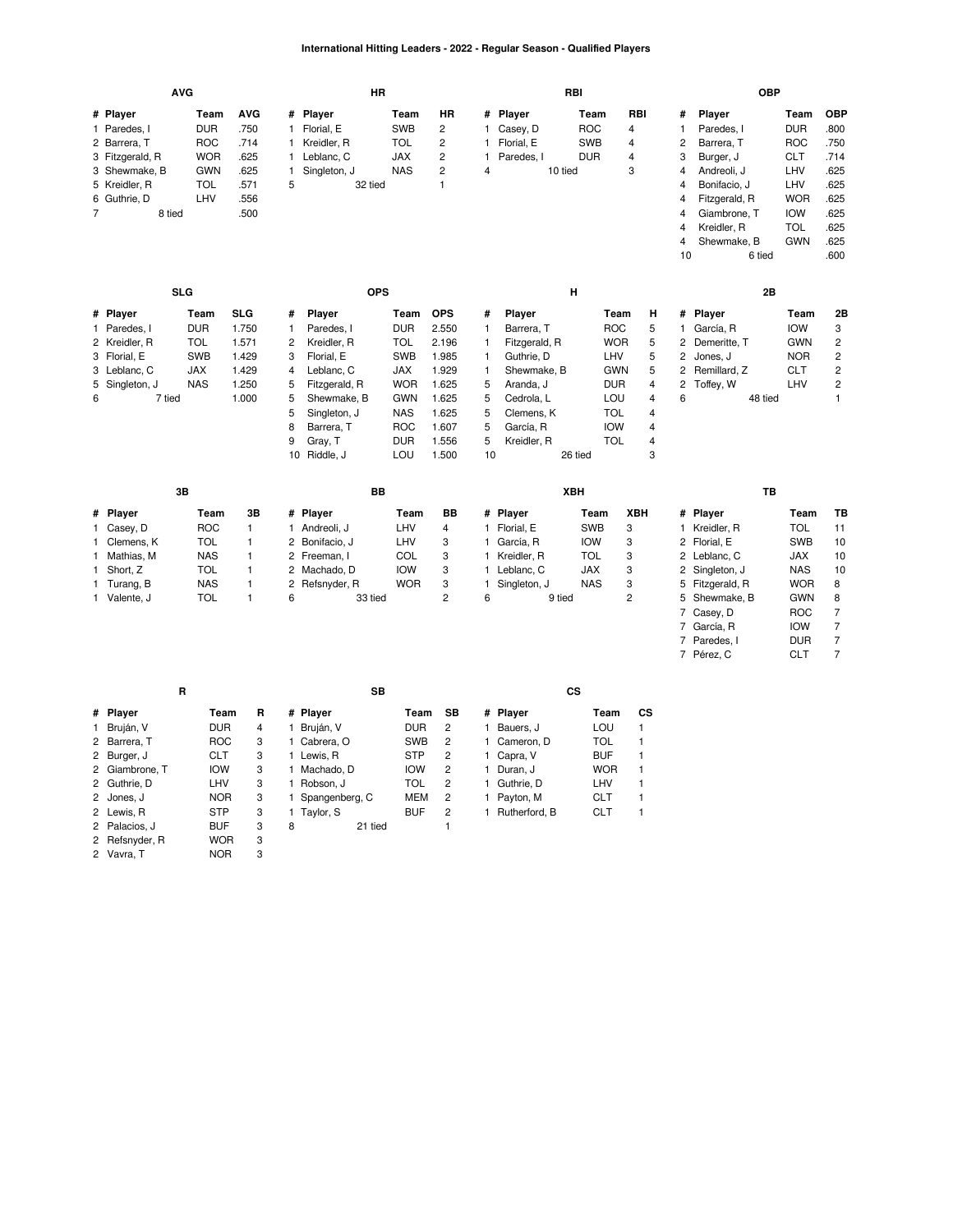## **International Pitching Leaders - 2022 - Regular Season - Qualified Players**

|              |               | <b>ERA</b> |            |            |   |          | W          |              |   |                 | SO          |            |                |              |          | GS          |              |
|--------------|---------------|------------|------------|------------|---|----------|------------|--------------|---|-----------------|-------------|------------|----------------|--------------|----------|-------------|--------------|
|              | # Player      | Team       |            | <b>ERA</b> | # | Player   | Team       | W            |   | # Player        |             | Team       | so             | #            | Player   | Team        | GS           |
| $\mathbf{1}$ |               | 34 tied    |            | 0.00       | 1 |          | 19 tied    | $\mathbf{1}$ |   | Toussaint, T    |             | <b>GWN</b> | 8              | 1            |          | 38 tied     | $\mathbf{1}$ |
|              |               |            |            |            |   |          |            |              |   | Zeuch, T        |             | <b>MEM</b> | 8              |              |          |             |              |
|              |               |            |            |            |   |          |            |              | 3 | Krook, M        |             | SWB        | $\overline{7}$ |              |          |             |              |
|              |               |            |            |            |   |          |            |              | 3 | Muller, K       |             | <b>GWN</b> | 7              |              |          |             |              |
|              |               |            |            |            |   |          |            |              | 3 | Rodriguez, N    |             | <b>TOL</b> | $\overline{7}$ |              |          |             |              |
|              |               |            |            |            |   |          |            |              |   | 6 Allgeyer, N   |             | <b>BUF</b> | 6              |              |          |             |              |
|              |               |            |            |            |   |          |            |              | 6 | Bolaños, R      |             | <b>OMA</b> | 6              |              |          |             |              |
|              |               |            |            |            |   |          |            |              | 6 | Small, E        |             | <b>NAS</b> | 6              |              |          |             |              |
|              |               |            |            |            |   |          |            |              | 9 |                 | 9 tied      |            | 5              |              |          |             |              |
|              |               |            |            |            |   |          |            |              |   |                 |             |            |                |              |          |             |              |
|              |               | CG         |            |            |   |          | SHO        |              |   |                 | G           |            |                |              |          | SV          |              |
|              | # Player      | Team       |            | CG         |   | # Player | Team       | SHO          | # | Player          |             | Team       | G              | #            | Player   | Team        | SV           |
|              |               |            |            |            |   |          |            |              | 1 |                 | 60 tied     |            | 1              | 1            |          | 12 tied     | $\mathbf{1}$ |
|              |               |            |            |            |   |          |            |              |   |                 |             |            |                |              |          |             |              |
|              |               | IP         |            |            |   |          | <b>AVG</b> |              |   |                 | <b>WHIP</b> |            |                |              |          | <b>WPCT</b> |              |
|              | # Player      |            | Team       | IP         | # | Player   | Team       | <b>AVG</b>   |   | # Player        |             | Team       | <b>WHIP</b>    |              | # Player | Team        | <b>WPCT</b>  |
|              | 1 Allgeyer, N |            | <b>BUF</b> | 6.0        | 1 |          | 13 tied    | .000         |   | 1 Carlton, D    |             | <b>TOL</b> | 0.00           | $\mathbf{1}$ |          | 12 tied     | 1.000        |
|              | 2 Parke, J    |            | <b>CLT</b> | 5.1        |   |          |            |              |   | 1 Freeman, S    |             | <b>OMA</b> | 0.00           |              |          |             |              |
|              | 3 Krook, M    |            | <b>SWB</b> | 5.0        |   |          |            |              |   | 1 Mariñez, J    |             | <b>CLT</b> | 0.00           |              |          |             |              |
|              | 3 Lively, B   |            | LOU        | 5.0        |   |          |            |              |   | 1 Minaya, J     |             | <b>STP</b> | 0.00           |              |          |             |              |
|              | 3 Wesneski, H |            | <b>SWB</b> | 5.0        |   |          |            |              |   | 1 Montgomery, M |             | <b>SYR</b> | 0.00           |              |          |             |              |
| 6            |               | 6 tied     |            | 4.2        |   |          |            |              |   | 1 Vizcaíno, A   |             | <b>OMA</b> | 0.00           |              |          |             |              |
|              |               |            |            |            |   |          |            |              |   | 7 Allgeyer, N   |             | <b>BUF</b> | 0.33           |              |          |             |              |
|              |               |            |            |            |   |          |            |              |   | 8 Wesneski, H   |             | <b>SWB</b> | 0.40           |              |          |             |              |
|              |               |            |            |            |   |          |            |              | 9 |                 | 6 tied      |            | 0.50           |              |          |             |              |

## **Triple-A Team Hitting - 2022 - Regular Season**

| Team                             | League     | AVG G AB |                |    | R H TB 2B 3B HR RBI BB |    |                |          |                |    |                | <b>IBB</b> |    | SO SB CS |          | <b>OBP</b> | <b>SLG</b> | <b>OPS</b> | <b>SAC</b> | <b>SF</b> | <b>HBP</b> | <b>GIDP</b>    | LOB |
|----------------------------------|------------|----------|----------------|----|------------------------|----|----------------|----------|----------------|----|----------------|------------|----|----------|----------|------------|------------|------------|------------|-----------|------------|----------------|-----|
| Las Vegas Aviators               | <b>PCL</b> | .310     | $\overline{2}$ | 71 | 22<br>10               | 33 | 5              | 0        | 2              | 10 | $\overline{4}$ | 0          | 22 | 4        | 0        | .355       | .465       | .820       | 0          | $\Omega$  |            |                | 15  |
| El Paso Chihuahuas               | <b>PCL</b> | .299     | 2              | 77 | 19 23                  | 38 |                |          | 4              | 17 | 12             | 0          | 26 | 5        | 0        | .389       | .494       | .883       | 0          | 1         | 0          |                | 17  |
| <b>Charlotte Knights</b>         | INT        | .284     | $\overline{c}$ | 67 | 8<br>19                | 28 | 3              | 0        | 2              | 8  | 5              | 0          | 11 | 0        | 2        | .351       | .418       | .769       | 1          | 0         | 2          | 2              | 13  |
| <b>Gwinnett Stripers</b>         | INT        | .284     | $\overline{2}$ | 67 | 6<br>19                | 31 | 3              | $\Omega$ | З              | 6  | 8              | 0          | 25 |          | 0        | .364       | .463       | .827       | 0          |           |            | $\Omega$       | 17  |
| Salt Lake Bees                   | <b>PCL</b> | .277     | 2              | 65 | 11 18                  | 23 | $\overline{2}$ | $\Omega$ |                | 10 | 13             | 0          | 15 | 2        | 3        | .388       | .354       | .742       | 0          | 2         | 0          | 2              | 15  |
| Lehigh Valley IronPigs           | INT        | .274     | $\overline{2}$ | 62 | 13 17                  | 23 | 6              | $\Omega$ | $\Omega$       | 9  | 14             |            | 16 | 2        |          | .423       | .371       | .794       | 0          | 0         | 2          | $\overline{c}$ | 17  |
| <b>Toledo Mud Hens</b>           | INT        | .271     | 2              | 70 | 8<br>19                | 38 | 4              | 3        | 3              | 8  | 3              | 0          | 27 | 5        |          | .297       | .543       | .840       | 0          | 1         | 0          | 0              | 15  |
| <b>Worcester Red Sox</b>         | INT        | .271     | 2              | 70 | 13 19                  | 32 |                | 0        | 4              | 10 | 8              | 0          | 21 | 3        |          | .363       | .457       | .820       | 0          | 0         | 2          | $\Omega$       | 13  |
| Durham Bulls                     | INT        | .270     | $\overline{2}$ | 74 | 13 20                  | 29 | 3              | 0        | 2              | 12 | 10             | 0          | 21 | 2        | 0        | .368       | .392       | .760       | 0          |           | 2          | $\Omega$       | 20  |
| Reno Aces                        | <b>PCL</b> | .261     | $\overline{2}$ | 69 | 10 18                  | 28 | 4              | $\Omega$ | $\overline{2}$ | 9  | 9              | 0          | 16 | 3        |          | .354       | .406       | .760       | 0          | 0         |            |                | 16  |
| <b>Tacoma Rainiers</b>           | <b>PCL</b> | .246     | 2              | 65 | 9<br>16                | 24 | 2              | 0        | 2              | 9  | 7              | 0          | 24 | 5        |          | .329       | .369       | .698       | 0          | 0         |            |                | 13  |
| Louisville Bats                  | INT        | .242     | $\overline{2}$ | 66 | 6<br>16                | 25 | 3              | $\Omega$ | 2              | 5  | 7              | 0          | 17 | 0        |          | .315       | .379       | .694       | 0          | 0         | 0          |                | 13  |
| Sacramento River Cats            | <b>PCL</b> | .234     | 2              | 64 | 11 15                  | 28 | 2              | 1        | 3              | 11 | 15             | 0          | 16 | 2        |          | .380       | .438       | .818       | 0          | 0         | 0          |                | 19  |
| Nashville Sounds                 | INT        | .231     | 2              | 65 | 9 15                   | 28 | 3              | 2        | $\overline{2}$ | 8  | 8              | 0          | 18 | 0        | 0        | .324       | .431       | .755       | 0          | $\Omega$  | 1          | 2              | 14  |
| <b>Oklahoma City Dodgers</b>     | <b>PCL</b> | .226     | $\overline{2}$ | 62 | 8<br>14                | 22 | 5              | $\Omega$ |                | 8  | 14             | 0          | 20 | 0        | 2        | .364       | .355       | .719       | 0          |           | 0          | $\Omega$       | 18  |
| <b>Norfolk Tides</b>             | INT        | .222     | 2              | 63 | 7<br>14                | 18 | 4              | $\Omega$ | 0              |    | 12             |            | 17 | 0        | 0        | .364       | .286       | .650       | 0          | 0         | 2          | 2              | 18  |
| <b>Rochester Red Wings</b>       | INT        | .221     | 2              | 68 | 6<br>15                | 26 | 3              |          | 2              | 6  | 6              | 0          | 24 | 0        | 0        | .284       | .382       | .666       | 0          | 0         | 0          | $\Omega$       | 14  |
| <b>Sugar Land Space Cowboys</b>  | <b>PCL</b> | .215     | 2              | 65 | 9 14                   | 23 | 3              | 0        | $\overline{c}$ | 8  | 8              |            | 18 | 2        | 0        | .325       | .354       | .679       | 0          |           | 3          | $\overline{c}$ | 14  |
| Scranton/Wilkes-Barre RailRiders | INT        | .213     | $\overline{2}$ |    | 61 10 13               | 29 | 4              | $\Omega$ | 4              | 10 | 9              | 0          | 14 | Δ        | $\Omega$ | .319       | .475       | .794       | 0          |           |            | 3              | 8   |
| Omaha Storm Chasers              | INT        | .212     |                | 33 | 4                      | 11 |                | O        |                | 4  |                | 0          | 14 | 0        | 0        | .350       | .333       | .683       | 0          | 0         | 0          | $\Omega$       | 9   |
| Jacksonville Jumbo Shrimp        | INT        | .203     | $\overline{2}$ | 69 | 11 14                  | 31 | 5              | 0        | 4              | 11 | $\overline{4}$ | 0          | 22 | 0        | 0        | .257       | .449       | .706       | 0          | 0         |            | 0              | 9   |
| Indianapolis Indians             | INT        | .200     |                | 35 | 1                      | 10 | 0              | O        |                |    | $\overline{2}$ | 0          | 12 | 0        | 0        | .243       | .286       | .529       | 0          | 0         | 0          | $\Omega$       | 9   |
| Iowa Cubs                        | INT        | .194     | 2              | 67 | 10 13                  | 22 | 6              | O        |                | 8  | 12             | 0          | 27 | 3        | 0        | .325       | .328       | .653       | 0          | 0         |            |                | 16  |
| <b>Memphis Redbirds</b>          | INT        | .193     | $\overline{2}$ | 57 | 5<br>-11               | 18 |                | $\Omega$ | $\overline{2}$ | 5  | 7              | 0          | 25 | 3        | $\Omega$ | .277       | .316       | .593       | 0          | 1         | $\Omega$   | 2              | 9   |
| <b>Syracuse Mets</b>             | INT        | .190     | 2              | 63 | 312                    | 16 |                | $\Omega$ |                | 3  | 3              | 0          | 21 | 2        | 0        | .227       | .254       | .481       | 0          | 0         | 0          | 3              | g   |
| St. Paul Saints                  | INT        | .188     | 2              | 69 | 10 13                  | 25 | 3              | 0        | 3              | 9  | 11             | 0          | 25 | 5        | 0        | .300       | .362       | .662       | 0          | 0         | 0          | 0              | 16  |
| <b>Buffalo Bisons</b>            | INT        | .188     | $\overline{2}$ | 64 | 12<br>7                | 18 | 3              | $\Omega$ |                | 6  | 11             | 0          | 14 | 3        |          | .333       | .281       | .614       | 0          | 0         | 3          | $\Omega$       | 20  |
| Albuquerque Isotopes             | <b>PCL</b> | .185     | 2              | 65 | 8<br>12                | 13 |                | $\Omega$ | $\Omega$       | 4  | 9              | 0          | 18 |          | O        | .280       | .200       | .480       | 0          |           | 0          | 2              | 14  |
| <b>Columbus Clippers</b>         | INT        | .167     |                | 66 | 4<br>11                | 19 |                | 0        | 2              | 3  | 10             | 0          | 18 |          |          | .286       | .288       | .574       | 0          | 0         |            |                | 19  |
| <b>Round Rock Express</b>        | PCL        | .115     | $\overline{2}$ | 61 | 3<br>7                 | 11 |                | 0        |                | 3  | Δ              | 0          | 25 | n        | n        | .169       | .180       | .349       | 0          | 0         | 0          | O              | ۶   |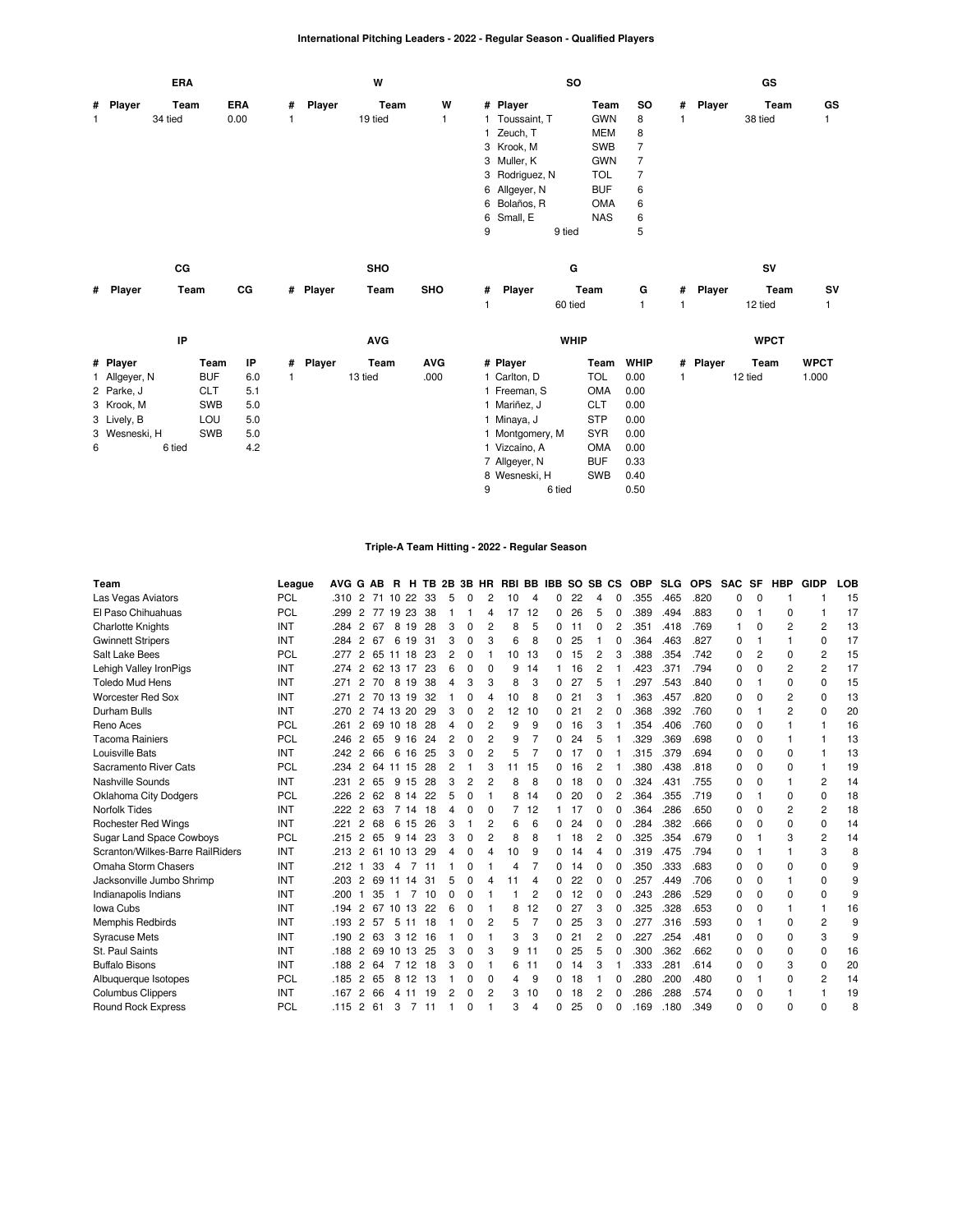### **Triple-A Team Pitching - 2022 - Regular Season**

| Team                             | League W L ERA G GS CG SHO GF HLD SV SVO |    |                   |                |                |             |          |                |          |                |   |                 |                |                |   |                |   |                |          |    |              |              |           |      | IP H R ER HR HB BB IBB SO WP BK WHIP AVG GO/AO GIDP |          | <b>TBF AB</b> |       |
|----------------------------------|------------------------------------------|----|-------------------|----------------|----------------|-------------|----------|----------------|----------|----------------|---|-----------------|----------------|----------------|---|----------------|---|----------------|----------|----|--------------|--------------|-----------|------|-----------------------------------------------------|----------|---------------|-------|
| Omaha Storm Chasers              | INT                                      |    | 1 0 1 0 0 1       |                |                | 0           | 0        |                | 2        |                |   | 9.0             | $\overline{7}$ |                |   |                | 0 | $\overline{c}$ | 0        | 12 | 0            | 0            | 1.00      | .200 | 1.67                                                | 0        |               | 37 35 |
| El Paso Chihuahuas               | <b>PCL</b>                               |    | 20 1.50 2         |                | $\overline{2}$ | $\Omega$    | $\Omega$ | $\overline{2}$ |          | $\Omega$       |   | 0.18.0          | 7              | 3              | 3 |                | 0 | 4              | $\Omega$ | 25 | $\Omega$     | $\Omega$     | 0.61      | .115 | 1.42                                                | 0        |               | 65 61 |
| Lehigh Valley IronPigs           | INT                                      |    | 20 1.50 2         |                | $\overline{2}$ | $\Omega$    | 0        | $\overline{2}$ |          | $\Omega$       |   | 0 18.0 11       |                | $\overline{4}$ | 3 | $\overline{2}$ |   | 10             | 0        | 18 | 6            | 0            | 1.17 .167 |      | 0.76                                                | 1        |               | 77 66 |
| Scranton/Wilkes-Barre RailRiders | INT                                      |    | 20 1.50 2         |                | $\overline{2}$ | $\Omega$    | 1        | $\overline{2}$ | 2        | -1             |   | 1 18.0 12       |                | 3              | 3 |                | 0 | 3              | $\Omega$ | 21 | 2            | 0            | 0.83      | .190 | 2.33                                                | 3        |               | 66 63 |
| <b>Oklahoma City Dodgers</b>     | <b>PCL</b>                               |    | 1 1 2.00          | $\overline{2}$ | 2              | $\mathbf 0$ | 0        | 2              |          | $\mathbf 0$    |   | 1 18.0 12       |                | 8              | 4 | 0              | 0 | 9              | 0        | 18 | 2            | 0            | 1.17      | .185 | 1.00                                                | 2        |               | 76 65 |
| St. Paul Saints                  | INT                                      |    | 20 2.50 2         |                | $\overline{c}$ | $\mathbf 0$ | 0        | $\overline{2}$ |          | 2              |   | 2 18.0 16       |                | 6              | 5 | $\overline{2}$ | 0 |                | 0        | 17 | 3            | 0            | 1.28      | .242 | 1.75                                                | 1        |               | 73 66 |
| <b>Gwinnett Stripers</b>         | INT                                      | 11 | 2.65 <sub>2</sub> |                | $\overline{2}$ | $\Omega$    | 0        | $\overline{2}$ | 3        | $\mathbf{1}$   |   | 1 17.0 11       |                | 5              | 5 | 2              | 0 |                | $\Omega$ | 25 | 0            | 0            | 1.06      | .193 | 1.75                                                | 2        |               | 65 57 |
| <b>Memphis Redbirds</b>          | INT                                      |    | 1 1 3 0 0 2       |                | $\overline{c}$ | $\Omega$    | $\Omega$ | $\overline{2}$ |          | $\overline{1}$ |   | 1 18.0 19       |                | 6              | 6 | 3              |   | 8              | $\Omega$ | 25 |              | ŋ            | 1.50      | .284 | 0.50                                                | $\Omega$ |               | 77 67 |
| <b>Toledo Mud Hens</b>           | INT                                      | 11 | 3.002             |                | $\overline{c}$ | 0           | 1        | $\overline{2}$ | 0        | $\Omega$       |   | 0 18.0 15       |                | 6              | 6 | 2              | 0 | 6              | 0        | 24 | 4            | 0            | 1.17      | .221 | 1.23                                                | 0        |               | 74 68 |
| <b>lowa Cubs</b>                 | INT                                      | 11 | 3.18              | $\overline{2}$ | $\overline{2}$ | 0           | 0        | $\overline{2}$ |          | -1             |   | 1 17.0 12       |                | 7              | 6 |                | 3 | 11             | 0        | 14 | 2            | 0            | 1.35      | .188 | 1.24                                                | 0        |               | 78 64 |
| <b>Norfolk Tides</b>             | INT                                      |    | 1 1 3.50 2        |                | $\overline{c}$ | $\Omega$    | 0        | $\overline{2}$ | $\Omega$ | $\Omega$       |   | 0 18.0 19       |                | 8              |   | $\overline{2}$ | 2 | 5              | 0        | 11 | 0            |              | 1.33      | .284 | 1.53                                                | 2        |               | 75 67 |
| <b>Charlotte Knights</b>         | INT                                      | 11 | 3.632             |                | $\overline{2}$ | $\Omega$    | 0        | $\overline{2}$ | 2        | -1             |   | 2 17 1 14       |                |                |   | 0              | 2 | 12             |          | 17 |              | 0            | 1.50      | .222 | 1.91                                                | 2        |               | 77 63 |
| <b>Rochester Red Wings</b>       | INT                                      |    | 1 1 3.71          | $\overline{2}$ | $\overline{c}$ | $\Omega$    | 0        | $\overline{2}$ |          | -1             |   | 1 17.0 19       |                | 8              |   | 3              | U | 3              | 0        | 27 | <sup>0</sup> | <sup>0</sup> | 1.29      | .271 | 1.08                                                | 0        |               | 74 70 |
| <b>Buffalo Bisons</b>            | INT                                      |    | 1 1 4.00 2        |                | $\overline{c}$ | $\Omega$    | 0        | $\overline{2}$ | 2        | -1             |   | 1 18.0 13 10    |                |                | 8 |                |   | 12             | 0        | 27 |              |              | 1.39      | .194 | 1.25                                                | 1        |               | 80 67 |
| Indianapolis Indians             | INT                                      |    | $0.1 \; 4.00$     | -1             |                | 0           | 0        | -1             | 0        | $\mathbf 0$    | 0 | 9.0             | $\overline{7}$ | 4              | 4 |                | 0 |                | 0        | 14 |              | 0            | 1.56      | .212 | 0.33                                                | 0        |               | 40 33 |
| Louisville Bats                  | INT                                      |    | 0 2 4.00 2        |                | 2              | $\Omega$    | $\Omega$ | $\overline{2}$ | 0        | $\Omega$       |   | 0 18.0 13 10    |                |                | 8 | 3              | 0 | 11             | 0        | 25 |              | 0            | 1.33      | .188 | 1.38                                                | 0        |               | 80 69 |
| Albuquerque Isotopes             | PCL                                      |    | 1 1 4.24 2        |                | 2              | $\Omega$    | 0        | $\overline{2}$ | 2        | -1             |   | 2 17.0 14       |                | -8             | 8 |                | 0 | 14             | 0        | 20 | 2            | 0            | 1.65      | .226 | 0.81                                                | 0        |               | 77 62 |
| Reno Aces                        | <b>PCL</b>                               |    | 1 1 4 24 2        |                | $\overline{c}$ | $\Omega$    | 0        | $\overline{2}$ | 2        | - 1            |   | 1 17.0 22 10    |                |                | 8 | 2              |   | 4              | 0        | 22 | 0            | <sup>0</sup> | 1.53      | .310 | 1.08                                                | 1        |               | 76 71 |
| Las Vegas Aviators               | PCL                                      |    | 1 1 4.50 2        |                | $\overline{c}$ | $\Omega$    | 0        | $\overline{2}$ | $\Omega$ | -1             |   | 1 18.0 18 10    |                |                | 9 | $\overline{2}$ |   | 9              | 0        | 16 | 2            | 0            | 1.50      | .261 | 0.75                                                |          |               | 80 69 |
| Sacramento River Cats            | <b>PCL</b>                               |    | 20 4.50 2         |                | 2              | 0           | 0        | $\overline{c}$ |          | -1             |   | 2 18.0 14       |                | 9              | 9 | 2              | 3 | 8              |          | 18 |              | 0            | 1.22      | .215 | 1.27                                                | 2        |               | 77 65 |
| Durham Bulls                     | INT                                      |    | 1 1 4.67          | $\overline{2}$ | $\overline{c}$ | $\Omega$    | 0        | $\overline{2}$ | 2        | $\Omega$       |   | 0 17.1 15       |                | 9              | 9 | $\overline{c}$ |   | 8              | 0        | 18 | Δ            | ŋ            | 1.33      | .231 | 1.00                                                | 2        |               | 75 65 |
| Salt Lake Bees                   | <b>PCL</b>                               |    | 1 1 4.76 2        |                | 2              | $\Omega$    | 0        | $\overline{2}$ |          | $\Omega$       |   | 017.016         |                | 9              | 9 | 2              |   |                | 0        | 24 |              |              | 1.35      | .246 | 0.92                                                |          |               | 73 65 |
| <b>Syracuse Mets</b>             | INT                                      |    | 0.2500            | $\overline{2}$ | $\overline{2}$ | $\Omega$    | $\Omega$ | $\overline{2}$ | 2        | $\mathbf 0$    |   | 1 18.0 13 10 10 |                |                |   | 4              |   | 9              | 0        | 14 |              | 0            | .22<br>-1 | .213 | 0.94                                                | 3        |               | 72 61 |
| <b>Worcester Red Sox</b>         | INT                                      |    | 20 5.00 2         |                | $\overline{c}$ | $\Omega$    | 0        | $\overline{2}$ | 3        | $\overline{2}$ |   | 2 18.0 14 11 10 |                |                |   | Δ              |   | 4              | 0        | 22 | 0            |              | 1.00      | .203 | 0.94                                                | 0        |               | 74 69 |
| Nashville Sounds                 | INT                                      |    | 1 1 5.50          | $\overline{2}$ | 2              | $\Omega$    | 0        | $\overline{2}$ | 3        | $\Omega$       |   | 1 18.0 20 13 11 |                |                |   | 2              | 2 | 10             | $\Omega$ | 21 | 3            | 0            | 1.67      | .270 | 0.70                                                | 0        |               | 87 74 |
| <b>Tacoma Rainiers</b>           | <b>PCL</b>                               |    | 1 1 5.50          | $\overline{2}$ | $\overline{c}$ | $\Omega$    | 0        | $\overline{c}$ |          | -1             |   | 2 18.0 18 11 11 |                |                |   |                | 0 | 13             | 0        | 15 | 2            | 0            | 1.72      | .277 | 1.00                                                | 2        |               | 80 65 |
| <b>Sugar Land Space Cowboys</b>  | PCL                                      |    | 02 5.51 2         |                | $\overline{2}$ | 0           | 0        | $\overline{2}$ | 0        | $\Omega$       |   | 1 16.1 15 11 10 |                |                |   | 3              | 0 | 15             | 0        | 16 | 0            |              | 1.84      | .234 | 0.94                                                |          |               | 79 64 |
| Jacksonville Jumbo Shrimp        | INT                                      |    | 0.2600            | $\overline{2}$ | $\overline{c}$ | $\Omega$    | 0        | $\overline{2}$ | $\Omega$ | $\Omega$       |   | 1 18.0 19 13 12 |                |                |   | 4              | 2 | 8              | 0        | 21 | 2            | <sup>0</sup> | 1.50      | .271 | 1.14                                                | 0        |               | 80 70 |
| <b>Columbus Clippers</b>         | INT                                      |    | 0 2 6.75          | $\overline{2}$ | $\overline{c}$ | $\Omega$    | $\Omega$ | $\overline{c}$ | 1        | $\Omega$       |   | 1 16.0 17 13 12 |                |                |   | 0              | 2 | 14             | 1        | 16 |              | n            | 1.94      | .274 | 0.81                                                | 2        |               | 78 62 |
| <b>Round Rock Express</b>        | <b>PCL</b>                               |    | 0 2 8.50 2        |                | $\overline{c}$ | $\Omega$    | $\Omega$ | $\overline{2}$ | 0        | $\Omega$       |   | 0 18.0 23 19 17 |                |                |   | 4              | 0 | 12             | 0        | 26 | 3            |              | 1.94      | .299 | 0.81                                                |          |               | 90 77 |

## **Triple-A Team Fielding - 2022 - Regular Season**

| Team                             | League     | <b>PCT</b> | G              | GS | ТC | PO | А  | Е        | <b>DP</b> | TP       | PB       | <b>CWP</b>     | <b>SB</b>      | CS             |
|----------------------------------|------------|------------|----------------|----|----|----|----|----------|-----------|----------|----------|----------------|----------------|----------------|
| Albuquerque Isotopes             | <b>PCL</b> | 1.000      | $\overline{2}$ | 2  | 64 | 51 | 13 | 0        | 0         | 0        | 0        | 2              | 0              | $\overline{2}$ |
| Memphis Redbirds                 | INT        | 1.000      | 2              | 2  | 67 | 54 | 13 | $\Omega$ | 2         | 0        | $\Omega$ |                |                | $\Omega$       |
| Salt Lake Bees                   | <b>PCL</b> | 1.000      | $\overline{c}$ | 2  | 65 | 51 | 14 | 0        |           | 0        | 1        |                | 5              |                |
| <b>Tacoma Rainiers</b>           | <b>PCL</b> | 1.000      | $\overline{c}$ | 2  | 76 | 54 | 22 | 0        | 2         | $\Omega$ | $\Omega$ | 2              | 2              | 3              |
| St. Paul Saints                  | INT        | .988       | $\overline{c}$ | 2  | 80 | 54 | 25 |          |           | 0        | 2        | 3              | 0              |                |
| Scranton/Wilkes-Barre RailRiders | INT        | .987       | 2              | 2  | 78 | 54 | 23 |          | 3         | 0        | $\Omega$ | $\overline{2}$ | $\overline{c}$ | $\Omega$       |
| <b>Charlotte Knights</b>         | INT        | .987       | 2              | 2  | 77 | 52 | 24 |          | 2         | 0        | 0        |                | 0              | 0              |
| <b>Syracuse Mets</b>             | INT        | .987       | 2              | 2  | 77 | 54 | 22 | -1       |           | 0        | $\Omega$ |                |                | $\Omega$       |
| <b>Worcester Red Sox</b>         | INT        | .986       | 2              | 2  | 73 | 54 | 18 |          | 0         | $\Omega$ | $\Omega$ | 0              | 0              | 0              |
| <b>Buffalo Bisons</b>            | INT        | .986       | $\overline{2}$ | 2  | 72 | 54 | 17 |          |           | 0        | 1        |                | 3              | 0              |
| El Paso Chihuahuas               | <b>PCL</b> | .986       | $\overline{2}$ | 2  | 72 | 54 | 17 |          |           | 0        | 0        | 0              | 0              | 0              |
| <b>Toledo Mud Hens</b>           | INT        | .986       | 2              | 2  | 72 | 54 | 17 |          |           | 0        | 0        | 4              | 0              | 0              |
| Durham Bulls                     | INT        | .986       | 2              | 2  | 70 | 52 | 17 |          | 2         | 0        | $\Omega$ | 4              | 0              | O              |
| <b>Gwinnett Stripers</b>         | INT        | .986       | 2              | 2  | 70 | 51 | 18 |          | 3         | $\Omega$ | $\Omega$ | $\Omega$       | 3              | O              |
| Lehigh Valley IronPigs           | INT        | .986       | 2              | 2  | 70 | 54 | 15 |          |           | $\Omega$ | $\Omega$ | 6              | 2              | 0              |
| <b>Norfolk Tides</b>             | INT        | .976       | $\overline{2}$ | 2  | 85 | 54 | 29 | 2        | 2         | 0        | 0        | 0              | 0              | $\overline{c}$ |
| Las Vegas Aviators               | PCL        | .973       | 2              | 2  | 74 | 54 | 18 | 2        | 2         | $\Omega$ | 1        | 2              | 3              |                |
| Sacramento River Cats            | PCL        | .973       | 2              | 2  | 74 | 54 | 18 | 2        | 2         | 0        | 0        |                | $\overline{c}$ | O              |
| Omaha Storm Chasers              | INT        | .972       |                |    | 36 | 27 | 8  |          | 0         | $\Omega$ | $\Omega$ | $\Omega$       | $\Omega$       | O              |
| Reno Aces                        | PCL        | .971       | $\overline{c}$ | 2  | 69 | 51 | 16 | 2        |           | 0        | $\Omega$ | $\Omega$       | Δ              | O              |
| Nashville Sounds                 | INT        | .971       | 2              | 2  | 68 | 54 | 12 | 2        | 0         | 0        |          | 3              | $\overline{c}$ | 0              |
| Indianapolis Indians             | INT        | .969       |                |    | 32 | 27 | 4  |          |           | 0        | 0        |                | 0              | 0              |
| <b>Rochester Red Wings</b>       | INT        | .969       | $\overline{2}$ | 2  | 64 | 51 | 11 | 2        | 0         | 0        | $\Omega$ | $\Omega$       | 5              |                |
| Jacksonville Jumbo Shrimp        | INT        | .960       | 2              | 2  | 75 | 54 | 18 | 3        | 2         | 0        | 0        | $\overline{c}$ | 3              |                |
| Louisville Bats                  | INT        | .959       | 2              | 2  | 73 | 54 | 16 | 3        | 0         | 0        | $\Omega$ |                | 5              | r              |
| Round Rock Express               | PCL        | .957       | 2              | 2  | 69 | 54 | 12 | 3        | 2         | 0        | 1        | 3              | 5              | 0              |
| <b>Oklahoma City Dodgers</b>     | PCL        | .949       | 2              | 2  | 78 | 54 | 20 | 4        | 2         | 0        | $\Omega$ | 2              |                | 0              |
| Iowa Cubs                        | INT        | .945       | 2              | 2  | 73 | 51 | 18 | 4        |           | 0        | 0        | $\overline{c}$ | 3              |                |
| <b>Columbus Clippers</b>         | INT        | .940       | $\overline{c}$ | 2  | 67 | 48 | 15 | 4        | 3         | $\Omega$ | $\Omega$ |                | $\overline{c}$ |                |
| <b>Sugar Land Space Cowboys</b>  | PCL        | .939       | 2              | 2  | 66 | 49 | 13 | 4        |           | $\Omega$ | $\Omega$ | $\Omega$       | $\overline{2}$ |                |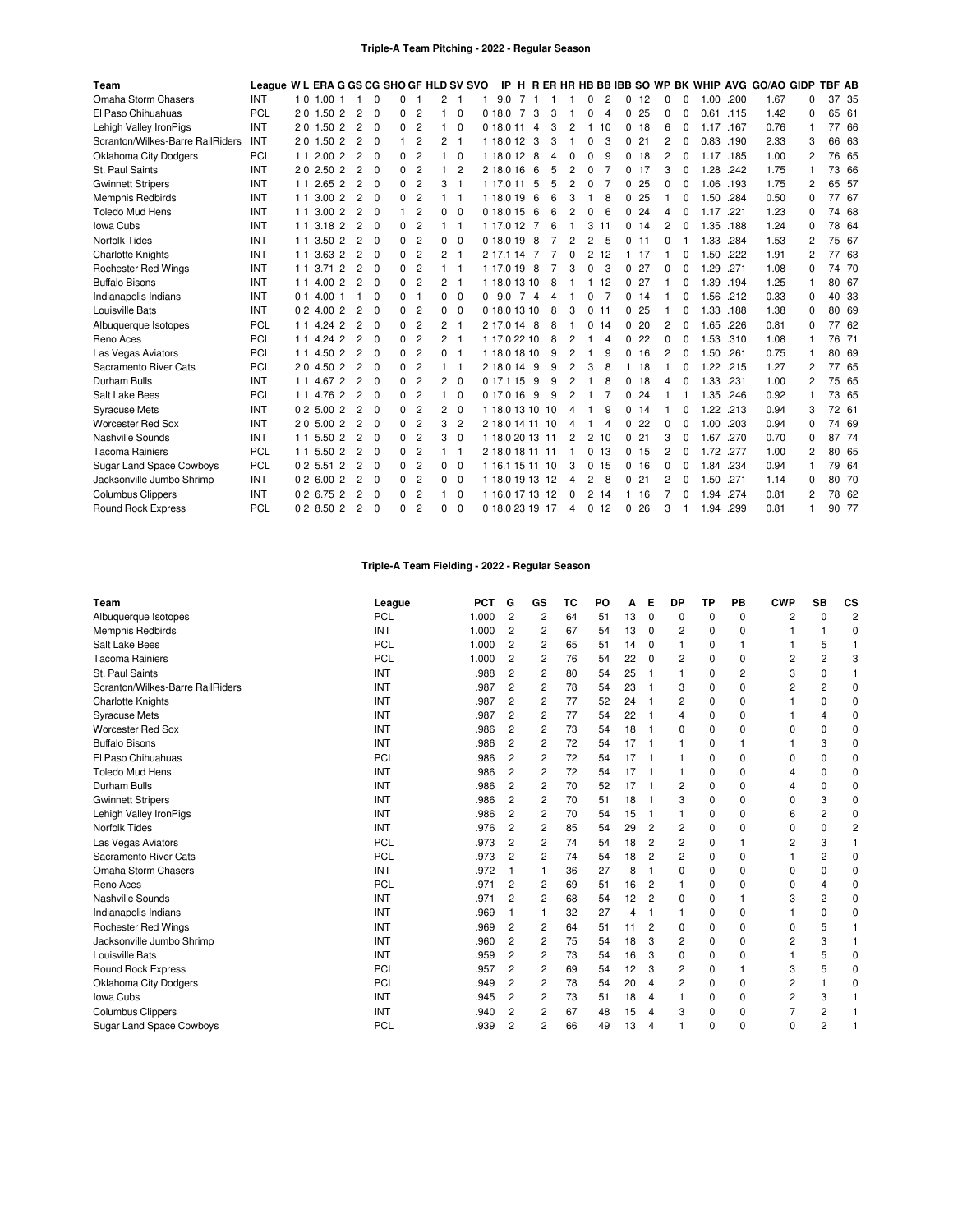| # Player       | Team       | в | <b>AVG</b> | G              | AВ | R            | н  | тв | 2Β | 3В           | HR       | RBI BB |              | IBB.     | SO.      | SB CS    |              | <b>OBP</b> | <b>SLG</b> | <b>OPS</b> | PA | SAC SF |          | HBP          | <b>GIDP</b> | Е   |
|----------------|------------|---|------------|----------------|----|--------------|----|----|----|--------------|----------|--------|--------------|----------|----------|----------|--------------|------------|------------|------------|----|--------|----------|--------------|-------------|-----|
| 10 Bleday, J   | <b>JAX</b> |   | .167       | 2              | 6  |              |    | 2  |    |              |          |        |              |          |          | 0        | 0            | .375       | .333       | .708       | 8  | 0      | $\Omega$ |              | 0           |     |
| 6 Brigman, B   | <b>JAX</b> | R | .200       | 2              | 5  |              |    | 2  |    |              | 0        | 0      | $\Omega$     | $\Omega$ | 2        | 0        | 0            | .200       | .400       | .600       | 5  | 0      | 0        | <sup>0</sup> | 0           | 0   |
| 8 Burdick, P   | <b>JAX</b> | R | .143       | 2              |    | 2            |    | 4  |    |              |          | 2      |              |          | 3        | 0        |              | .250       | .571       | .821       | 8  | 0      |          |              | 0           | 0   |
| 9 Díaz, I      | <b>JAX</b> |   | .000       |                | 4  | 0            | 0  | 0  | 0  |              | - 0      | 0      | 0            | 0        | 4        | 0        | $\Omega$     | .000       | .000       | .000       | 4  | 0      | 0        |              | 0           | 0   |
| 11 Díaz, L     | <b>JAX</b> |   | .375       | 2              | 8  | 2            | 3  | 4  |    | $\Omega$     | $\Omega$ | 3      | $\Omega$     | $\Omega$ | 3        | $\Omega$ | $\Omega$     | .375       | .500       | .875       | 8  | 0      | $\Omega$ | 0            | $\Omega$    | - 0 |
| 4 Fortes, N    | <b>JAX</b> | R | .500       |                |    |              | 2  | っ  |    |              |          |        | <sup>0</sup> |          |          | 0        |              | .500       | .500       | 000.1      | 4  | O.     |          |              | 0           | 0   |
| 15 González, E | <b>JAX</b> | R | .125       | 2              | 8  | 0            |    |    | 0  |              | 0        |        | 0            | $\Omega$ | 2        | 0        | $\Omega$     | .125       | .125       | .250       | 8  | 0      | 0        |              | $\Omega$    | - 0 |
| 34 Gonzalez, N | <b>JAX</b> |   | .250       |                | 4  | $\Omega$     |    | 2  |    |              | $\Omega$ | 0      | $\Omega$     | $\Omega$ | $\Omega$ | 0        | $\Omega$     | 250        | .500       | .750       | 4  | 0      | $\Omega$ | <sup>n</sup> | $\Omega$    | - 0 |
| 23 Jackson, A  | <b>JAX</b> | R | .000       |                | 4  | <sup>0</sup> | 0  | 0  |    |              |          |        | <sup>0</sup> |          |          | ŋ        | <sup>0</sup> | .000       | .000       | .000       | 4  | 0      | $\Omega$ |              | 0           | 0   |
| 12 Leblanc, C  | <b>JAX</b> | R | .429       | 2              |    | 2            | 3  | 10 |    |              |          |        |              |          | 2        | 0        | 0            | .500       | 1.429      | l.929      | 8  | 0      | 0        |              | 0           |     |
| 5 Miller, B    | <b>JAX</b> |   | .000       | 2              | 8  |              | 0  | 0  | 0  | <sup>n</sup> | n        | 0      |              | 0        | 4        | 0        | $\Omega$     | .111       | .000       | .111       | 9  | 0      | $\Omega$ | $\Omega$     | 0           |     |
| 32 Quintana, L | <b>JAX</b> | R | .250       |                | 4  |              |    | 4  | 0  |              |          | 2      | $\Omega$     | $\Omega$ | 0        | 0        | 0            | .250       | 1.000      | .250       | 4  | 0      |          |              | 0           | 0   |
|                | <b>JAX</b> |   | .203       | $\overline{2}$ | 69 | 11           | 14 | 31 | 5  | 0            | 4        | 11     | 4            | 0        | 22       | 0        | 0            | .257       | .449       | .706       | 74 | 0      | 0        |              | $\Omega$    | - 3 |
|                | <b>OPP</b> |   | .271       | $\overline{2}$ | 70 | 13           | 19 | 32 |    | 0            | 4        | 10     | 8            | 0        | 21       | 3        |              | .363       | .457       | .820       | 80 | 0      | 0        | $\mathbf{2}$ | 0           |     |

# **Jacksonville Jumbo Shrimp Pitching - 2022 - Regular Season - Active Roster**

| # Player        | Team       |    | W        |          |       |                |                |              |          |          |          |          | ERA G GS CG SHO GF HLD SV SVO | IP.  | н             | R.            | ER HR HB BB IBB |               |                |                |              | SO. | AVG WP |            |                | BK GIDP      | <b>TBF</b>     |
|-----------------|------------|----|----------|----------|-------|----------------|----------------|--------------|----------|----------|----------|----------|-------------------------------|------|---------------|---------------|-----------------|---------------|----------------|----------------|--------------|-----|--------|------------|----------------|--------------|----------------|
| 27 Brazoban, H  | <b>JAX</b> | R  |          | 0        | 0.00  |                |                |              |          |          | 0        | $\Omega$ | $\Omega$                      | 1.1  | 0             | $\Omega$      |                 |               |                |                | 0            | 2   | .000   | 0          |                | $\Omega$     | - 4            |
| 21 Campbell, P  | JAX        | R. |          |          | 9.82  |                |                | $\Omega$     | 0        | $\Omega$ | $\Omega$ | $\Omega$ | 0                             | 3.2  | 6             | 4             | 4               |               |                | 2              | $\Omega$     | 3   | .375   | $\Omega$   | $\Omega$       | 0            | 19             |
| 17 Fishman, J   | JAX        |    |          | $\Omega$ | 6.75  |                |                | $\Omega$     | $\Omega$ | $\Omega$ | $\Omega$ | $\Omega$ | $\Omega$                      | 1.1  | $\mathcal{P}$ |               |                 |               | $\Omega$       | $\Omega$       | $\Omega$     | 2   | .333   | $^{\circ}$ | 0              | $\Omega$     | - 6            |
| 22 Garrett, B   | JAX        |    |          | $\Omega$ | 4.50  |                |                |              | 0        | - 0      | 0        | $\Omega$ | $\Omega$                      | 4.0  | 4             | $\mathcal{P}$ | 2               |               | $\Omega$       | 2              | <sup>0</sup> | 3   | .267   | $\Omega$   | $\overline{0}$ | 0            | - 17           |
| 1 Meyer, M      | <b>JAX</b> | R  |          | $\Omega$ | 4.50  |                |                | 0            | 0        | $\Omega$ | $\Omega$ | $\Omega$ | $\Omega$                      | 4.0  | 2             | 2             | 2               | <sup>0</sup>  |                |                | $\Omega$     | 5   | .143   |            | 0              | 0            | 16             |
| 7 Mitchell, B   | JAX        | R. | $\Omega$ | $\Omega$ | 20.25 |                | 0              | $\Omega$     | $\Omega$ | $\Omega$ | $\Omega$ | $\Omega$ | $\Omega$                      | 1.1  | 2             | 3             | 3               | $\mathcal{P}$ | $\Omega$       |                | 0            | 3   | .333   |            | $0\quad 0$     | $\Omega$     | $\overline{7}$ |
| 38 Pop, Z       | <b>JAX</b> | R  |          |          | 0.00  |                | 0              | $\Omega$     | $\Omega$ | $\Omega$ | $\Omega$ | $\Omega$ |                               | 1.1  | 3             |               | $\Omega$        | $\Omega$      | $\Omega$       | $\Omega$       | $\Omega$     |     | .500   |            | $\Omega$       | $\Omega$     | - 6            |
| 28 Yacabonis, J | JAX        | R  | $\Omega$ | $\Omega$ | 0.00  |                |                | $\Omega$     | $\Omega$ |          | 0        | $\Omega$ | 0                             | 1.0  | $\Omega$      | $\Omega$      | $\Omega$        | $\Omega$      | $\Omega$       | $\overline{2}$ | $\Omega$     | 2   | .000   | $\Omega$   | $\Omega$       | $\Omega$     | -5             |
|                 | <b>JAX</b> |    | 0        | 2        | 6.00  | $\overline{2}$ | $\overline{2}$ | $\mathbf{0}$ | 0        | 2        | 0        | 0        |                               | 18.0 | 19            | 13            | 12              | 4             | $\overline{2}$ | - 8            | 0            | 21  | .271   | 2          | 0              | $\mathbf{0}$ | 80             |
|                 | <b>OPP</b> |    | 2        | 0        | 5.00  | -2             |                | 0            | 0        | 2        | 3        |          | 2                             | 18.0 | 14            | 11            | 10              | 4             |                | 4              | 0            | 22  | .203   | 0          | 0              | 0            | 74             |

**Jacksonville Jumbo Shrimp Hitting - 2022 - Regular Season - Active Roster - Vs Left**

| # Player       | Team       | в | <b>AVG</b> | G              | AB.<br>-R | н              | ΤВ | 2B | 3B           | HR           | RBI | BB       | <b>IBB</b> | SO.            | SB CS | <b>OBP</b> | <b>SLG</b> | <b>OPS</b> | <b>PA</b> | SAC SF   |          | <b>HBP</b>   | <b>GIDP</b>  |
|----------------|------------|---|------------|----------------|-----------|----------------|----|----|--------------|--------------|-----|----------|------------|----------------|-------|------------|------------|------------|-----------|----------|----------|--------------|--------------|
| 10 Bleday, J   | <b>JAX</b> |   | .200       | 2              | 5         |                | 2  |    |              |              |     |          |            | 0              |       | .333       | .400       | .733       | 6         | 0        |          |              | $\Omega$     |
| 6 Brigman, B   | <b>JAX</b> | R | .333       |                | 3         |                | 2  |    | 0            | 0            | 0   | $\Omega$ | 0          | 0              |       | .333       | .667       | 000.1      | 3         | 0        | 0        | 0            | 0            |
| 8 Burdick, P   | <b>JAX</b> | R | .167       | 2              | 6         |                | 4  | 0  | 0            |              | 2   |          | $\Omega$   | 3              |       | .286       | .667       | .953       |           | 0        | $\Omega$ | $\Omega$     | 0            |
| 9 Díaz, I      | <b>JAX</b> |   | .000       |                | 3         | 0              | 0  | 0  |              | 0            | 0   | $\Omega$ | 0          | 3              |       | .000       | .000       | .000       | 3         | 0        |          | 0            | 0            |
| 11 Díaz, L     | <b>JAX</b> |   | .500       | 2              | 6         | 3              | 4  |    | 0            | <sup>0</sup> | 3   | $\Omega$ | $\Omega$   |                |       | .500       | .667       | 1.167      | 6         | $\Omega$ | $\Omega$ | $\Omega$     | $\Omega$     |
| 4 Fortes, N    | <b>JAX</b> | R | .667       |                | 3         | $\mathcal{P}$  | 2  | O  |              | $\Omega$     | 0   | 0        | $\Omega$   | $\Omega$       |       | .667       | .667       | 1.334      | 3         | 0        | $\Omega$ | $\Omega$     | 0            |
| 15 González, E | <b>JAX</b> | R | .200       | 2              | 5         |                |    | 0  | 0            | $\Omega$     |     | 0        | 0          |                |       | .200       | .200       | .400       | 5         | 0        | 0        | $\Omega$     | 0            |
| 34 Gonzalez, N | <b>JAX</b> |   | .500       |                | 2         |                | 2  |    | 0            | $\Omega$     | 0   | $\Omega$ | 0          | $\Omega$       |       | .500       | 000.1      | .500       | 2         | $\Omega$ | $\Omega$ | $\Omega$     | $\Omega$     |
| 23 Jackson, A  | <b>JAX</b> | R | .000       |                | 3         | 0              | 0  | O  |              | <sup>0</sup> | 0   | $\Omega$ | $\Omega$   | 0              |       | .000       | .000       | .000       | 3         | 0        | $\Omega$ | $\Omega$     | 0            |
| 12 Leblanc, C  | <b>JAX</b> | R | .400       | 2              | 5         | $\overline{2}$ | 6  |    | ŋ            |              |     | $\Omega$ | $\Omega$   | $\overline{2}$ |       | .400       | 1.200      | .600       | 5         | $\Omega$ | $\Omega$ | $\Omega$     | $\Omega$     |
| 5 Miller, B    | <b>JAX</b> |   | .000       | 2              | 5         | $\Omega$       | 0  | 0  | <sup>0</sup> | $\Omega$     | 0   |          | $\Omega$   | 3              |       | .167       | .000       | .167       | 6         | $\Omega$ | $\Omega$ | $\Omega$     | $\Omega$     |
| 32 Quintana, L | <b>JAX</b> | R | .333       |                | 3         |                | 4  |    | 0            |              | 2   | $\Omega$ | 0          | 0              |       | .333       | 1.333      | 1.666      | 3         | 0        |          | 0            | 0            |
|                | <b>JAX</b> |   | .265       | $\overline{2}$ | 49        | 13             | 27 | 5  | 0            | 3            | 10  | 2        | 0          | 13             |       | .308       | .551       | .859       | 52        | 0        | 0        |              | $\mathbf{0}$ |
|                | <b>OPP</b> |   | .289       | 2              | 45        | 13             | 23 |    | O            | 3            | 8   | 4        | 0          | 13             |       | .373       | .511       | .884       |           | 0        | 0        | $\mathbf{2}$ | 0            |

**Jacksonville Jumbo Shrimp Opposing Hitting - 2022 - Regular Season - Active Roster - Vs Left**

| # Player        | Team       |   | <b>AVG</b> | AB.<br><b>R</b> | н. | TB.           | 2B       | 3B       | <b>HR</b> | RBI BB IBB |   |          |          | SO SB CS | <b>OBP</b> | SLG   | <b>OPS</b> | PA | SAC SF |          | HBP | <b>GIDP</b> |
|-----------------|------------|---|------------|-----------------|----|---------------|----------|----------|-----------|------------|---|----------|----------|----------|------------|-------|------------|----|--------|----------|-----|-------------|
| 27 Brazoban, H  | <b>JAX</b> | R | .000       |                 | 0  | 0             | 0        |          |           | 0          |   |          |          |          | .000       | .000  | .000       | 3  |        | 0        | 0   | $\Omega$    |
| 21 Campbell, P  | <b>JAX</b> | R | .364       | 11              |    | 8             |          |          |           |            |   |          | -2       |          | .462       | .727  | .189       | 13 |        | $\Omega$ |     | $\Omega$    |
| 17 Fishman, J   | <b>JAX</b> |   | .250       | 4               |    |               | $\Omega$ | 0        | 0         | 0          | 0 | $\Omega$ | - 2      |          | .250       | .250  | .500       | 4  |        | 0        | 0   | $\Omega$    |
| 22 Garrett, B   | <b>JAX</b> |   | .333       | 9               | 3  | 3             | $\Omega$ | $\Omega$ | $\Omega$  |            |   | 0        | - 2      |          | .400       | .333  | .733       | 10 |        | $\Omega$ |     | $\Omega$    |
| 1 Meyer, M      | <b>JAX</b> | R | .111       | 9               |    |               |          |          |           |            |   |          | 3        |          | .200       | .111  | .311       | 10 |        | $\Omega$ |     | $\Omega$    |
| 7 Mitchell, B   | <b>JAX</b> | R | .500       | 4               | 2  | 8             | $\Omega$ | $\Omega$ | 2         | 3          | 0 | $\Omega$ | - 2      |          | .500       | 2.000 | 2.500      | 4  |        | 0        | 0   | $\Omega$    |
| 38 Pop. Z       | <b>JAX</b> | R | .500       | 4               | 2  | $\mathcal{P}$ | $\Omega$ | 0        | 0         | 0          | 0 | 0        |          |          | .500       | .500  | 1.000      | 4  |        | 0        |     | $\Omega$    |
| 28 Yacabonis, J | <b>JAX</b> | R | .000       |                 | 0  | 0             |          | 0        | $\Omega$  | 0          | 2 | 0        | $\Omega$ |          | .667       | .000  | .667       | 3  |        | $\Omega$ |     | $\Omega$    |
|                 | JAX        |   | .289       | 45              | 13 | 23            |          | 0        | з         | 8          | 4 | 0        | 13       |          | .373       | .511  | .884       | 51 | 0      | 0        | 2   | 0           |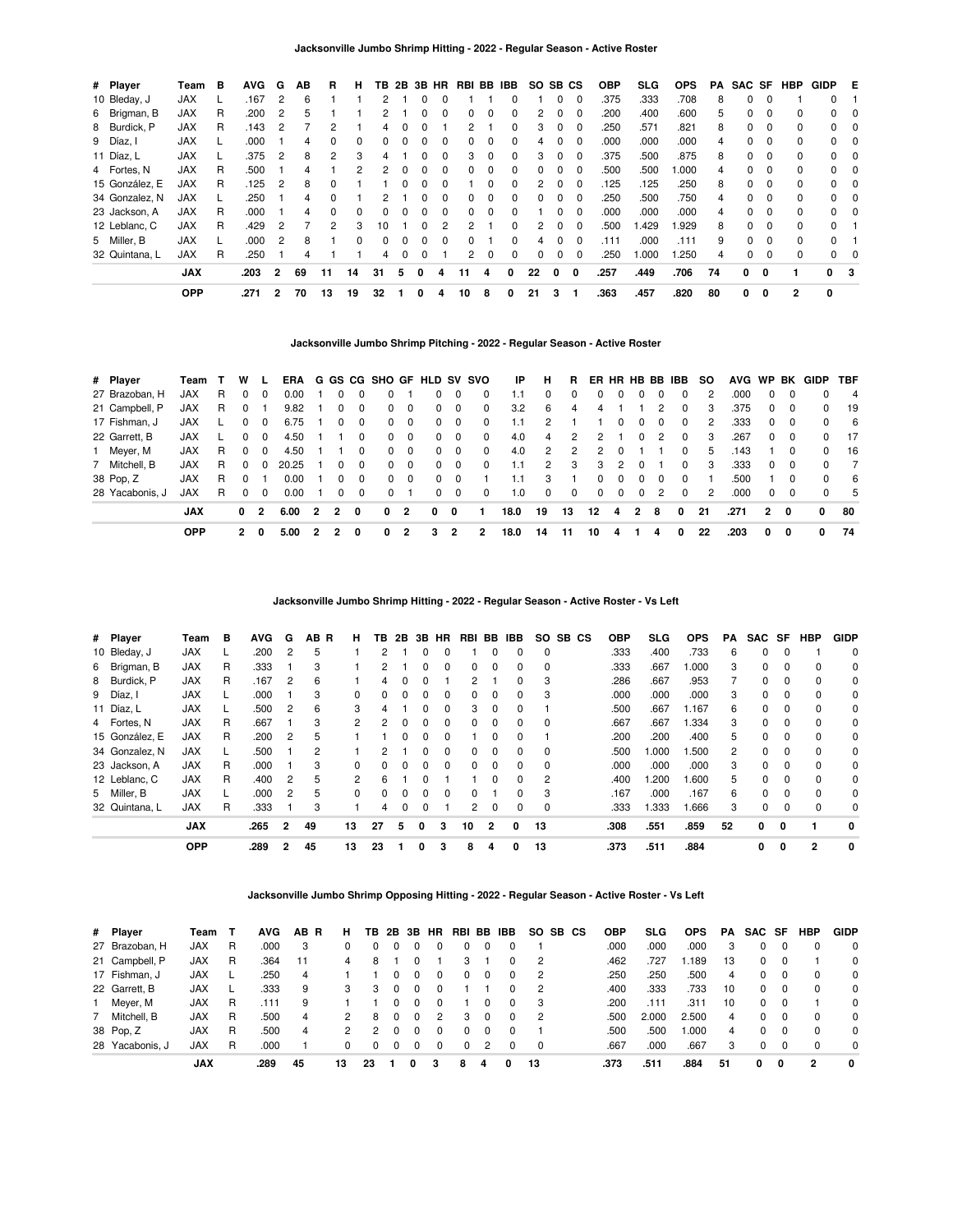| # Player       | Team       | в  | <b>AVG</b> | G             | ΑВ<br>R        | н. | TB.          | 2B | 3B           | HR       |    |              | RBI BB IBB   | SO SB CS |  | <b>OBP</b> | <b>SLG</b> | <b>OPS</b> | PA             | SAC      | SF       | <b>HBP</b>  | <b>GIDP</b> |
|----------------|------------|----|------------|---------------|----------------|----|--------------|----|--------------|----------|----|--------------|--------------|----------|--|------------|------------|------------|----------------|----------|----------|-------------|-------------|
| 10 Bleday, J   | <b>JAX</b> | L. | .000       | 2             |                | 0  | 0            | 0  | 0            | 0        |    |              | 0            |          |  | .500       | .000       | .500       | 2              | $\Omega$ | 0        | $\mathbf 0$ | 0           |
| 6 Brigman, B   | <b>JAX</b> | R  | .000       |               | $\overline{2}$ | 0  | 0            | 0  | 0            | $\Omega$ | 0  | $\Omega$     | 0            | 2        |  | .000       | .000       | .000       | $\overline{2}$ | $\Omega$ | $\Omega$ | $\mathbf 0$ | 0           |
| 8 Burdick, P   | <b>JAX</b> | R  | .000       |               |                | 0  |              |    | 0            | $\Omega$ | O. | $\Omega$     | 0            | 0        |  | .000       | .000       | .000       |                | $\Omega$ | $\Omega$ | $\Omega$    | 0           |
| 9 Díaz, I      | <b>JAX</b> |    | .000       |               |                | 0  | 0            | 0  | 0            | $\Omega$ | 0  | $\Omega$     | 0            |          |  | .000       | .000       | .000       |                | 0        | 0        | $\mathbf 0$ | 0           |
| 11 Díaz, L     | <b>JAX</b> | L. | .000       | 2             | 2              | 0  | 0            | 0  | 0            | $\Omega$ | 0  | $\Omega$     | $\Omega$     | 2        |  | .000       | .000       | .000       | 2              | $\Omega$ | $\Omega$ | $\mathbf 0$ | $\Omega$    |
| 4 Fortes, N    | <b>JAX</b> | R  | .000       |               |                | 0  | <sup>0</sup> | ŋ  | ŋ            | $\Omega$ | O. | $\Omega$     | <sup>0</sup> | $\Omega$ |  | .000       | .000       | .000       |                | 0        | $\Omega$ | $\mathbf 0$ | 0           |
| 15 González, E | <b>JAX</b> | R  | .000       | 2             | 3              | 0  | 0            | 0  | 0            | $\Omega$ | 0  | $\Omega$     | 0            |          |  | .000       | .000       | .000       | 3              | 0        | 0        | $\mathbf 0$ | 0           |
| 34 Gonzalez, N | <b>JAX</b> | L  | .000       |               | 2              | 0  | 0            | 0  | <sup>0</sup> | $\Omega$ | 0  | $\Omega$     | <sup>0</sup> | $\Omega$ |  | .000       | .000       | .000       | $\overline{2}$ | $\Omega$ | $\Omega$ | $\mathbf 0$ | $\Omega$    |
| 23 Jackson, A  | <b>JAX</b> | R  | .000       |               |                | 0  | <sup>0</sup> | n  | ŋ            | $\Omega$ | O. | <sup>0</sup> |              |          |  | .000       | .000       | .000       |                | 0        | $\Omega$ | 0           | 0           |
| 12 Leblanc, C  | <b>JAX</b> | R  | .500       | - 2           | 2              |    | 4            | 0  | 0            |          |    |              | 0            | $\Omega$ |  | .667       | 2.000      | 2.667      | 3              | 0        | $\Omega$ | $\mathbf 0$ | 0           |
| 5 Miller, B    | <b>JAX</b> |    | .000       | $\mathcal{P}$ | 3              | 0  | 0            | 0  | 0            | $\Omega$ | 0  | $\Omega$     | $\Omega$     |          |  | .000       | .000       | .000       | 3              | $\Omega$ | $\Omega$ | $\Omega$    | $\Omega$    |
| 32 Quintana, L | <b>JAX</b> | R  | .000       |               |                | 0  | 0            | 0  | 0            | $\Omega$ |    |              |              | 0        |  | .000       | .000       | .000       |                | 0        | 0        | $\mathbf 0$ | 0           |
|                | <b>JAX</b> |    | .050       | $\mathbf{2}$  | 20             |    |              | n  | O            |          |    | 2            | 0            | 9        |  | .136       | .200       | .336       | 22             | 0        | 0        | 0           | 0           |
|                | <b>OPP</b> |    | .240       | 2             | 25             | 6  | 9            | 0  | 0            |          | 2  | 4            | 0            | 8        |  | .345       | .360       | .705       |                | 0        | 0        | 0           | $\mathbf 0$ |

**Jacksonville Jumbo Shrimp Opposing Hitting - 2022 - Regular Season - Active Roster - Vs Right**

| # Player        | Team       |   | <b>AVG</b> | AB.<br>R | н. | TB.      | 2B       | 3B | <b>HR</b> | RBI          | BB.          | IBB          |          | SO SB CS | <b>OBP</b> | SLG  | <b>OPS</b> | PA             | SAC SF |   | <b>HBP</b> | <b>GIDP</b>  |
|-----------------|------------|---|------------|----------|----|----------|----------|----|-----------|--------------|--------------|--------------|----------|----------|------------|------|------------|----------------|--------|---|------------|--------------|
| 27 Brazoban, H  | <b>JAX</b> | R | .000       |          | 0  | 0        | $\Omega$ |    |           | 0            |              |              |          |          | .000       | .000 | .000       |                |        |   |            | $\Omega$     |
| 21 Campbell, P  | <b>JAX</b> | R | .400       | 5        |    |          |          |    |           |              |              |              |          |          | .500       | .400 | .900       | 6              |        |   | $\Omega$   | 0            |
| 17 Fishman, J   | <b>JAX</b> |   | .500       |          |    |          | 0        | 0  |           | 0            | 0            | 0            | 0        |          | .500       | .500 | .000       | 2              | 0      |   | $\Omega$   | $\Omega$     |
| 22 Garrett, B   | <b>JAX</b> |   | .167       | 6        |    |          |          |    |           |              |              |              |          |          | .286       | .667 | .953       |                |        |   | $\Omega$   | 0            |
| 1 Meyer, M      | <b>JAX</b> | R | .200       | 5        |    |          | 0        | 0  |           | <sup>0</sup> |              | <sup>0</sup> | - 2      |          | .333       | .200 | .533       | 6              | O.     |   | $\Omega$   | $\Omega$     |
| 7 Mitchell, B   | <b>JAX</b> | R | .000       | 2        | 0  | 0        | $^{(1)}$ | 0  |           | $\Omega$     |              |              |          |          | .333       | .000 | .333       | 3              | 0      |   | $\Omega$   | $\Omega$     |
| 38 Pop. Z       | <b>JAX</b> | R | .500       |          |    |          |          |    |           | 0            |              |              | $\Omega$ |          | .500       | .500 | .000       | $\overline{2}$ |        |   |            | 0            |
| 28 Yacabonis. J | <b>JAX</b> | R | .000       | 2        |    | $\Omega$ | 0        | 0  |           | 0            | <sup>n</sup> | <sup>0</sup> | - 2      |          | .000       | .000 | .000       | 2              |        |   | $\Omega$   | $\Omega$     |
|                 | <b>JAX</b> |   | .240       | 25       | 6  |          | 0        | 0  |           |              | 4            | 0            | 8        |          | .345       | .360 | .705       | 29             | 0      | 0 | 0          | $\mathbf{0}$ |

**Jacksonville Jumbo Shrimp Hitting - 2022 - Regular Season - Active Roster - Vs. Worcester**

| # Player       | Team       | в | <b>AVG</b> | G              | ΑВ | R        | н  |    |   |              | <b>TB 2B 3B HR</b> |    |   | RBI BB IBB | SO. | SB CS |          | <b>OBP</b> | SLG   | <b>OPS</b> | PA | SAC SF   |          | <b>HBP</b> | <b>GIDP</b>  |
|----------------|------------|---|------------|----------------|----|----------|----|----|---|--------------|--------------------|----|---|------------|-----|-------|----------|------------|-------|------------|----|----------|----------|------------|--------------|
| 10 Bleday, J   | <b>JAX</b> |   | .167       | 2              | 6  |          |    | 2  |   |              |                    |    |   | 0          |     | 0     | $\Omega$ | .375       | .333  | .708       | 8  | 0        | $\Omega$ |            | $\Omega$     |
| 6 Brigman, B   | <b>JAX</b> | R | .200       | 2              | 5  |          |    |    |   |              |                    | 0  |   | 0          | 2   | 0     |          | .200       | .400  | .600       | 5. | 0        | 0        | 0          | 0            |
| 8 Burdick, P   | <b>JAX</b> | R | .143       | 2              |    | 2        |    | 4  |   | 0            |                    | 2  |   | $\Omega$   | 3   | 0     | $\Omega$ | .250       | .571  | .821       | 8  | $\Omega$ | 0        | $\Omega$   | 0            |
| 9 Díaz, I      | <b>JAX</b> |   | .000       |                | 4  |          |    |    |   |              |                    | O. |   | $\Omega$   |     |       |          | .000       | .000  | .000       |    | 0        | $\Omega$ | $\Omega$   | 0            |
| 11 Díaz, L     | <b>JAX</b> |   | .375       | 2              | 8  | 2        |    | 4  |   |              |                    | 3  | 0 | $\Omega$   | 3   | 0     | $\Omega$ | .375       | .500  | .875       | 8  | 0        | 0        | $\Omega$   | 0            |
| 4 Fortes, N    | <b>JAX</b> | R | .500       |                | 4  |          |    | 2  |   |              |                    | 0  |   | 0          |     | 0     |          | .500       | .500  | .000       | 4  | 0        | $\Omega$ | $\Omega$   | 0            |
| 15 González, E | <b>JAX</b> | R | .125       | 2              | 8  |          |    |    |   |              |                    |    | 0 | $\Omega$   | 2   | 0     | 0        | .125       | .125  | .250       | 8  | 0        | $\Omega$ | $\Omega$   | 0            |
| 34 Gonzalez, N | <b>JAX</b> |   | .250       |                | 4  | $\Omega$ |    |    |   |              |                    | 0  | 0 | $\Omega$   | O.  | 0     | $\Omega$ | .250       | .500  | .750       | 4  | $\Omega$ | 0        | $\Omega$   | 0            |
| 23 Jackson, A  | <b>JAX</b> | R | .000       |                | 4  | $\Omega$ |    |    |   |              |                    | O. |   | 0          |     |       |          | .000       | .000  | .000       |    | 0        | $\Omega$ | $\Omega$   | 0            |
| 12 Leblanc, C  | <b>JAX</b> | R | .429       | 2              |    | 2        | з  | 10 |   | $^{(1)}$     |                    |    |   | $\Omega$   | 2   | 0     | $\Omega$ | .500       | .429  | 1.929      | 8  | $\Omega$ | 0        | $\Omega$   | $\Omega$     |
| 5 Miller, B    | <b>JAX</b> |   | .000       | 2              | 8  |          |    | 0  |   | <sup>0</sup> |                    | 0  |   | 0          | 4   | 0     | $\Omega$ | .111       | .000  | .111       | 9  | 0        | $\Omega$ | $\Omega$   | 0            |
| 32 Quintana, L | <b>JAX</b> | R | .250       |                | 4  |          |    | 4  |   | 0            |                    | 2  | 0 | $\Omega$   |     | 0     | 0        | .250       | 1.000 | .250       | 4  | 0        | 0        | $\Omega$   | 0            |
|                | <b>JAX</b> |   | .203       | $\overline{2}$ | 69 | 11       | 14 | 31 | 5 | 0            | 4                  | 11 | 4 | 0          | 22  | 0     | 0        | .257       | .449  | .706       | 74 | 0        | 0        |            | $\mathbf{0}$ |
|                | <b>OPP</b> |   | .271       |                | 70 | 13       | 19 | 32 |   |              | 4                  | 10 | 8 |            | 21  | 3     |          | .363       | .457  | .820       | 80 | 0        | 0        |            |              |

**Jacksonville Jumbo Shrimp Pitching - 2022 - Regular Season - Active Roster - Vs. Worcester**

| # Player        | Team       |   | w |                |       |                |                |             | ERA G GS CG SHO GF HLD SV SVO |                |          |                          |          | IP   | н        | В.       |              |              |          |               | ER HR HB BB IBB | SO. | AVG WP BK |                |          | GIDP     | <b>TBF</b>     |
|-----------------|------------|---|---|----------------|-------|----------------|----------------|-------------|-------------------------------|----------------|----------|--------------------------|----------|------|----------|----------|--------------|--------------|----------|---------------|-----------------|-----|-----------|----------------|----------|----------|----------------|
| 27 Brazoban, H  | <b>JAX</b> | R | 0 |                | 0.00  |                |                |             | 0                             |                | 0        | $\Omega$                 | $\Omega$ | 1.1  | $\Omega$ | 0        | 0            | 0            | 0        |               | $\Omega$        | 2   | .000      | 0              |          | $\Omega$ | $\overline{4}$ |
| 21 Campbell, P  | <b>JAX</b> | R | 0 |                | 9.82  |                |                | $\Omega$    | 0                             | 0              | $\Omega$ | $\overline{\mathbf{0}}$  | 0        | 3.2  | 6        | 4        | 4            |              |          | 2             | $\Omega$        | 3   | .375      | 0              |          | $\Omega$ | -19            |
| 17 Fishman, J   | <b>JAX</b> |   | 0 | 0              | 6.75  |                |                | $\Omega$    | 0                             | $\Omega$       | $\Omega$ | $\overline{\mathbf{0}}$  | $\Omega$ | 1.1  | 2        |          |              | <sup>0</sup> | $\Omega$ |               | 0               | 2   | .333      | 0              | $\Omega$ | $\Omega$ | - 6            |
| 22 Garrett, B   | <b>JAX</b> |   | 0 | 0              | 4.50  |                |                | 0           | 0                             | $\Omega$       | 0        | $\Omega$                 | 0        | 4.0  | 4        | 2        | 2            |              | 0        |               | 0               | 3   | .267      | 0              | $\Omega$ | 0        | 17             |
| 1 Meyer, M      | <b>JAX</b> | R | 0 | 0              | 4.50  |                |                | 0           | 0                             | $\Omega$       | $\Omega$ | - 0                      | 0        | 4.0  | 2        | 2        | 2            | 0            |          |               | 0               | 5   | .143      |                | 0        | 0        | - 16           |
| 7 Mitchell, B   | JAX        | R | 0 | 0              | 20.25 |                |                | 0           | 0                             | $\Omega$       | $\Omega$ | $\Omega$                 | $\Omega$ | 1.1  | 2        | 3        | 3            | 2            | 0        |               | 0               | 3   | .333      | 0              | 0        | 0        | $\overline{7}$ |
| 38 Pop, Z       | <b>JAX</b> | R | 0 |                | 0.00  |                | $\Omega$       | $\Omega$    | $\Omega$                      | $\Omega$       |          | $0\quad 0$               |          | 1.1  | 3        |          | <sup>0</sup> | $\Omega$     | $\Omega$ | $\Omega$      | $\Omega$        |     | .500      |                | $\Omega$ | $\Omega$ | - 6            |
| 28 Yacabonis, J | JAX        | R | 0 | $\Omega$       | 0.00  |                |                | $\Omega$    | 0                             |                | $\Omega$ | $\overline{\phantom{0}}$ | 0        | 1.0  | $\Omega$ | $\Omega$ | $\Omega$     | $\Omega$     | $\Omega$ | $\mathcal{P}$ | $\Omega$        | 2   | .000      | $\Omega$       | $\Omega$ | $\Omega$ | -5             |
|                 | <b>JAX</b> |   | 0 | $\overline{2}$ | 6.00  | $\overline{2}$ | $\overline{2}$ | $\mathbf 0$ | 0                             | $\overline{2}$ | 0        | 0                        | 1        | 18.0 | 19       | 13       | 12           | 4            | 2        | 8             | $\Omega$        | -21 | .271      | $\overline{2}$ | 0        | 0        | 80             |
|                 | <b>OPP</b> |   | 2 | 0              | 5.00  |                |                | 0           | 0                             | 2              | з        |                          | 2        | 18.0 | 14       | 11       | 10           | 4            |          |               | 0               | 22  | .203      | 0              | 0        | 0        | 74             |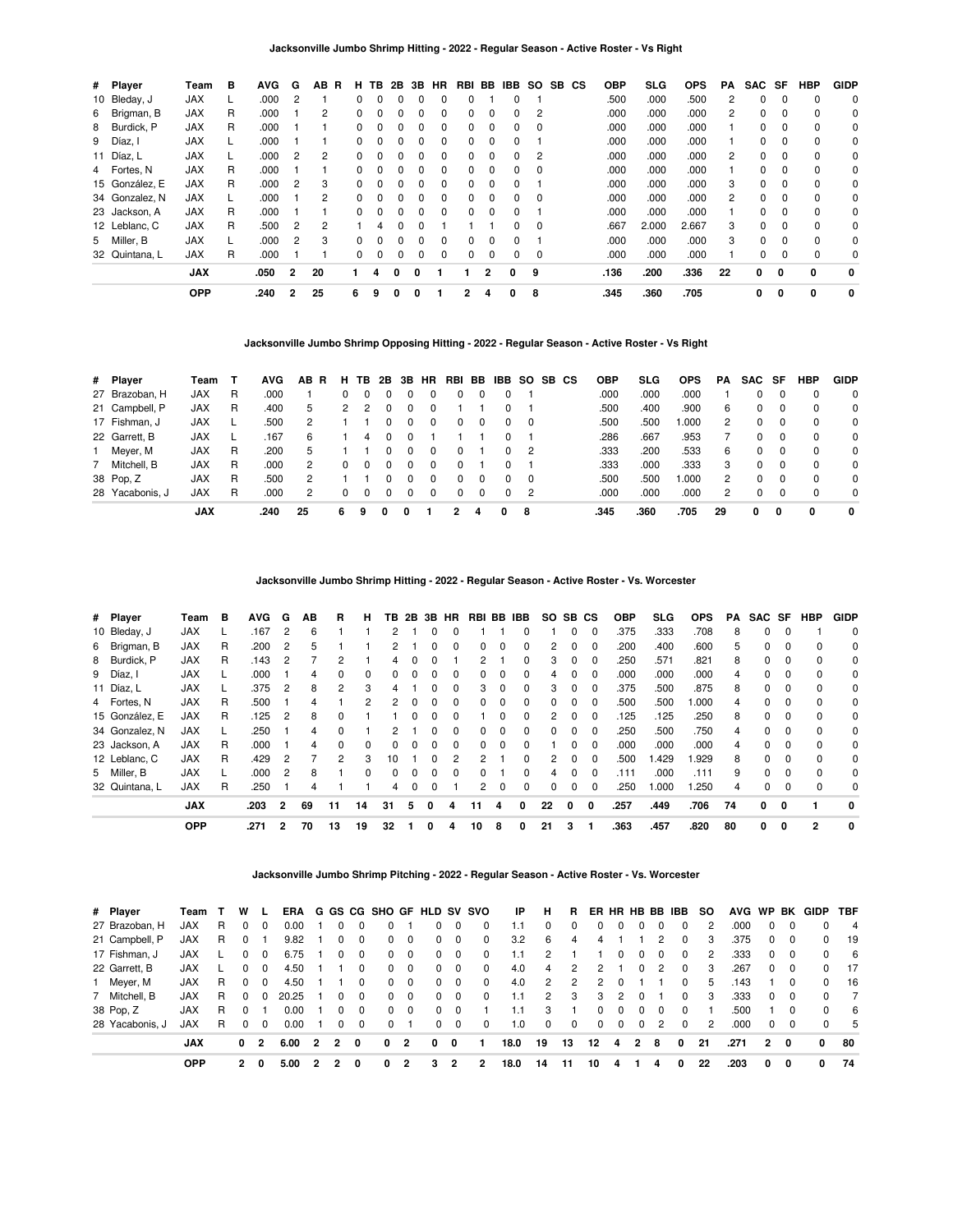| # Player       | Team       | в | <b>AVG</b> | G              | ΑВ | R              | н            | TВ           | 2Β | 3B           | <b>HR</b>    | RBI BB IBB |          |          | SO. | SB CS    |              | <b>OBP</b> | SLG   | <b>OPS</b>   | PA | SAC SF   |              | <b>HBP</b>   | <b>GIDP</b> |
|----------------|------------|---|------------|----------------|----|----------------|--------------|--------------|----|--------------|--------------|------------|----------|----------|-----|----------|--------------|------------|-------|--------------|----|----------|--------------|--------------|-------------|
| 10 Bleday, J   | <b>JAX</b> |   | .167       | 2              | 6  |                |              | 2            |    |              |              |            |          | 0        |     | 0        | 0            | .375       | .333  | .708         | 8  | $\Omega$ | 0            |              | 0           |
| 6 Brigman, B   | <b>JAX</b> | R | .200       | 2              | 5  |                |              | 2            |    | <sup>0</sup> | ŋ            | 0          | 0        | $\Omega$ | 2   | 0        | $\Omega$     | .200       | .400  | .600         | 5. | $\Omega$ | $\Omega$     | $\Omega$     | 0           |
| 8 Burdick, P   | <b>JAX</b> | R | .143       | 2              |    |                |              | 4            |    |              |              |            |          | 0        | 3   | 0        | 0            | .250       | .571  | .821         | 8  | 0        | $\Omega$     | $\Omega$     | 0           |
| 9 Díaz, I      | <b>JAX</b> |   | .000       |                | 4  | 0              |              | 0            |    | 0            |              | 0          | 0        | 0        | 4   | 0        | 0            | .000       | .000  | .000         |    | 0        | $\Omega$     | $\Omega$     | 0           |
| 11 Díaz, L     | <b>JAX</b> |   | .375       | 2              | 8  | $\overline{2}$ | з            | 4            |    | 0            |              | 3          | $\Omega$ | $\Omega$ | 3   | $\Omega$ | $\Omega$     | .375       | .500  | .875         | 8  | $\Omega$ | $\Omega$     | $\Omega$     | $\Omega$    |
| 4 Fortes, N    | <b>JAX</b> | R | .500       |                | 4  |                |              | 2            |    |              |              | 0          |          | 0        |     | O.       |              | .500       | .500  | 000.1        | 4  | 0        | $\Omega$     | $\Omega$     | 0           |
| 15 González, E | <b>JAX</b> | R | .125       | $\overline{2}$ | 8  | $\Omega$       |              |              |    | 0            |              |            | 0        | $\Omega$ | 2   | $\Omega$ | $\Omega$     | .125       | .125  | .250         | 8  | 0        | $\Omega$     | $\Omega$     | 0           |
| 34 Gonzalez, N | <b>JAX</b> |   | .250       |                | 4  | $\Omega$       |              | 2            |    | <sup>n</sup> | 0            | 0          | 0        | $\Omega$ | 0   | 0        | $\Omega$     | .250       | .500  | .750         | 4  | $\Omega$ | $\Omega$     | $\Omega$     | 0           |
| 23 Jackson, A  | JAX        | R | .000       |                | 4  | $\Omega$       |              |              |    |              |              | O.         | 0        | $\Omega$ |     | O.       | <sup>0</sup> | .000       | .000  | .000         | 4  | 0        | $\Omega$     | $\Omega$     | 0           |
| 12 Leblanc, C  | <b>JAX</b> | R | .429       | 2              |    | 2              | з            | 10           |    | 0            |              | 2          |          | 0        | 2   | 0        | 0            | .500       | .429  | <b>1.929</b> | 8  | 0        | $\Omega$     | $\Omega$     | 0           |
| 5 Miller, B    | <b>JAX</b> |   | .000       | 2              | 8  |                | <sup>n</sup> | <sup>0</sup> |    | $\Omega$     | <sup>0</sup> | 0          |          | $\Omega$ | 4   | 0        | $\Omega$     | .111       | .000  | .111         | 9  | $\Omega$ | $\Omega$     | $\Omega$     | $\Omega$    |
| 32 Quintana, L | <b>JAX</b> | R | .250       |                | 4  |                |              | 4            |    | 0            |              |            | 0        | 0        |     |          |              | .250       | 1.000 | .250         | 4  | 0        | $\Omega$     | $\Omega$     | 0           |
|                | <b>JAX</b> |   | .203       | $\mathbf{2}$   | 69 | 11             | 14           | 31           | 5  | 0            | 4            | 11         | 4        | 0        | 22  | 0        | 0            | .257       | .449  | .706         | 74 | $\Omega$ | $\Omega$     |              | 0           |
|                | <b>OPP</b> |   | .271       | 2              | 70 | 13             | 19           | 32           |    | 0            | 4            | 10         | 8        | 0        | 21  | 3        |              | .363       | .457  | .820         |    | 0        | $\mathbf{0}$ | $\mathbf{2}$ | 0           |

# **Jacksonville Jumbo Shrimp Pitching - 2022 - Regular Season - Active Roster - Home Games**

| # Player        | Team T      |    | W        |          | ERA   |    |   |          | G GS CG SHO GF HLD SV SVO |             |          |          |          | ΙP   | н        | B. | ER HR HB BB IBB |          |          |   |              | <b>SO</b> | AVG WP |          |                | BK GIDP  | <b>TBF</b>     |
|-----------------|-------------|----|----------|----------|-------|----|---|----------|---------------------------|-------------|----------|----------|----------|------|----------|----|-----------------|----------|----------|---|--------------|-----------|--------|----------|----------------|----------|----------------|
| 27 Brazoban, H  | <b>JAX</b>  | R  | $\Omega$ |          | 0.00  |    | 0 | 0        | 0                         |             | 0        | $\Omega$ | 0        | 1.1  | 0        | 0  | 0               | 0        | 0        |   | 0            | 2         | .000   | 0        |                | 0        | $\overline{4}$ |
| 21 Campbell, P  | <b>JAX</b>  | R  | $\Omega$ |          | 9.82  |    | 0 | 0        | $\Omega$                  | - 0         | 0        | $\Omega$ | 0        | 3.2  | 6        | 4  | 4               |          |          | 2 | 0            | 3         | .375   | $\Omega$ | - 0            | 0        | - 19           |
| 17 Fishman, J   | <b>JAX</b>  |    |          |          | 6.75  |    | 0 | 0        | $\Omega$                  | $\mathbf 0$ | 0        | 0        | 0        | 1.1  | 2        |    |                 |          |          |   | 0            | 2         | .333   | $\Omega$ | 0              | $\Omega$ | - 6            |
| 22 Garrett, B   | <b>JAX</b>  |    | $\Omega$ | $\Omega$ | 4.50  |    |   | 0        | $\Omega$                  | $\Omega$    | $\Omega$ | $\Omega$ | $\Omega$ | 4.0  | 4        | 2  | 2               |          | $\Omega$ | 2 | 0            | 3         | .267   | $\Omega$ | $\overline{0}$ | 0        | - 17           |
| 1 Meyer, M      | <b>JAX</b>  | -R | $\Omega$ |          | 4.50  |    |   | 0        | $\Omega$                  | $\Omega$    | $\Omega$ | $\Omega$ | $\Omega$ | 4.0  | 2        | 2  | 2               | $\Omega$ |          |   | 0            | 5         | .143   |          |                | 0        | - 16           |
| 7 Mitchell, B   | <b>XAL.</b> | R  | $\Omega$ |          | 20.25 |    | 0 | $\Omega$ | $\Omega$                  | $\Omega$    | $\Omega$ | $\Omega$ | $\Omega$ | 1.1  | 2        | 3  | 3               | 2        | $\Omega$ |   | <sup>0</sup> | 3         | .333   | $\Omega$ | $\Omega$       | $\Omega$ | $\overline{7}$ |
| 38 Pop, Z       | JAX.        | R  | $\Omega$ |          | 0.00  |    | 0 | 0        | $\Omega$                  | $\Omega$    | 0        | $\Omega$ |          | 1.1  | 3        |    | $\Omega$        | $\Omega$ | $\Omega$ |   | 0            |           | .500   |          |                | $\Omega$ | - 6            |
| 28 Yacabonis. J | <b>JAX</b>  | R  |          |          | 0.00  |    | 0 | 0        | <sup>o</sup>              |             | 0        | $\Omega$ | 0        | 1.0  | $\Omega$ | 0  | $\Omega$        | $\Omega$ | $\Omega$ | 2 | <sup>0</sup> | 2         | .000   | $\Omega$ |                | $\Omega$ | - 5            |
|                 | <b>JAX</b>  |    | 0        |          | 6.00  | -2 |   |          | 0                         |             | 0        | 0        |          | 18.0 | 19       | 13 | 12              | 4        | -2       | 8 | 0            | 21        | .271   | 2        | 0              | 0        | 80             |

**Jacksonville Jumbo Shrimp Hitting - 04/05/2022 - 04/07/2022 - Regular Season - Current Players**

| Player        | Team       | в | <b>AVG</b> | G             | AB | <b>PARH</b> |                      | TB.          | 2B | 3В       | HR       | RBI | BB       | IBB.         | SO. | SB | СS       | <b>OBP</b> | <b>SLG</b> | <b>OPS</b> | <b>SAC</b> | SF       | <b>HBP</b> | <b>GIDP</b> |
|---------------|------------|---|------------|---------------|----|-------------|----------------------|--------------|----|----------|----------|-----|----------|--------------|-----|----|----------|------------|------------|------------|------------|----------|------------|-------------|
| 1 Fortes, N   | <b>JAX</b> | R | .500       |               | 4  | 4           |                      | 2            |    | $\Omega$ | 0        | 0   | 0        | 0            | 0   | 0  |          | .500       | .500       | 1.000      | $\Omega$   | $\Omega$ | $\Omega$   | $\Omega$    |
| 2 Leblanc, C  | <b>JAX</b> | R | .429       | $\mathcal{P}$ |    | 82          | -3                   | 10           |    | 0        | 2        | 2   |          | 0            | 2   |    |          | .500       | .429       | 1.929      | 0          | $\Omega$ | 0          | 0           |
| 3 Díaz, L     | <b>JAX</b> |   | .375       | 2             | 8  |             | 8 2 3                | 4            |    | 0        | $\Omega$ | 3   | $\Omega$ | 0            | 3   | 0  |          | .375       | .500       | .875       | 0          | $\Omega$ | 0          | 0           |
| 4 Gonzalez, N | <b>JAX</b> |   | .250       |               | 4  | 4           | $\Omega$             | 2            |    | 0        | $\Omega$ | 0   | $\Omega$ | 0            | 0   | 0  |          | .250       | .500       | .750       | 0          | $\Omega$ | $\Omega$   | $\Omega$    |
| 5 Quintana, L | <b>JAX</b> | R | .250       |               | 4  | 4           |                      | 4            | 0  | 0        |          | 2   | $\Omega$ | 0            | 0   | 0  | $\Omega$ | .250       | .000       | 1.250      | 0          | $\Omega$ | $\Omega$   | $\Omega$    |
| 6 Brigman, B  | <b>JAX</b> | R | .200       | 2             | 5  | 5           |                      | 2            |    | 0        | 0        | 0   | $\Omega$ | 0            | 2   | 0  |          | .200       | .400       | .600       | 0          | $\Omega$ | $\Omega$   | $\Omega$    |
| 7 Bleday, J   | <b>JAX</b> |   | 167        | 2             | 6  | 8           |                      |              |    | 0        |          |     |          | 0            |     |    |          | .375       | .333       | .708       | 0          | $\Omega$ |            | 0           |
| 8 Burdick, P  | <b>JAX</b> | R | 143        | 2             |    | 82          |                      | 4            |    | 0        |          | 2   |          | 0            | 3   |    |          | .250       | .571       | .821       | 0          | $\Omega$ | $\Omega$   | 0           |
| 9 González, E | <b>JAX</b> | R | 125        | 2             | 8  | 8           | $\Omega$             |              |    | 0        | 0        |     | 0        | 0            | 2   |    |          | .125       | .125       | .250       | $\Omega$   | $\Omega$ | $\Omega$   | 0           |
| 10 Díaz, I    | <b>JAX</b> |   | .000       |               | 4  | 4           | $\Omega$<br>$\Omega$ | <sup>0</sup> | 0  | $\Omega$ | $\Omega$ | 0   | $\Omega$ | <sup>0</sup> | 4   |    |          | .000       | .000       | .000       | 0          | $\Omega$ | $\Omega$   | 0           |
| 11 Jackson, A | <b>JAX</b> | R | .000       |               | 4  | 4           | $\Omega$<br>- 0      | <sup>0</sup> |    | $\Omega$ | 0        | 0   | 0        | 0            |     |    |          | .000       | .000       | .000       | $\Omega$   | $\Omega$ | $\Omega$   | 0           |
| 12 Miller, B  | <b>JAX</b> |   | .000       | 2             | 8  | 91          | $\Omega$             | 0            |    | 0        | 0        | 0   |          | 0            | 4   |    |          | .111       | .000       | .111       | $\Omega$   | $\Omega$ | $\Omega$   | $\Omega$    |

Show Fewer... Show More...

# **Jacksonville Jumbo Shrimp Pitching - 04/05/2022 - 04/07/2022 - Regular Season - Current Players**

| Player         | Team       |    | W L            | ERA G GS          |          | CG.      | SHO GF   |            | HLD SV |              | svo |              | IPHR   | ER . | <b>HR</b> | <b>HB</b> | BB. | IBB      | so | <b>WHIP</b> | AVG  | <b>WP</b> | ΒK       | <b>GDP</b> |
|----------------|------------|----|----------------|-------------------|----------|----------|----------|------------|--------|--------------|-----|--------------|--------|------|-----------|-----------|-----|----------|----|-------------|------|-----------|----------|------------|
| Brazoban, H    | <b>JAX</b> | R  | 0 <sub>0</sub> | 0.00 <sub>1</sub> | 0        | 0        | 0        |            | 0      | 0            |     | $0$ 1.1      | $0\,0$ | 0    | 0         | 0         | 0   | 0        | 2  | 0.00        | .000 | 0         | 0        | $\Omega$   |
| 2 Pop, Z       | JAX        | R. | 01             | 0.001             | 0        | 0        | $\Omega$ | $^{\circ}$ | 0      | - 0          |     | $1.1 \, 3$   |        | 0    | 0         | 0         | 0   | 0        |    | 2.25        | .500 |           | $\Omega$ | $\Omega$   |
| 3 Yacabonis, J | JAX        | R. | 0 <sub>0</sub> | 0.00              | 0        | 0        | 0        |            | 0      | $\mathbf 0$  |     | 0 1.0 0 0    |        | 0    | 0         | $\Omega$  | 2   | $\Omega$ | 2  | 2.00        | .000 | 0         | $\Omega$ | $\Omega$   |
| 4 Garrett, B   | <b>JAX</b> |    | 0 <sub>0</sub> | 4.50              |          | 0        | 0        | $\Omega$   | 0      | $\mathbf 0$  |     | 0, 4.0, 4.2  |        | 2    |           | $\Omega$  | 2   | $\Omega$ | 3  | 1.50        | .267 | 0         | $\Omega$ | $\Omega$   |
| 5 Meyer, M     | <b>JAX</b> | R. | 0 <sub>0</sub> | 4.50              |          | 0        | $\Omega$ | $\Omega$   | 0      | $\mathbf 0$  |     | 04.022       |        | 2    | 0         |           |     | $\Omega$ | 5  | 0.75        | .143 |           |          | $\Omega$   |
| 6 Fishman, J   | <b>JAX</b> |    | 0 <sub>0</sub> | 6.75              | 0        | $\Omega$ | 0        | $\Omega$   | 0      | $\Omega$     |     |              | -2     |      | 0         | 0         | 0   | $\Omega$ | 2  | 1.50        | .333 | $\Omega$  | $\Omega$ | $\Omega$   |
| 7 Campbell, P  | JAX        | R  |                | 9.82              | $\Omega$ | $\Omega$ | 0        | $\Omega$   | 0      | $\mathbf{0}$ |     | 0, 3.2, 6, 4 |        | 4    |           |           | 2   | $\Omega$ | 3  | 2.18        | .375 | 0         | $\Omega$ | $\Omega$   |
| 8 Mitchell, B  | JAX        | R  |                | $20.25$ 1         | $\Omega$ | $\Omega$ | 0        | $\Omega$   | 0      | $\mathbf 0$  |     | $0$ 1.1 2 3  |        | 3    | 2         |           |     | $\Omega$ | 3  | 2.25        | .333 | 0         | $\Omega$ | $\Omega$   |
|                |            |    |                |                   |          |          |          |            |        |              |     |              |        |      |           |           |     |          |    |             |      |           |          |            |

Show Fewer... Show More...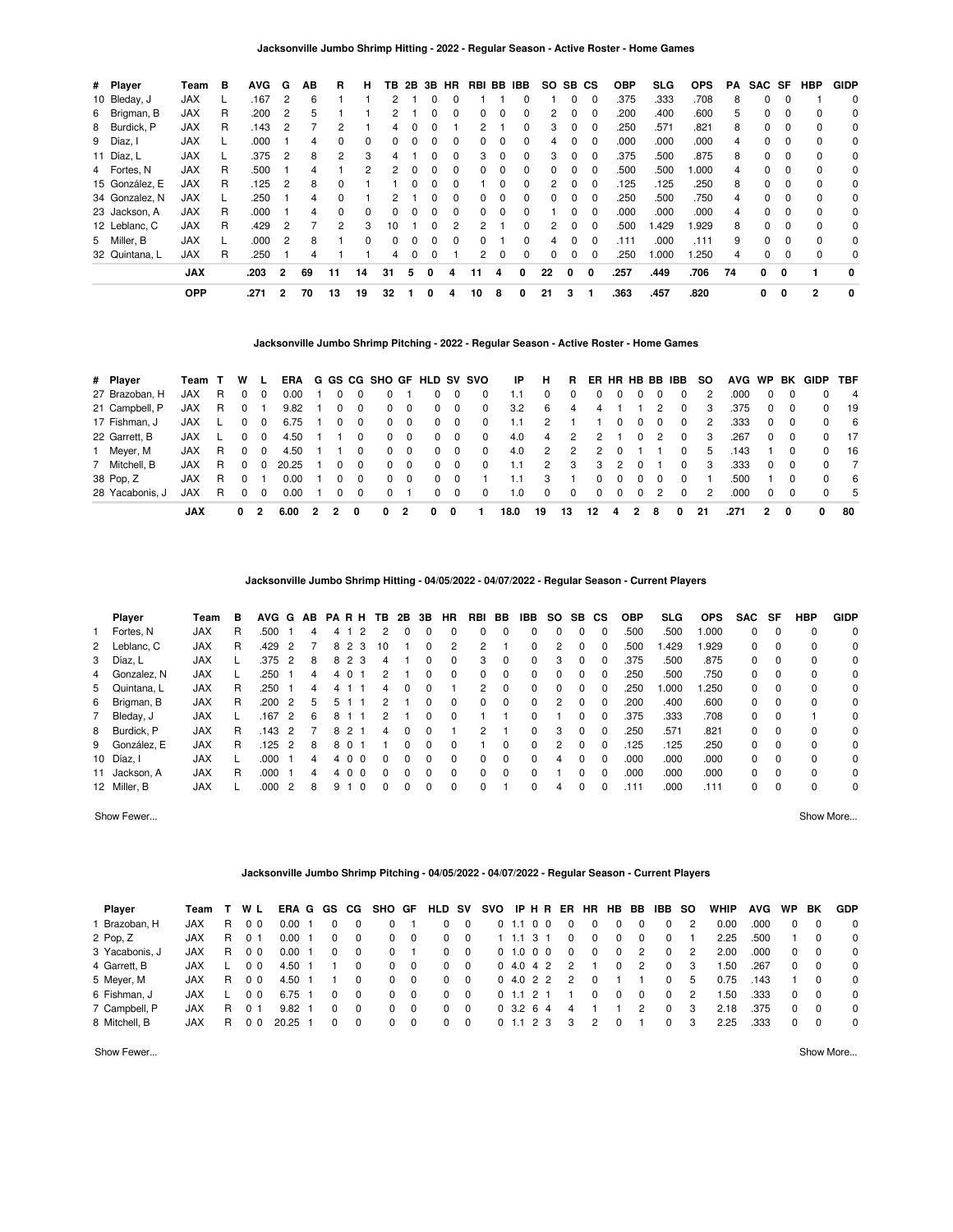| Date      |   | GM#Team Opp   |            | W        |          | <b>ERA</b> |              |    |          | <b>G GS CG SHO SV SVO</b> |          |              | IP    | н              | R        |          | ER HRHB        |          |    |             |    | <b>BBIBB SO WHIP</b> | <b>AVG</b> |     |   | <b>AB WP BK GIDP</b> |                | <b>TBF</b> | NP-S        |
|-----------|---|---------------|------------|----------|----------|------------|--------------|----|----------|---------------------------|----------|--------------|-------|----------------|----------|----------|----------------|----------|----|-------------|----|----------------------|------------|-----|---|----------------------|----------------|------------|-------------|
| 5/8/21    |   | <b>PNS</b>    | @MIS       | 0        |          | 7.20       |              | 0  | $\Omega$ | 0                         | $\Omega$ | $\Omega$     | 5.0   | 5              |          |          | $\overline{2}$ |          | 2  | 0           | 3  | 1.40                 | .250       | 20  | 0 | $\Omega$             | O              | 22         | 79 - 52     |
| 5/14/21   |   | <b>PNS</b>    | <b>BIR</b> |          | 0        | 3.75       |              |    | $\Omega$ | 0                         | $\Omega$ | 0            | 7.0   | 2              | 2        |          | U              | 2        | 0  | 0           |    | 0.75                 | .163       | 23  | 0 | $\Omega$             | O              | 25         | $83 - 58$   |
| 5/21/21   |   | <b>PNS</b>    | <b>RCT</b> | 1        | $\Omega$ | 2.50       |              |    | $\Omega$ | 0                         | $\Omega$ | <sup>0</sup> | 6.0   | 8              | $\Omega$ | $\Omega$ |                |          | n  | 0           |    | 0.94                 | .227       | 23  | 0 | $\Omega$             | $\overline{2}$ | 23         | $78 - 53$   |
| 5/28/21   |   | <b>PNS</b>    | @BLX       | 0        | 0        | 2.91       |              |    | $\Omega$ | 0                         | $\Omega$ | $\Omega$     | 3.2   | 5              | 3        | 2        |                |          |    |             |    | 1.06                 | .244       | 16  | 0 | $\Omega$             | O              | 18         | 74 - 48     |
| May       |   | <b>PNS</b>    |            | 2        | 1        | 2.91       | 4            | 3  | n        | 0                         | 0        | O            | 21.2  | 20             | 9        |          |                |          | 3  | o           | 18 | 1.06                 | .244       | 82  | O | $\Omega$             | 2              | 88         | $314 - 211$ |
| Date      |   | GM # Team Opp |            | W        |          | <b>ERA</b> |              |    |          | <b>G GS CG SHO SV SVO</b> |          |              | IP    | н              | R        |          | ER HRHB        |          |    |             |    | <b>BBIBB SO WHIP</b> | <b>AVG</b> |     |   | <b>AB WP BK GIDP</b> |                | <b>TBF</b> | NP-S        |
| 6/3/21    |   | <b>PNS</b>    | <b>MIS</b> | $\Omega$ |          | 3.38       |              |    | $\Omega$ | 0                         | $\Omega$ | $\Omega$     | 5.0   | 6              | 3        | 3        | $\Omega$       | $\Omega$ | 3  | 0           | 2  | 1.20                 | .255       | 20  | 0 | $\Omega$             | $\Omega$       | 23         | $90 - 60$   |
| 6/9/21    |   | <b>PNS</b>    | @CHA       | 0        | -1       | 3.69       |              |    | $\Omega$ | 0                         | 0        | O            | 5.0   | 8              | 3        | 3        |                | 0        | 0  | 0           | 3  | 1.26                 | .274       | 22  |   | $\Omega$             |                | 22         | $60 - 46$   |
| 6/15/21   |   | <b>PNS</b>    | <b>MTG</b> | 0        | 0        | 4.17       |              |    | $\Omega$ | 0                         | $\Omega$ | <sup>0</sup> | 5.0   | 5              | 4        |          | 2              |          | 3  | 0           | 4  | 1.31                 | .271       | 20  | 0 | $\Omega$             | O              | 24         | $90 - 53$   |
| 6/20/21   |   | <b>PNS</b>    | <b>MTG</b> | 0        | $\Omega$ | 4.32       |              |    | n        | 0                         | $\Omega$ | 0            | 5.0   | 6              | 3        | 3        |                | 0        | 0  | 0           | 2  | 1.30                 | .276       | 19  |   | $\Omega$             | O              | 19         | $83 - 51$   |
| 6/26/21   |   | <b>PNS</b>    | @BIR       | 0        |          | 4.63       |              |    | n        | 0                         | $\Omega$ | n            | 5.0   | 7              |          |          |                |          | 3  | 0           | 3  | 1.37                 | .286       | 19  | 0 | $\Omega$             |                | 22         | $74 - 47$   |
| June      |   | <b>PNS</b>    |            | 0        | 3        | 6.12       | 5            | 5  | o        | 0                         | 0        | o            | 25.0  | 32             | 17       |          |                |          | g  | ŋ           | 14 | 1.64                 | .320       | 100 | 2 | 0                    | 2              | 110        | 397 - 257   |
| Date      |   | GM # Team Opp |            | W        |          | <b>ERA</b> |              |    |          | <b>G GS CG SHO SV SVO</b> |          |              | IP    | н              | R        |          | ER HRHB        |          |    |             |    | <b>BBIBB SO WHIP</b> | <b>AVG</b> |     |   | <b>AB WP BK GIDP</b> |                | <b>TBF</b> | NP-S        |
| 7/2/21    |   | <b>PNS</b>    | <b>BLX</b> | 0        | 0        | 4.73       |              |    | $\Omega$ | 0                         | $\Omega$ | 0            | 6.2   | 6              | 4        | 4        | 2              |          | 2  | 0           | 8  | 1.35                 | .280       | 25  |   | $\Omega$             |                | 27         | $98 - 64$   |
| 7/8/21    |   | <b>PNS</b>    | @MIS       | 0        |          | 5.22       |              |    | n        | 0                         | $\Omega$ | 0            | 5.1   | 8              | 6        | 6        | 2              | O        | 4  | 0           | 6  | 1.43                 | .287       | 23  |   | $\Omega$             | 0              | 28         | $96 - 59$   |
| 7/13/21   |   | <b>PNS</b>    | CHA        |          | $\Omega$ | 5.09       |              |    | $\Omega$ | 0                         | $\Omega$ | $\Omega$     | 5.0   | $\overline{7}$ | 2        | 2        |                | $\Omega$ | 2  | 0           | 2  | 1.46                 | .291       | 21  |   | $\Omega$             | $\Omega$       | 23         | $75 - 50$   |
| 7/18/21   |   | <b>PNS</b>    | CHA        | 0        |          | 4.98       |              |    | $\Omega$ | 0                         | $\Omega$ | 0            | 5.0   | 5              | 2        | 2        |                | O        |    | 0           |    | 1.44                 | .288       | 20  | 0 | $\Omega$             | $\Omega$       | 21         | $65 - 48$   |
| 7/24/21   |   | <b>PNS</b>    | @MTG       | $\Omega$ | 0        | 4.76       |              |    | $\Omega$ | 0                         | 0        | <sup>0</sup> | 5.0   | 3              |          |          |                |          | 2  | 0           |    | 1.41                 | .283       | 15  | 0 | $\Omega$             |                | 18         | $72 - 42$   |
| 7/31/21   | 2 | <b>PNS</b>    | <b>MIS</b> | 0        |          | 4.98       |              |    | 0        | 0                         | $\Omega$ | 0            | 4.0   | 5              | Δ        |          |                |          | 2  |             |    | 1.43                 | .284       | 17  |   | $\Omega$             | O              | 19         | $64 - 41$   |
| July      |   | <b>PNS</b>    |            | 1        | 3        | 5.52       | 6            | 6  | 0        | 0                         | 0        | n            | 31.0  | 34             | 19       | 19       | q              |          | 13 | O           | 21 | 1.52                 | .281       | 121 | 3 | 0                    | 2              | 136        | 470 - 304   |
| Date      |   | GM # Team Opp |            | W        |          | <b>ERA</b> |              |    |          | <b>G GS CG SHO SV SVO</b> |          |              | IP    | н              | R        |          | ER HRHB        |          |    |             |    | <b>BBIBB SO WHIP</b> | <b>AVG</b> |     |   | <b>AB WP BK GIDP</b> |                | <b>TBF</b> | NP-S        |
| 8/8/21    |   | <b>PNS</b>    | @BLX       | 0        |          | 4.77       |              |    | 0        | 0                         | 0        | $\Omega$     | 5.1   | 5              | 3        |          |                |          |    | 0           | з  | 1.41                 | .282       | 20  |   | 0                    | 2              | 21         | $60 - 41$   |
| 8/15/21   |   | <b>PNS</b>    | <b>MTG</b> |          | 0        | 4.45       |              |    | $\Omega$ | 0                         | 0        | $\Omega$     | 6.0   | 2              | 0        | 0        | 0              |          | 0  | 0           |    | 1.34                 | .272       | 19  | 0 | 0                    | O              | 19         | $85 - 60$   |
| 8/21/21   |   | <b>PNS</b>    | <b>BLX</b> | 0        | $\Omega$ | 4.31       |              |    | 0        | 0                         | 0        | <sup>0</sup> | 5.0   | 4              |          |          |                |          |    |             |    | 1.32                 | .268       | 20  | 0 | $\Omega$             | $\Omega$       | 21         | $89 - 56$   |
| August    |   | <b>PNS</b>    |            | 1        | 1        | 1.10       | 3            | 3  | $\Omega$ | 0                         | 0        | O            | 16.1  | 11             | Δ        |          | O              |          | 2  | O           | 17 | 0.80                 | .186       | 59  | 1 | $\Omega$             | 2              | 61         | $234 - 157$ |
| Date      |   | GM # Team Opp |            | W        |          | <b>ERA</b> |              |    |          | <b>G GS CG SHO SV SVO</b> |          |              | IP    | н              | R        |          | ER HRHB        |          |    |             |    | <b>BBIBB SO WHIP</b> | <b>AVG</b> |     |   | <b>AB WP BK GIDP</b> |                | <b>TBF</b> | NP-S        |
| 9/4/21    |   | <b>PNS</b>    | @MTG       | -1       | 0        | 4.09       |              |    | n        | 0                         | 0        | $\Omega$     | 5.0   | 3              | 0        |          |                |          | 4  |             | 5  | 1.32                 | .264       | 17  | 0 | $\Omega$             | O              | 22         | $83 - 50$   |
| 9/11/21   |   | <b>PNS</b>    | <b>BLX</b> |          | 0        | 3.82       |              |    | 0        | 0                         | 0        | $\Omega$     | 7.0   |                | 0        | $\Omega$ | 0              | O        | 0  | $\Omega$    | 10 | 1.25                 | .252       | 22  | 0 | $\mathbf 0$          |                | 22         | $83 - 57$   |
| September |   | <b>PNS</b>    |            | 2        | 0        | 0.00       | $\mathbf{2}$ | 2  | 0        | 0                         | 0        | 0            | 12.0  | 4              | 0        | o        |                |          | 4  | 0           | 15 | 0.67                 | .103       | 39  | 0 | 0                    | 1              | 44         | 166 - 107   |
| Total     |   | <b>PNS</b>    | AA         | 6        | 8        | 3.82       | 20           | 19 | 0        | 0                         | 0        | 0            | 106.0 | 101            | 49       | 45       | - 17           | 6        | 31 | $\mathbf 0$ | 85 | 1.25                 | .252       | 401 | 6 | 0                    | 9              | 439        | 1581 - 1036 |

# **Jeff Lindgren - Pitching - Stat Splits - 2021 - Regular Season**

| Split                     | Team       |                | <b>WL ERA</b> |    | G GS CG |          | <b>SHO SV</b> |   | ΙP            | н      |       |          |    |                |                | R ER HR HB BB IBB SO |    | <b>WHIP</b> | <b>AVG</b> | AB  | <b>WP</b> | BK       | <b>GIDP</b>    | <b>TBF</b> | <b>NP-S</b> |
|---------------------------|------------|----------------|---------------|----|---------|----------|---------------|---|---------------|--------|-------|----------|----|----------------|----------------|----------------------|----|-------------|------------|-----|-----------|----------|----------------|------------|-------------|
| Home Games                | <b>PNS</b> | 53             | $3.24$ 12     |    | 12      | $\Omega$ | 0             | 0 | 66.2          | 57     | 25    | 24       | 10 | 3              | 14             | $\Omega$             | 56 | 1.07        | .229       | 249 |           | 0        | 4              | 266        | $983 - 651$ |
| Away Games                | <b>PNS</b> | 15             | 4.81          | 8  |         | $\Omega$ | 0             | 0 | 39.1          | 44     | 24    | 21       |    | 3              | 17             | $\Omega$             | 29 | 1.55        | .289       | 152 | 3         | $\Omega$ | 5              | 173        | 598 - 385   |
| Day Games                 | <b>PNS</b> | 11             | 2.81          | 3  | 3       | $\Omega$ | 0             | 0 | 16.0          | 13     | 5     | 5        |    | $\Omega$       |                | 0                    | 10 | 0.88        | .224       | 58  |           | 0        | <sup>0</sup>   | 59         | $233 - 159$ |
| Night Games               | <b>PNS</b> | 57             | 4.00          | 17 | 16      | $\Omega$ | 0             | 0 | 90.0          |        | 88 44 | 40       | 15 | 6              | 30             | 0                    | 75 | 1.31        | .257       | 343 | 5         | $\Omega$ | 9              | 380        | 1348 - 877  |
| On Grass                  | <b>PNS</b> | 68             | 3.82 20       |    | 19      |          | $\Omega$      |   | 106.0         | 101 49 |       | 45       | 17 | 6              | 31             | 0                    | 85 | .25         | .252 401   |     | 6         | 0        | 9              | 439        | 1581 - 1036 |
| May                       | <b>PNS</b> | 21             | 2.91          | 4  | 3       | $\Omega$ | $\Omega$      | 0 | $\cdot$<br>21 | 20     | 9     |          | 3  | 3              | 3              | 0                    | 18 | 1.06        | .244       | 82  | 0         | $\Omega$ | 2              | 88         | $314 - 211$ |
| June                      | <b>PNS</b> | 03             | 6.12          | 5  | 5       | $\Omega$ | 0             | 0 | 25.0          | 32     | 17    | 17       | 5  |                | 9              | 0                    | 14 | .64         | .320       | 100 | 2         | $\Omega$ | 2              | 110        | 397 - 257   |
| July                      | <b>PNS</b> | 13             | 5.52          | 6  | 6       | $\Omega$ | 0             | 0 | 31.0          | 34     | 19    | 19       | 9  |                | 13             | 0                    | 21 | 1.52        | .281       | 121 | 3         | $\Omega$ | 2              | 136        | 470 - 304   |
| August                    | <b>PNS</b> | 11             | 1.10          | 3  | 3       | $\Omega$ | 0             | 0 | 16.1          | 11     | 4     | 2        | 0  | 0              | $\overline{2}$ | 0                    | 17 | 0.80        | .186       | 59  |           | 0        | $\overline{2}$ | 61         | 234 - 157   |
| September                 | <b>PNS</b> | 20             | 0.00          |    |         | $\Omega$ | 0             | 0 | 12.0          |        |       | $\Omega$ | O  |                | 4              | 0                    | 15 | 0.67        | .103       | 39  | 0         | 0        |                | 44         | $166 - 107$ |
| On Tuesdays               | <b>PNS</b> | 10             | 5.40          |    | 2       | $\Omega$ | 0             | 0 | 10.0          | 12     | 6     | 6        |    |                | 5              | $\Omega$             | 6  | 1.70        | .293       | 41  |           | $\Omega$ | 0              | 47         | $165 - 103$ |
| On Wednesdays             | <b>PNS</b> | 0 <sub>1</sub> | 5.40          |    |         | $\Omega$ | 0             | 0 | 5.0           | 8      |       | З        |    | 0              | 0              | 0                    | 3  | 1.60        | .364       | 22  |           | 0        |                | 22         | $60 - 46$   |
| On Thursdays              | <b>PNS</b> | 0 <sub>2</sub> | 7.84          | 2  | 2       | $\Omega$ | 0             | 0 | 10.1          | 14     | 9     | 9        | 2  | 0              |                | $\Omega$             | 8  | 2.03        | .326       | 43  |           | 0        | 0              | 51         | 186 - 119   |
| On Fridays                | <b>PNS</b> | 20             | 2.70          | 4  | 4       |          | 0             | 0 | 23.1          | 21     | 9     |          | 3  | 3              | 3              | 0                    | 23 | 1.03        | .241       | 87  |           | $\Omega$ | 3              | 93         | $333 - 223$ |
| On Saturdays              | <b>PNS</b> | 23             | 3.50          |    | 6       | $\Omega$ | $\Omega$      | 0 | 36.0          | 28     |       | 14 14    | 6  | 2              | 14             | 0                    | 32 | 1.17        | .215       | 130 | 0         | 0        | 3              | 146        | 544 - 345   |
| On Sundays                | <b>PNS</b> | 12             | 2.53          | 4  | 4       |          | 0             |   | 21.1          | 18     | 8     | 6        |    | $\Omega$       | $\overline{2}$ | $\Omega$             | 13 | 0.94        | .231       | 78  | 2         | $\Omega$ | 2              | 80         | 293 - 200   |
| In games following a win  | <b>PNS</b> | 35             | 4.47          | 10 | 9       | $\Omega$ | 0             | 0 | 50.1          | 59     | 27    | 25       | 11 | $\overline{2}$ | 17             | $\Omega$             | 31 | 1.51        | .298       | 198 | 4         | $\Omega$ | 6              | 217        | 746 - 484   |
| In games following a loss | <b>PNS</b> | 33             | 3.23          | 10 | 10      | $\Omega$ | 0             | 0 | 55.2          |        | 42 22 | 20       | 6  | 4              | 14             | 0                    | 54 | 1.01        | .207       | 203 | 2         | 0        | 3              | 222        | 835 - 552   |
| Starter                   | <b>PNS</b> | 67             | 3.65          | 19 | 19      | $\Omega$ | 0             |   | 101.0         | 96     | 45    | -41      | 15 | 6              | 29             | 0                    | 82 | 1.24        | .252 381   |     | 6         | 0        | 9              | 417        | 1502 - 984  |
| Reliever                  | <b>PNS</b> | 0 <sub>1</sub> | 7.20          |    |         | $\Omega$ | 0             | 0 | 5.0           | 5      | 4     | 4        | 2  | 0              | 2              | 0                    | 3  | 1.40        | .250       | 20  | 0         | $\Omega$ | 0              | 22         | $79 - 52$   |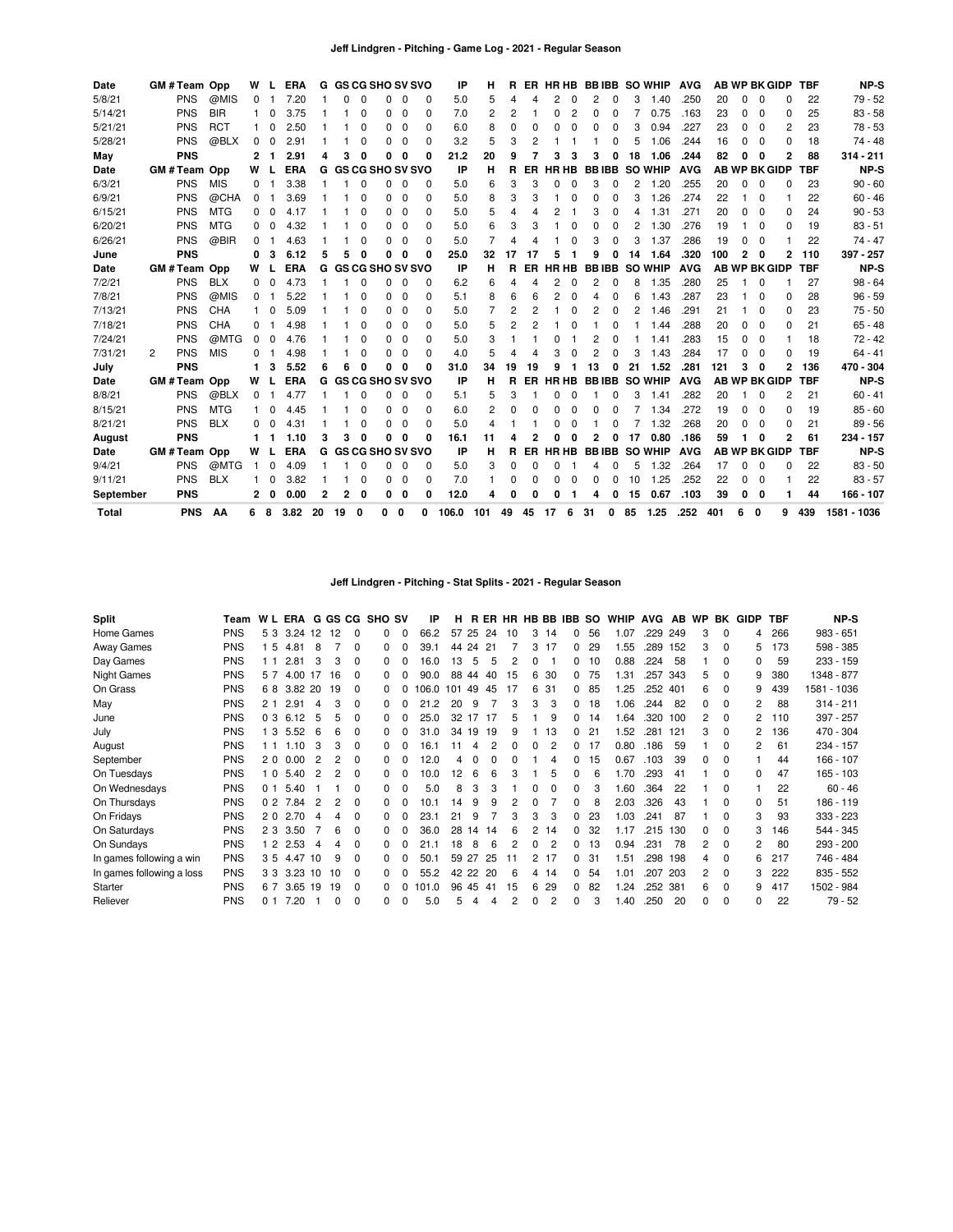## **Jeff Lindgren - Opposing Hitting - Stat Splits - 2021 - Regular Season**

| <b>Split</b>            | Team       | AVG  | G              | AВ             | R              | н              | 2Β             | 3В             | HR             | RBI            | BB             | IBB          | SO             |          | SB CS       | <b>OBP</b> | SLG   | OPS   | <b>HBP</b>     | <b>SAC</b>  | SF           | <b>GIDP</b>             |
|-------------------------|------------|------|----------------|----------------|----------------|----------------|----------------|----------------|----------------|----------------|----------------|--------------|----------------|----------|-------------|------------|-------|-------|----------------|-------------|--------------|-------------------------|
| vs Left                 | <b>PNS</b> | .278 | 20             | 198            |                | 55             | 12             | $\overline{1}$ | 9              | 19             | 16             | 0            | 44             |          |             | .338       | .485  | .823  | $\overline{c}$ | 0           | $\mathbf 0$  | 3                       |
| vs Right                | <b>PNS</b> | .227 | 20             | 203            |                | 46             | 6              | $\mathbf{1}$   | 8              | 24             | 15             | 0            | 41             |          |             | .291       | .384  | .675  | 4              | $\mathbf 0$ | 1            | 6                       |
| Team is ahead           | <b>PNS</b> | 241  | 10             | 112            |                | 27             | 2              | $\overline{1}$ | 5              | 12             | 10             | 0            | 30             |          |             | .306       | .411  | .717  | 1              | $\Omega$    | 1            | $\overline{c}$          |
| Team is behind          | <b>PNS</b> | .176 | 13             | 136            |                | 24             | 6              | 0              | $\overline{7}$ | 10             | 14             | $\mathbf 0$  | 33             |          |             | .253       | .375  | .628  | 0              | $\mathbf 0$ | 0            | $\overline{c}$          |
| Score is tied           | <b>PNS</b> | 327  | 18             | 153            |                | 50             | 10             | $\mathbf{1}$   | 5              | 21             | $\overline{7}$ | $\mathbf 0$  | 22             |          |             | .376       | .503  | .879  | 5              | 0           | 0            | 5                       |
| <b>Batting First</b>    | <b>PNS</b> | .245 | 20             | 53             |                | 13             | 4              | $\mathbf{1}$   | 1              | 6              | 5              | $\mathbf 0$  | 11             |          |             | .310       | .415  | .725  | 0              | $\mathbf 0$ | 0            | 0                       |
| <b>Batting Second</b>   | <b>PNS</b> | .306 | 20             | 49             |                | 15             | 0              | $\mathbf 0$    | $\overline{c}$ | $\overline{2}$ | 3              | $\mathbf 0$  | 6              |          |             | .370       | .429  | .799  | $\overline{c}$ | 0           | $\Omega$     | $\mathbf{1}$            |
| <b>Batting Third</b>    | <b>PNS</b> | .275 | 20             | 51             |                | 14             | 2              | 0              | 0              | 1              | $\mathbf{1}$   | $\mathbf 0$  | 11             |          |             | .315       | .314  | .629  | 2              | 0           | 0            | $\mathbf{1}$            |
| <b>Batting Fourth</b>   | <b>PNS</b> | .298 | 20             | 47             |                | 14             | 4              | 0              | 5              | 12             | 4              | 0            | 8              |          |             | .365       | .702  | 1.067 | 1              | $\Omega$    | $\Omega$     | $\mathbf{1}$            |
| <b>Batting Fifth</b>    | <b>PNS</b> | .233 | 20             | 43             |                | 10             | 1              | 0              | 3              | $\overline{7}$ | 5              | $\mathbf 0$  | 8              |          |             | .313       | .465  | .778  | 0              | 0           | 0            | $\overline{c}$          |
| <b>Batting Sixth</b>    | <b>PNS</b> | .262 | 20             | 42             |                | 11             | 1              | 0              | 1              | $\overline{4}$ | 2              | $\mathbf 0$  | 12             |          |             | .289       | .357  | .646  | 0              | $\mathbf 0$ | 1            | $\mathbf 0$             |
| <b>Batting Seventh</b>  | <b>PNS</b> | .195 | 20             | 41             |                | 8              | 2              | 0              | 1              | 2              | 3              | $\mathbf 0$  | 9              |          |             | .250       | .317  | .567  | 0              | $\mathbf 0$ | 0            | 3                       |
| <b>Batting Eighth</b>   | <b>PNS</b> | .216 | 20             | 37             |                | 8              | 1              | $\mathbf{1}$   | 3              | $\overline{4}$ | 5              | $\mathbf 0$  | 13             |          |             | .310       | .541  | .851  | 0              | 0           | 0            | $\mathbf 0$             |
| <b>Batting Ninth</b>    | <b>PNS</b> | .211 | 20             | 38             |                | 8              | 3              | 0              | 1              | 5              | 3              | $\mathbf 0$  | $\overline{7}$ |          |             | .286       | .368  | .654  | 1              | 0           | 0            | $\mathbf{1}$            |
| Leading Off             | <b>PNS</b> | .221 | 20             | 104            |                | 23             | 3              | $\Omega$       | 5              | 5              | 5              | $\mathbf 0$  | 26             |          |             | .257       | .394  | .651  | $\Omega$       | 0           | 0            | $\mathbf 0$             |
| First Inning            | <b>PNS</b> | .308 | 19             | 78             | 10             | 24             | 4              | 0              | 1              | 10             | 3              | $\mathbf 0$  | 18             | 0        | 0           | .372       | .397  | .769  | 5              | $\mathbf 0$ | 0            | 3                       |
| Second Inning           | <b>PNS</b> | .271 | 19             | 70             | 8              | 19             | 3              | 0              | 3              | 8              | 9              | $\mathbf 0$  | 11             | 0        | 3           | .363       | .443  | .806  | 1              | 0           | 0            | $\mathbf{1}$            |
| Third Inning            | <b>PNS</b> | .182 | 19             | 66             | 5              | 12             | 3              | -1             | 3              | 5              | 5              | $\mathbf 0$  | 9              | 1        | 0           | .236       | .394  | .630  | 0              | $\mathbf 0$ | 1            | $\overline{c}$          |
| Fourth Inning           | <b>PNS</b> | .186 | 20             | 70             | 6              | 13             | 2              | $\mathbf{1}$   | 3              | 6              | $\overline{7}$ | 0            | 15             | 1        | 0           | .260       | .371  | .631  | $\Omega$       | 0           | 0            | $\mathbf{1}$            |
| Fifth Inning            | <b>PNS</b> | .242 | 18             | 66             | 6              | 16             | 4              | 0              | 4              | 6              | $\overline{c}$ | $\mathbf 0$  | 18             | 1        | 1           | .265       | .485  | .750  | 0              | 0           | 0            | $\mathbf{1}$            |
| Sixth Inning            | <b>PNS</b> | .367 | 10             | 30             | 9              | 11             | $\overline{c}$ | 0              | 1              | 3              | 5              | 0            | $\overline{7}$ | $\Omega$ | $\Omega$    | .457       | .533  | .990  | $\Omega$       | $\Omega$    | 0            | $\mathbf{1}$            |
| Seventh Inning          | <b>PNS</b> | .200 | $\overline{4}$ | 15             | $\overline{c}$ | 3              | 0              | 0              | 1              | $\overline{c}$ | $\mathbf 0$    | $\mathbf 0$  | 6              | 0        | $\mathbf 0$ | .200       | .400  | .600  | 0              | 0           | 0            | $\pmb{0}$               |
| Eighth Inning           | <b>PNS</b> | .500 | $\mathbf{1}$   | 6              | 3              | 3              | 0              | 0              | 1              | 3              | 0              | $\mathbf 0$  | $\mathbf{1}$   | 0        | 0           | .500       | 1.000 | 1.500 | 0              | 0           | 0            | 0                       |
| <b>Bases Empty</b>      | <b>PNS</b> | .234 | 20             | 252            |                | 59             | 10             | $\overline{c}$ | 13             | 13             | 20             | $\mathbf 0$  | 62             |          |             | .296       | .444  | .740  | 2              | $\mathbf 0$ | 0            | 0                       |
| Runner at 1st           | <b>PNS</b> | .356 | 20             | 73             |                | 26             | 6              | 0              | $\overline{c}$ | 9              | 4              | $\mathbf 0$  | 12             |          |             | .413       | .521  | .934  | 3              | 0           | 0            | 5                       |
| Runner at 2nd           | <b>PNS</b> | .263 | 13             | 19             |                | 5              | 0              | 0              | $\mathbf 0$    | 3              | $\overline{c}$ | $\mathbf 0$  | $\mathbf{1}$   |          |             | .364       | .263  | .627  | 1              | 0           | 0            | $\mathbf 0$             |
| Runner at 3rd           | <b>PNS</b> | .273 | 9              | 11             |                | 3              | 1              | 0              | 0              | 3              | $\overline{c}$ | $\mathbf 0$  | $\overline{c}$ |          |             | .385       | .364  | .749  | 0              | 0           | 0            | 0                       |
| Runners at 1st & 2nd    | <b>PNS</b> | .100 | 14             | 30             |                | 3              | 0              | 0              | 2              | 6              | 3              | $\mathbf 0$  | 3              |          |             | .182       | .300  | .482  | 0              | 0           | 0            | $\overline{4}$          |
| Runners at 1st & 3rd    | <b>PNS</b> | .333 | 4              | 6              |                | 2              | 1              | 0              | 0              | $\overline{c}$ | 0              | $\mathbf 0$  | 3              |          |             | .333       | .500  | .833  | 0              | 0           | 0            | 0                       |
| Runners at 2nd & 3rd    | <b>PNS</b> | .429 | 5              | $\overline{7}$ |                | 3              | 0              | 0              | $\mathbf 0$    | 5              | $\mathbf 0$    | $\mathbf 0$  | $\overline{c}$ |          |             | .429       | .429  | .858  | 0              | $\mathbf 0$ | 0            | 0                       |
| <b>Bases Loaded</b>     | <b>PNS</b> | .000 | 3              | 3              |                | 0              | 0              | 0              | 0              | $\overline{c}$ | 0              | $\mathbf 0$  | $\mathbf 0$    |          |             | .000       | .000  | .000  | 0              | 0           | 1            | 0                       |
| Runners On              | <b>PNS</b> | 282  | 20             | 149            |                | 42             | 8              | 0              | 4              | 30             | 11             | $\mathbf 0$  | 23             |          |             | .345       | .416  | .761  | 4              | 0           | 1            | 9                       |
| <b>Scoring Position</b> | <b>PNS</b> | .211 | 19             | 76             |                | 16             | 2              | 0              | $\overline{c}$ | 21             | $\overline{7}$ | 0            | 11             |          |             | .282       | .316  | .598  | 1              | 0           | 1            | 4                       |
| No Outs                 | <b>PNS</b> | 248  | 20             | 145            |                | 36             | 6              | 0              | 6              | 10             | 8              | $\mathbf 0$  | 35             |          |             | .288       | .414  | .702  | 0              | 0           | $\Omega$     | 3                       |
| One Out                 | <b>PNS</b> | .237 | 20             | 131            |                | 31             | 4              | 0              | 7              | 14             | 10             | $\mathbf 0$  | 23             |          |             | .313       | .427  | .740  | 5              | 0           | 1            | 6                       |
| Two Outs                | <b>PNS</b> | .272 | 20             | 125            |                | 34             | 8              | $\overline{c}$ | 4              | 19             | 13             | $\mathbf 0$  | 27             |          |             | .345       | .464  | .809  | 1              | 0           | $\Omega$     | $\mathbf 0$             |
| Late / Close            | <b>PNS</b> | .333 | 3              | 12             |                | 4              | 0              | 0              | 1              | 3              | $\mathbf 0$    | $\mathbf 0$  | $\overline{c}$ |          |             | .333       | .583  | .916  | 0              | 0           | 0            | 0                       |
| Ahead in Count          | <b>PNS</b> | .162 | 20             | 154            |                | 25             | 3              | $\overline{1}$ | 5              | 11             | $\mathbf 0$    | $\mathbf 0$  | 52             |          |             | .173       | .292  | .465  | 2              | 0           | 0            | $\overline{c}$          |
| Behind in Count         | <b>PNS</b> | .292 | 20             | 89             |                | 26             | 2              | 0              | 4              | $\overline{7}$ | 31             | $\mathbf 0$  | 14             |          |             | .484       | .449  | .933  | 2              | 0           | 0            | $\overline{\mathbf{c}}$ |
| 0-0 Count               | <b>PNS</b> | .368 | 20             | 76             |                | 28             | 5              | 0              | 6              | 11             | 0              | $\mathbf 0$  | $\mathbf 0$    |          |             | .364       | .671  | 1.035 | 0              | $\mathbf 0$ | $\mathbf{1}$ | $\overline{4}$          |
| 0-1 Count               | <b>PNS</b> | .333 | 18             | 39             |                | 13             | 1              | 1              | 3              | 5              | 0              | $\mathbf 0$  | 0              |          |             | .333       | .641  | .974  | 0              | 0           | 0            | 0                       |
| 0-2 Count               | <b>PNS</b> | .114 | 19             | 44             |                | 5              | 0              | 0              | 2              | $\overline{4}$ | 0              | $\mathbf 0$  | 19             |          |             | .133       | .250  | .383  | 1              | $\mathbf 0$ | $\Omega$     | $\mathbf{1}$            |
| 1-0 Count               | <b>PNS</b> | .389 | 11             | 18             |                | $\overline{7}$ | 1              | 0              | 1              | $\overline{c}$ | 0              | $\mathbf 0$  | $\mathbf 0$    |          |             | .450       | .611  | 1.061 | 2              | 0           | 0            | $\mathbf{1}$            |
| 1-1 Count               | <b>PNS</b> | .364 | 19             | 33             |                | 12             | 5              | $\mathbf{1}$   | 2              | 8              | 0              | $\mathbf 0$  | $\mathbf 0$    |          |             | .364       | .758  | 1.122 | 0              | 0           | 0            | $\mathbf 0$             |
| 1-2 Count               | <b>PNS</b> | .099 | 19             | 71             |                | $\overline{7}$ | 2              | $\mathbf 0$    | $\mathbf 0$    | $\overline{c}$ | 0              | $\mathbf 0$  | 33             |          |             | .111       | .127  | .238  | 1              | $\mathbf 0$ | 0            | $\mathbf{1}$            |
| 2-0 Count               | <b>PNS</b> | .111 | 8              | 9              |                | 1              | 0              | 0              | 1              | $\mathbf{1}$   | $\mathbf 0$    | $\mathbf 0$  | $\mathbf 0$    |          |             | .111       | .444  | .555  | 0              | 0           | $\Omega$     | $\mathbf{1}$            |
| 2-1 Count               | <b>PNS</b> | .529 | 13             | 17             |                | 9              | 0              | 0              | 1              | 1              | 0              | $\mathbf 0$  | 0              |          |             | .529       | .706  | 1.235 | 0              | 0           | $\mathbf 0$  | 0                       |
| 2-2 Count               | <b>PNS</b> | .204 | 19             | 49             |                | 10             | 3              | 0              | $\mathbf 0$    | 6              | 0              | $\mathbf 0$  | 19             |          |             | .235       | .265  | .500  | 2              | $\mathbf 0$ | 0            | $\mathbf{1}$            |
| 3-0 Count               | <b>PNS</b> | .000 | 6              | $\overline{c}$ |                | 0              | 0              | 0              | $\mathbf 0$    | 0              | 5              | $\mathbf 0$  | 0              |          |             | .714       | .000  | .714  | 0              | 0           | 0            | 0                       |
| 3-1 Count               | <b>PNS</b> | .500 | 11             | 6              |                | 3              | $\overline{1}$ | 0              | 1              | 1              | 11             | 0            | $\mathbf 0$    |          |             | .824       | 1.167 | 1.991 | $\Omega$       | 0           | $\Omega$     | $\mathbf 0$             |
| 3-2 Count               | <b>PNS</b> | .162 | 19             | 37             |                | 6              | 0              | 0              | $\mathbf 0$    | $\overline{c}$ | 15             | 0            | 14             |          |             | .404       | .162  | .566  | $\Omega$       | 0           | 0            | $\mathbf 0$             |
| Pitcher                 | <b>PNS</b> | 252  | 20             | 401            |                | 101            | 18             | $\overline{2}$ | 17             | 43             | 31             | $\mathbf{0}$ | 85             |          |             | 314        | .434  | .748  | 6              | 0           | 1            | 9                       |
|                         |            |      |                |                |                |                |                |                |                |                |                |              |                |          |             |            |       |       |                |             |              |                         |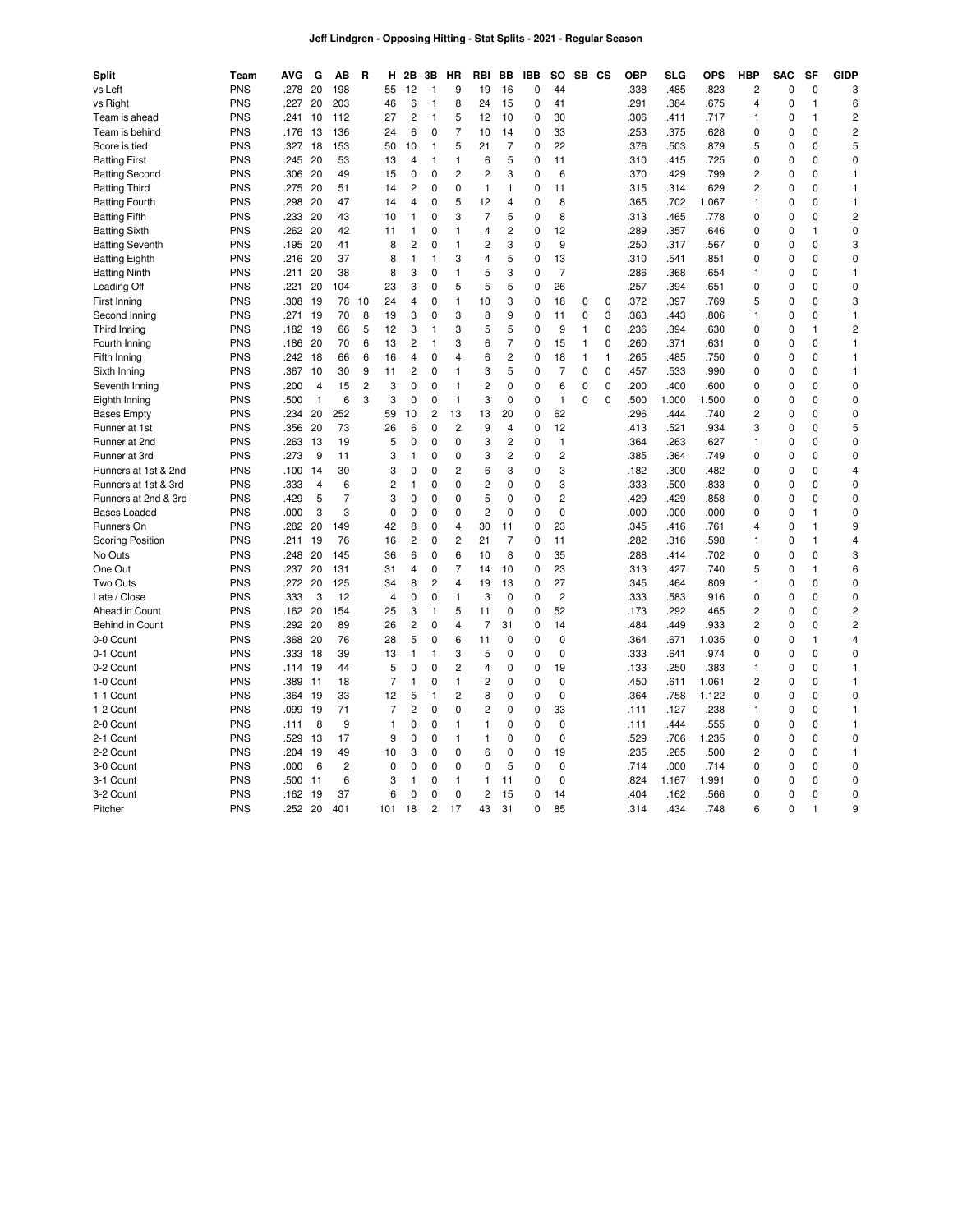## **Worcester Red Sox Hitting - 2022 - Regular Season - Active Roster**

| # Player         | Team       | в | <b>AVG</b> | G              | AB | R  | н            | ΤВ | 2B |          | 3B HR    | RBI BB IBB    |   |              | SO. |          | SB CS    | <b>OBP</b> | <b>SLG</b> | <b>OPS</b> | PA | SAC SF   |             | HBP          | GIDP         | E          |
|------------------|------------|---|------------|----------------|----|----|--------------|----|----|----------|----------|---------------|---|--------------|-----|----------|----------|------------|------------|------------|----|----------|-------------|--------------|--------------|------------|
| 36 Casas, T      | <b>WOR</b> |   | .125       |                | 8  |    |              | 4  |    |          |          |               |   |              | 3   | $\Omega$ | 0        | .300       | .500       | .800       | 10 | 0        | 0           |              | $\mathbf{0}$ | - 0        |
| 37 Cordero, F    | <b>WOR</b> |   | .333       | 2              | 9  |    | 3            | 6  |    |          |          | 3             |   | $\Omega$     |     |          | $\Omega$ | .333       | .667       | .000       | 9  | 0        | $\Omega$    | 0            | $\Omega$     | $\Omega$   |
| 20 Downs, J      | <b>WOR</b> | R | .111       | 2              | 9  |    |              |    |    | 0        | $\Omega$ | <sup>0</sup>  |   | 0            | 6   |          | $\Omega$ | .200       | .111       | .311       | 10 | $\Omega$ | $\Omega$    | 0            |              | $0\quad 0$ |
| 24 Duran, J      | <b>WOR</b> |   | .375       | 2              | 8  |    | 3            | 4  |    | 0        | $\Omega$ |               | 2 |              |     |          |          | .500       | .500       | .000       | 10 | 0        | $\Omega$    | <sup>0</sup> |              | $0\quad 0$ |
| 19 Fitzgerald, R | <b>WOR</b> |   | .625       | 2              | 8  | 2  | 5            | 8  |    |          |          | $\mathcal{P}$ |   | <sup>0</sup> | 3   | $\Omega$ | $\Omega$ | .625       | .000       | .625       | 8  | $\Omega$ | $\Omega$    | 0            | $\Omega$     |            |
| 52 Hernández, R  | <b>WOR</b> | R | .000       |                | 4  |    | <sup>0</sup> | 0  |    | 0        | $\Omega$ | $\Omega$      |   | $\Omega$     |     |          | $\Omega$ | .000       | .000       | .000       | 4  | 0        | $\Omega$    | <sup>0</sup> |              | $0\quad 0$ |
| 44 Ramos, R      | <b>WOR</b> |   | .250       |                | 4  |    |              |    |    | 0        | $\Omega$ | <sup>0</sup>  |   | <sup>0</sup> | 2   | $\Omega$ | $\Omega$ | .250       | .250       | .500       | 4  | 0        | $\Omega$    | <sup>0</sup> |              | $0\quad 0$ |
| 16 Refsnyder, R  | <b>WOR</b> | R | .333       | 2              | 6  | 3  | 2            | 2  |    | $\Omega$ | $\Omega$ |               | 3 | 0            | 2   | $\Omega$ | 0        | .556       | .333       | .889       | 9  | 0        | $\mathbf 0$ | 0            |              | $0\quad 0$ |
| 13 Sánchez, Y    | <b>WOR</b> | S | 143        | 2              |    |    |              | 4  |    |          |          |               |   |              |     | $\Omega$ | $\Omega$ | .250       | .571       | .821       | 8  | $\Omega$ | $\Omega$    | $\Omega$     |              | $0\quad 0$ |
| 25 Stewart, C    | <b>WOR</b> |   | .000       |                | 3  |    | <sup>0</sup> | 0  |    | 0        | 0        | $\Omega$      |   |              | 2   | 0        | $\Omega$ | .250       | .000       | .250       | 4  | 0        | $\Omega$    |              |              | $0\quad 0$ |
| 7 Wong, C        | <b>WOR</b> | R | .500       |                | 4  |    | 2            | 2  | 0  | 0        | 0        | 0             |   | 0            |     |          | 0        | .500       | .500       | .000       | 4  | 0        | 0           | 0            | $\Omega$     | 0          |
|                  | <b>WOR</b> |   | .271       | $\overline{2}$ | 70 | 13 | 19           | 32 |    | 0        |          | 10            | 8 | 0            | 21  | 3        |          | .363       | .457       | .820       | 80 | 0        | 0           | 2            | <sup>0</sup> |            |
|                  | <b>OPP</b> |   | .203       | $\overline{2}$ | 69 | 11 | 14           | 31 | 5  | 0        |          | 11            | 4 | 0            | 22  |          | 0        | .257       | .449       | .706       | 74 | 0        | 0           |              | 0            |            |

### **Worcester Red Sox Pitching - 2022 - Regular Season - Active Roster**

| # Player        | Team       |   |              |          | ERA  |   |              |          | G GS CG SHO GF HLD SV |              |    |          | svo            | IP   | н        | R.             |    | ER HR HB BB IBB |          |              |          | so             | AVG  | <b>WP</b> | BK       | <b>GIDP</b> | TBF |
|-----------------|------------|---|--------------|----------|------|---|--------------|----------|-----------------------|--------------|----|----------|----------------|------|----------|----------------|----|-----------------|----------|--------------|----------|----------------|------|-----------|----------|-------------|-----|
| 15 Cole, T      | <b>WOR</b> | R |              | $\Omega$ | 0.00 |   |              | 0        | 0                     | $\Omega$     | 0  | $\Omega$ | 0              | 0.1  | 0        | $\Omega$       |    |                 |          | 0            | $\Omega$ | $\Omega$       | .000 | 0         | $\Omega$ | 0           |     |
| 53 Feltman, D   | <b>WOR</b> | R | 0            | $\Omega$ | 0.00 |   | 0            | 0        | 0                     |              | O. |          |                | 1.0  | $\Omega$ | 0              | 0  |                 |          | 0            | $\Omega$ |                | .000 | $\Omega$  | $\Omega$ | $\Omega$    | 3   |
| 38 Hart, K      | <b>WOR</b> |   |              | 0        | 8.10 |   | 0            | $\Omega$ | $\Omega$              | 0            | 0  | $\Omega$ | $\Omega$       | 3.1  | 4        | 3              | 3  | 2               |          | 0            | $\Omega$ | 3              | .286 | 0         | $\Omega$ | 0           | 14  |
| 31 Hartlieb, G  | <b>WOR</b> | R | 0            | $\Omega$ | 0.00 |   | 0            | $\Omega$ | $\Omega$              | $\Omega$     |    | $\Omega$ | $\Omega$       | 1.0  | 0        | 0              | 0  |                 | $\Omega$ | <sup>0</sup> | $\Omega$ |                | .000 | 0         | $\Omega$ | 0           | 3   |
| 63 Hernandez, D | <b>WOR</b> |   | O.           | $\Omega$ | 6.75 |   |              | $\Omega$ | $\Omega$              | $\Omega$     | 0  | $\Omega$ | $\Omega$       | 2.2  | $\Omega$ | $\overline{2}$ | 2  |                 |          | 2            | $\Omega$ | 3              | .000 | 0         | $\Omega$ | $\Omega$    | -11 |
| 22 Holland, D   | <b>WOR</b> |   | 0            | $\Omega$ | 0.00 |   | 0            | 0        | 0                     | $\Omega$     |    | $\Omega$ | $\Omega$       | 1.0  |          | $\Omega$       |    |                 |          |              | 0        | 3              | .250 | 0         | 0        | 0           | 4   |
| 17 Kelly, Z     | <b>WOR</b> | R | 0            | $\Omega$ | 0.00 |   | 0            | $\Omega$ | $\Omega$              | $\Omega$     |    | $\Omega$ | $\Omega$       | 1.0  | 0        | $\Omega$       | 0  |                 | $\Omega$ |              | $\Omega$ | $\overline{2}$ | .000 | 0         | $\Omega$ | $\Omega$    | 4   |
| 33 Ort, K       | <b>WOR</b> | R | 0            | $\Omega$ | 0.00 |   | 0            | $\Omega$ | $\Omega$              |              | 0  |          |                | 1.0  | $\Omega$ | 0              | 0  |                 | $\Omega$ |              | $\Omega$ | 2              | .000 | 0         | $\Omega$ | $\Omega$    | -4  |
| 41 Pannone, T   | <b>WOR</b> |   | 0            | $\Omega$ | 7.71 |   |              | $\Omega$ | $\Omega$              | 0            | 0  | $\Omega$ | 0              | 4.2  | 8        | 5              |    |                 |          | O            | $\Omega$ | 4              | .348 | 0         | $\Omega$ | $\Omega$    | 23  |
| 21 Schreiber, J | <b>WOR</b> | R |              | 0        | 4.50 |   | 0            | 0        | $\Omega$              | 0            | 0  | $\Omega$ | 0              | 2.0  |          |                |    |                 |          | 0            | $\Omega$ | 3              | .143 | 0         | 0        | 0           | 7   |
|                 | <b>WOR</b> |   | $\mathbf{2}$ | 0        | 5.00 | 2 | $\mathbf{2}$ | 0        | 0                     | $\mathbf{2}$ | 3  | 2        | $\overline{2}$ | 18.0 | 14       | 11             | 10 | 4               |          | 4            | 0        | 22             | .203 | 0         | 0        | 0           | 74  |
|                 | <b>OPP</b> |   | 0            | 2        | 6.00 | 2 | 2            | 0        | 0                     | 2            | 0  | 0        |                | 18.0 | 19       | 13             | 12 | 4               | 2        | 8            | 0        | 21             | .271 | 2         | 0        | 0           | 80  |

## **Worcester Red Sox Hitting - 2022 - Regular Season - Active Roster - Vs Left**

| # Player         | Team       | в | <b>AVG</b> | G | AB.<br>- R     | н            | ΤВ | 2B       | 3B | <b>HR</b> | RBI          | BB | <b>IBB</b> | SO.            | SB CS | OBP  | SLG   | <b>OPS</b> | РA           | SAC | SF          | <b>HBP</b>  | <b>GIDP</b>  |
|------------------|------------|---|------------|---|----------------|--------------|----|----------|----|-----------|--------------|----|------------|----------------|-------|------|-------|------------|--------------|-----|-------------|-------------|--------------|
| 36 Casas, T      | <b>WOR</b> |   | .000       |   | 3              |              |    |          |    | 0         | 0            | 0  | $\Omega$   | $\overline{2}$ |       | .000 | .000  | .000       | 3            | 0   |             | $\Omega$    | $\Omega$     |
| 37 Cordero, F    | <b>WOR</b> |   | .000       |   | $\overline{2}$ | 0            |    |          |    | 0         | 0            | 0  | $\Omega$   | 0              |       | .000 | .000  | .000       | 2            | 0   | $\Omega$    | $\Omega$    | $\Omega$     |
| 20 Downs, J      | <b>WOR</b> | R | .333       |   | 3              |              |    |          |    | $\Omega$  | 0            | 0  | $\Omega$   |                |       | .333 | .333  | .666       | 3            | 0   | $\Omega$    | 0           | 0            |
| 24 Duran, J      | <b>WOR</b> |   | .500       |   | 2              |              |    |          |    | $\Omega$  | 0            |    | $\Omega$   | $\Omega$       |       | .667 | .500  | 1.167      | 3            | 0   | $\Omega$    | $\Omega$    | 0            |
| 19 Fitzgerald, R | <b>WOR</b> |   | .667       |   | 3              | 2            |    |          |    | 0         |              | 0  | $\Omega$   |                |       | .667 | .667  | 1.334      | 3            | 0   | $\Omega$    | $\Omega$    | $\Omega$     |
| 52 Hernández, R  | <b>WOR</b> | R | .000       |   | 2              | <sup>0</sup> |    | $\Omega$ |    | 0         | 0            | 0  | $\Omega$   | $\mathbf 0$    |       | .000 | .000  | .000       | $\mathbf{2}$ | 0   | $\Omega$    | $\Omega$    | $\Omega$     |
| 44 Ramos, R      | <b>WOR</b> |   | .333       |   | з              |              |    |          |    | 0         | 0            | 0  | $\Omega$   |                |       | .333 | .333  | .666       | 3            | 0   | $\Omega$    | $\Omega$    | $\Omega$     |
| 16 Refsnyder, R  | <b>WOR</b> | R | .000       |   |                | 0            |    |          |    | 0         | <sup>0</sup> |    | $\Omega$   | $\mathbf 0$    |       | .500 | .000  | .500       | 2            | 0   | $\Omega$    | $\Omega$    | $\Omega$     |
| 13 Sánchez, Y    | <b>WOR</b> | S | .500       |   | 2              |              | 4  |          |    |           |              | 0  | $\Omega$   | $\mathbf 0$    |       | .500 | 2.000 | 2.500      | 2            | 0   | $\Omega$    | $\Omega$    | $\Omega$     |
|                  | <b>WOR</b> |   | .286       |   | 21             | 6.           | 9  | 0        | 0  |           | 2            | 2  | 0          | 5              |       | .348 | .429  | .777       | 23           | 0   | $\mathbf 0$ | $\mathbf 0$ | 0            |
|                  | <b>OPP</b> |   | .167       | 2 | 30             | 5.           | 8  | 3        | 0  | 0         | 4            | 2  | 0          | 12             |       | .242 | .267  | .509       |              | 0   | 0           |             | $\mathbf{0}$ |

### **Worcester Red Sox Opposing Hitting - 2022 - Regular Season - Active Roster - Vs Left**

| # Player        | Team       |   | <b>AVG</b> | AB.          | R<br>н | ΤВ | 2B | 3В           | HR           | RBI           | BB           | IBB          | SO.      | SB CS | <b>OBP</b> | <b>SLG</b> | <b>OPS</b> | <b>PA</b>      | SAC | SF       | <b>HBP</b> | <b>GIDP</b> |
|-----------------|------------|---|------------|--------------|--------|----|----|--------------|--------------|---------------|--------------|--------------|----------|-------|------------|------------|------------|----------------|-----|----------|------------|-------------|
| 15 Cole, T      | <b>WOR</b> | R | .000       |              |        |    |    |              | 0            | 0             | 0            |              | $\Omega$ |       | .000       | .000       | .000       |                |     |          |            | $\Omega$    |
| 53 Feltman, D   | <b>WOR</b> | R | .000       |              |        |    |    |              | 0            | 0             | 0            | 0            | 0        |       | .000       | .000       | .000       |                |     |          |            | 0           |
| 38 Hart, K      | <b>WOR</b> |   | .333       | 6            |        |    |    |              | 0            | 2             | $^{(1)}$     |              |          |       | .333       | .500       | .833       | 6              |     |          | 0          | 0           |
| 31 Hartlieb, G  | <b>WOR</b> | R | .000       |              |        |    |    |              | 0            | $\Omega$      | $\Omega$     |              |          |       | .000       | .000       | .000       |                |     | 0        | $\Omega$   | $\Omega$    |
| 63 Hernandez. D | <b>WOR</b> |   | .000       | 3            |        |    |    |              | 0            | $\Omega$      |              | <sup>0</sup> |          |       | .400       | .000       | .400       | 5              | 0   | 0        |            | $\Omega$    |
| 22 Holland, D   | <b>WOR</b> |   | .000       | 2            |        |    | 0  | <sup>n</sup> | <sup>0</sup> | 0             | $\Omega$     | $\Omega$     | 2        |       | .000       | .000       | .000       | 2              | 0   | 0        | 0          | $\Omega$    |
| 17 Kelly, Z     | <b>WOR</b> | R | .000       |              | 0      |    |    |              | <sup>0</sup> | $\Omega$      |              |              |          |       | .500       | .000       | .500       | 2              | 0   | $\Omega$ | $\Omega$   | $\Omega$    |
| 33 Ort, K       | <b>WOR</b> | R | .000       | $\mathbf{2}$ |        |    |    |              | 0            | 0             | <sup>0</sup> |              |          |       | .000       | .000       | .000       | $\overline{2}$ |     | $\Omega$ | $\Omega$   | $\Omega$    |
| 41 Pannone, T   | <b>WOR</b> |   | .300       | 10           | 3      | h  |    |              | 0            | $\mathcal{P}$ | $\Omega$     | $\Omega$     | 3        |       | .300       | .500       | .800       | 10             | 0   | $\Omega$ | $\Omega$   | $\Omega$    |
| 21 Schreiber, J | <b>WOR</b> | R | .000       | 3            |        |    |    |              |              | 0             |              |              | 2        |       | .000       | .000       | .000       | 3              |     | $\Omega$ | $\Omega$   | $\Omega$    |
|                 | <b>WOR</b> |   | .167       | 30           | 5      | 8  | 3  | 0            | 0            | 4             | 2            | 0            | 12       |       | .242       | .267       | .509       | 33             | 0   | 0        |            | 0           |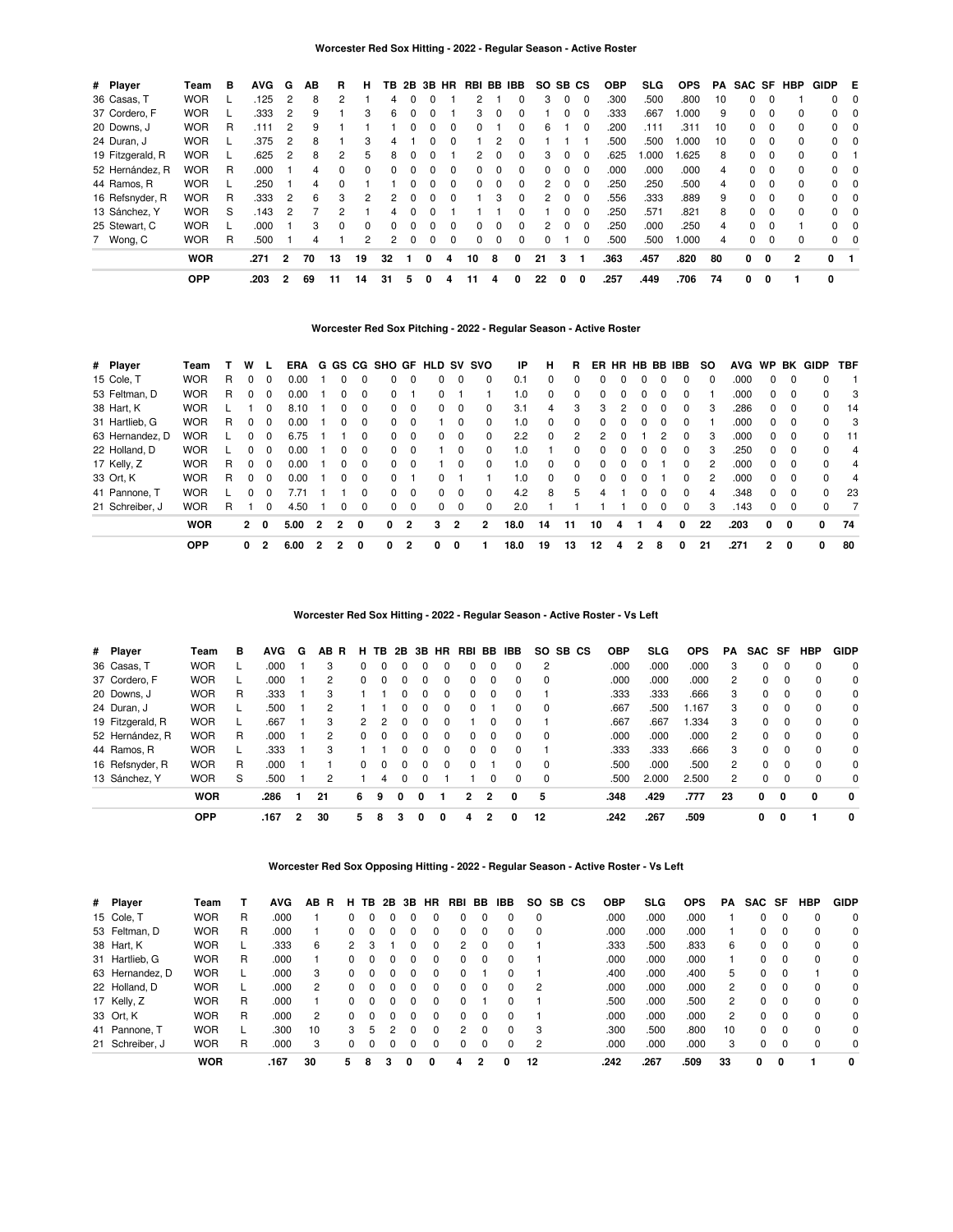## **Worcester Red Sox Hitting - 2022 - Regular Season - Active Roster - Vs Right**

| # Player         | Team       | в | <b>AVG</b> | G              | AB R | н              | ΤВ             | 2B           | 3B           | HR           | RBI BB |          | <b>IBB</b> | SO.      | SB CS | <b>OBP</b> | <b>SLG</b> | <b>OPS</b> | PA | SAC SF       |          | <b>HBP</b> | <b>GIDP</b>  |
|------------------|------------|---|------------|----------------|------|----------------|----------------|--------------|--------------|--------------|--------|----------|------------|----------|-------|------------|------------|------------|----|--------------|----------|------------|--------------|
| 36 Casas, T      | <b>WOR</b> |   | .200       | 2              | 5    |                | 4              | $\Omega$     | $\Omega$     |              | 2      |          | $\Omega$   |          |       | .429       | .800       | .229       |    | $\Omega$     | 0        |            | 0            |
| 37 Cordero, F    | <b>WOR</b> |   | .429       |                |      | 3              | 6              | $\Omega$     | $\Omega$     |              | 3      | 0        | $\Omega$   |          |       | .429       | .857       | .286       |    | <sup>0</sup> | $\Omega$ | $\Omega$   | 0            |
| 20 Downs, J      | <b>WOR</b> | R | .000       | 2              | 6    | 0              | $\Omega$       | $\Omega$     | $\Omega$     | $\Omega$     | 0      |          | 0          | 5        |       | .143       | .000       | .143       |    | $\Omega$     | $\Omega$ | $\Omega$   | 0            |
| 24 Duran, J      | <b>WOR</b> |   | .333       | 2              | 6    | $\mathcal{P}$  | 3              |              | $\Omega$     |              |        |          |            |          |       | .429       | .500       | .929       |    | $\Omega$     | $\Omega$ | $\Omega$   | 0            |
| 19 Fitzgerald, R | <b>WOR</b> |   | .600       | 2              | 5    | 3              | 6              | <sup>0</sup> | $\Omega$     |              |        | 0        | 0          | 2        |       | .600       | .200       | .800       | 5. | $\Omega$     | 0        | $\Omega$   | 0            |
| 52 Hernández, R  | <b>WOR</b> | R | .000       |                | 2    | 0              | 0              | $\Omega$     | <sup>0</sup> |              | n.     |          |            |          |       | .000       | .000       | .000       | 2  | $\Omega$     | $\Omega$ | $\Omega$   | 0            |
| 44 Ramos, R      | <b>WOR</b> |   | .000       |                |      | $\Omega$       | $\Omega$       | $\Omega$     | $\Omega$     | $\Omega$     | 0      | $\Omega$ | $\Omega$   |          |       | .000       | .000       | .000       |    | $\Omega$     | $\Omega$ | $\Omega$   | $\Omega$     |
| 16 Refsnyder, R  | <b>WOR</b> | R | .400       | 2              | 5    | $\mathcal{P}$  | $\overline{2}$ | $\Omega$     | 0            |              |        | 2        | 0          | 2        |       | .571       | .400       | .971       |    | $\Omega$     | 0        | $\Omega$   | 0            |
| 13 Sánchez, Y    | <b>WOR</b> | S | .000       | 2              | 5    | 0              | <sup>0</sup>   | $\Omega$     | $\Omega$     | $\Omega$     | 0      |          | $\Omega$   |          |       | .167       | .000       | .167       | 6  | $\Omega$     | $\Omega$ | $\Omega$   | 0            |
| 25 Stewart, C    | <b>WOR</b> |   | .000       |                | 3    | 0              | $\Omega$       | $\Omega$     | 0            | <sup>0</sup> | 0      | 0        | 0          | 2        |       | .250       | .000       | .250       | 4  | $\Omega$     | $\Omega$ |            | $\Omega$     |
| 7 Wong, C        | <b>WOR</b> | R | .500       |                | 4    | $\overline{2}$ | $\overline{2}$ | 0            | $\Omega$     |              |        |          | $\Omega$   | $\Omega$ |       | .500       | .500       | .000       | 4  | $\Omega$     | $\Omega$ | $\Omega$   | 0            |
|                  | <b>WOR</b> |   | .265       | $\overline{2}$ | 49   | 13             | 23             |              | 0            | 3            | 8      | 6        | 0          | 16       |       | .368       | .469       | .837       | 57 | 0            | 0        | 2          | $\mathbf{0}$ |
|                  | <b>OPP</b> |   | .231       | $\overline{2}$ | 39   | 9              | 23             | 2            |              | 4            |        | 2        |            | 10       |       | .268       | .590       | .858       |    | 0            | 0        | 0          | 0            |

### **Worcester Red Sox Opposing Hitting - 2022 - Regular Season - Active Roster - Vs Right**

| # Player        | Team       |   | <b>AVG</b> | AB R           | н | TB.      | 2B       | 3B       | <b>HR</b> | RBI BB IBB |          |              | SO.      | SB CS | OBP  | SLG   | <b>OPS</b> | PA             | SAC SF |          | HBP      | <b>GIDP</b> |
|-----------------|------------|---|------------|----------------|---|----------|----------|----------|-----------|------------|----------|--------------|----------|-------|------|-------|------------|----------------|--------|----------|----------|-------------|
| 53 Feltman, D   | <b>WOR</b> | R | .000       | 2              | 0 | 0        | $\Omega$ | 0        |           |            |          |              |          |       | .000 | .000  | .000       | 2              | 0      |          | $\Omega$ | 0           |
| 38 Hart, K      | <b>WOR</b> |   | .250       | 8              | 2 | 8        | $\Omega$ | 0        | 2         | 3          |          | 0            | 2        |       | .250 | 1.000 | .250       | 8              | 0      |          | 0        | 0           |
| 31 Hartlieb, G  | <b>WOR</b> | R | .000       | 2              | 0 | 0        | $\Omega$ | $\Omega$ | $\Omega$  | 0          |          | 0            | $\Omega$ |       | .000 | .000  | .000       | 2              | 0      | 0        | $\Omega$ | 0           |
| 63 Hernandez, D | <b>WOR</b> |   | .000       | 5              | 0 | $\Omega$ | $\Omega$ | $\Omega$ | $\Omega$  | 0          |          | 0            | -2       |       | .167 | .000  | .167       | 6              | 0      | $\Omega$ | $\Omega$ | $\Omega$    |
| 22 Holland, D   | <b>WOR</b> |   | .500       | $\mathcal{P}$  |   | 2        |          | $\Omega$ | $\Omega$  |            | $\Omega$ | <sup>0</sup> |          |       | .500 | 1.000 | .500       | $\overline{2}$ | 0      | $\Omega$ | $\Omega$ | 0           |
| 17 Kelly, Z     | <b>WOR</b> | R | .000       | $\overline{2}$ | 0 | $\Omega$ | 0        | 0        | 0         | 0          |          | 0            |          |       | .000 | .000  | .000       | 2              | 0      | $\Omega$ | $\Omega$ | 0           |
| 33 Ort, K       | <b>WOR</b> | R | .000       |                | 0 | $\Omega$ | $\Omega$ | 0        | 0         | 0          |          | o            |          |       | .500 | .000  | .500       | 2              | 0      | - 0      | $\Omega$ | $\Omega$    |
| 41 Pannone, T   | <b>WOR</b> |   | .385       | 13             | 5 | 9        |          | 0        |           | 3          | $\Omega$ | <sup>0</sup> |          |       | .385 | .692  | .077       | 13             | 0      | $\Omega$ | $\Omega$ | $\Omega$    |
| 21 Schreiber, J | <b>WOR</b> | R | 250        | 4              |   | 4        |          |          |           |            |          | 0            |          |       | .250 | 1.000 | .250       | 4              | 0      |          | $\Omega$ | $\Omega$    |
|                 | <b>WOR</b> |   | .231       | 39             | 9 | 23       |          |          | 4         |            | 2        |              | 10       |       | .268 | .590  | .858       | 41             | 0      | 0        | 0        | 0           |

**Worcester Red Sox Hitting - 2022 - Regular Season - Active Roster - Vs. Jacksonville**

| # Player         | Team       | в | <b>AVG</b> | G              | АB | R            | н        | тв | 2B       | 3В | <b>HR</b> | RBI | BB       | <b>IBB</b>   |                | SO SB CS |          | <b>OBP</b> | <b>SLG</b> | <b>OPS</b> | PA | <b>SAC</b> | SF       | <b>HBP</b> | <b>GIDP</b> |
|------------------|------------|---|------------|----------------|----|--------------|----------|----|----------|----|-----------|-----|----------|--------------|----------------|----------|----------|------------|------------|------------|----|------------|----------|------------|-------------|
| 36 Casas, T      | <b>WOR</b> |   | .125       | 2              | 8  |              |          | 4  |          |    |           |     |          |              | 3              | 0        | $\Omega$ | .300       | .500       | .800       | 10 | $\Omega$   | $\Omega$ |            | 0           |
| 37 Cordero, F    | <b>WOR</b> |   | .333       | -2             | 9  |              | 3        | 6  | 0        |    |           | 3   | $\Omega$ | $\Omega$     |                | 0        | 0        | .333       | .667       | .000       | 9  | 0          | $\Omega$ | $\Omega$   | 0           |
| 20 Downs, J      | <b>WOR</b> | R | .111       |                | 9  |              |          |    | $\Omega$ |    | $\Omega$  | 0   |          | $\Omega$     | 6              |          | 0        | .200       | .111       | .311       | 10 | $\Omega$   | $\Omega$ | $\Omega$   | 0           |
| 24 Duran, J      | <b>WOR</b> |   | .375       | 2              | 8  |              | 3        | 4  |          |    | $\Omega$  |     | 2        | $\Omega$     |                |          |          | .500       | .500       | .000       | 10 | $\Omega$   | $\Omega$ | $\Omega$   | 0           |
| 19 Fitzgerald, R | <b>WOR</b> |   | .625       | -2             | 8  |              | 5        | 8  | 0        |    |           | 2   | 0        | $\Omega$     | 3              | $\Omega$ | $\Omega$ | .625       | .000       | .625       | 8  | $\Omega$   | 0        | $\Omega$   | 0           |
| 52 Hernández, R  | <b>WOR</b> | R | .000       |                | 4  | <sup>0</sup> | $\Omega$ |    |          |    | $\Omega$  | 0   | $\Omega$ | $\Omega$     | 0              | 0        | $\Omega$ | .000       | .000       | .000       | 4  | 0          | $\Omega$ | $\Omega$   | 0           |
| 44 Ramos, R      | <b>WOR</b> |   | .250       |                | 4  | <sup>0</sup> |          |    |          |    | $\Omega$  | 0   | $\Omega$ | $\Omega$     | 2              | 0        | $\Omega$ | .250       | .250       | .500       | 4  | $\Omega$   | $\Omega$ | $\Omega$   | 0           |
| 16 Refsnyder, R  | <b>WOR</b> | R | .333       | $\overline{2}$ | 6  | 3            | 2        |    |          |    | $\Omega$  |     | 3        | $\Omega$     | $\overline{2}$ | $\Omega$ | 0        | .556       | .333       | .889       | 9  | $\Omega$   | $\Omega$ | $\Omega$   | 0           |
| 13 Sánchez, Y    | <b>WOR</b> | S | .143       | 2              |    |              |          | 4  |          |    |           |     |          | <sup>0</sup> |                | 0        | 0        | .250       | .571       | .821       | 8  | $\Omega$   | $\Omega$ | $\Omega$   | 0           |
| 25 Stewart, C    | <b>WOR</b> |   | .000       |                | 3  | $\Omega$     | $\Omega$ |    | 0        |    | $\Omega$  | 0   | $\Omega$ | $\Omega$     | 2              | 0        | $\Omega$ | .250       | .000       | .250       | 4  | $\Omega$   | $\Omega$ |            | 0           |
| 7 Wong, C        | <b>WOR</b> | R | .500       |                | 4  |              | 2        |    | 0        |    | $\Omega$  | 0   | $\Omega$ | $\Omega$     | 0              |          | 0        | .500       | .500       | .000       | 4  | $\Omega$   | $\Omega$ | $\Omega$   | 0           |
|                  | <b>WOR</b> |   | .271       | 2              | 70 | 13           | 19       | 32 |          | 0  |           | 10  | 8        | 0            | 21             | 3        |          | .363       | .457       | .820       | 80 | 0          | 0        | 2          | 0           |
|                  | <b>OPP</b> |   | .203       |                | 69 | 11           | 14       | 31 |          |    |           |     |          | 0            | 22             | 0        | 0        | .257       | .449       | .706       | 74 | 0          | 0        |            |             |

**Worcester Red Sox Pitching - 2022 - Regular Season - Active Roster - Vs. Jacksonville**

| # Player        | Team       |   | w |          | <b>ERA</b> |   |              |   | G GS CG SHO GF |          |   |          | HLD SV SVO | ΙP   | н        | R.       |          | ER HR HB BB IBB |              |          |          | so | <b>AVG</b> | <b>WP</b> | BK       | GIDP     | <b>TBF</b> |
|-----------------|------------|---|---|----------|------------|---|--------------|---|----------------|----------|---|----------|------------|------|----------|----------|----------|-----------------|--------------|----------|----------|----|------------|-----------|----------|----------|------------|
| 15 Cole, T      | <b>WOR</b> | R | 0 | $\Omega$ | 0.00       |   |              | 0 |                |          | 0 |          | 0          | 0.1  | $\Omega$ | $\Omega$ | $\Omega$ | 0               | 0            |          | $\Omega$ | 0  | .000       | 0         | $\Omega$ | $\Omega$ |            |
| 53 Feltman, D   | <b>WOR</b> | R | 0 | $\Omega$ | 0.00       |   | 0            | 0 | 0              |          | 0 |          |            | 1.0  | $\Omega$ | $\Omega$ | $\Omega$ | 0               | 0            | $\Omega$ | $\Omega$ |    | .000       | 0         | 0        | 0        | 3          |
| 38 Hart, K      | <b>WOR</b> |   |   | $\Omega$ | 8.10       |   | 0            | 0 | 0              | $\Omega$ | 0 | $\Omega$ | 0          | 3.1  | 4        | 3        | 3        | 2               | 0            | 0        | $\Omega$ | 3  | .286       | 0         | $\Omega$ | $\Omega$ | 14         |
| 31 Hartlieb, G  | <b>WOR</b> | R | 0 | $\Omega$ | 0.00       |   | <sup>0</sup> | 0 | 0              | $\Omega$ |   | $\Omega$ | 0          | 1.0  | $\Omega$ | $\Omega$ | $\Omega$ | 0               | 0            | $\Omega$ | $\Omega$ |    | .000       | 0         | $\Omega$ | $\Omega$ | 3          |
| 63 Hernandez, D | <b>WOR</b> |   | 0 | $\Omega$ | 6.75       |   |              | 0 | 0              | $\Omega$ | 0 | $\Omega$ | 0          | 2.2  | $\Omega$ | 2        | 2        | 0               |              | 2        | $\Omega$ | 3  | .000       | 0         | 0        | $\Omega$ | 11         |
| 22 Holland, D   | <b>WOR</b> |   | 0 | $\Omega$ | 0.00       |   | 0            | 0 | 0              | $\Omega$ |   | 0        | $\Omega$   | 1.0  |          | $\Omega$ | $\Omega$ | 0               | $\Omega$     | 0        | $\Omega$ | 3  | 250        | 0         | $\Omega$ | $\Omega$ | 4          |
| 17 Kelly, Z     | <b>WOR</b> | R | 0 | $\Omega$ | 0.00       |   | <sup>0</sup> | 0 | 0              | $\Omega$ |   | 0        | $\Omega$   | 1.0  | $\Omega$ | $\Omega$ | $\Omega$ |                 | <sup>0</sup> |          | 0        | 2  | .000       | 0         | $\Omega$ | $\Omega$ | 4          |
| 33 Ort, K       | <b>WOR</b> | R | 0 | $\Omega$ | 0.00       |   | 0            | 0 | 0              |          | 0 |          |            | 1.0  | $\Omega$ | $\Omega$ | $\Omega$ | 0               | <sup>0</sup> |          | $\Omega$ | 2  | .000       | 0         | $\Omega$ | $\Omega$ | 4          |
| 41 Pannone, T   | <b>WOR</b> |   | 0 | $\Omega$ | 7.71       |   |              | 0 | <sup>0</sup>   | $\Omega$ | 0 | $\Omega$ | $\Omega$   | 4.2  | 8        | 5        | 4        |                 | <sup>0</sup> | $\Omega$ | $\Omega$ | 4  | .348       | $\Omega$  | $\Omega$ | $\Omega$ | 23         |
| 21 Schreiber, J | <b>WOR</b> | R |   | $\Omega$ | 4.50       |   | 0            | 0 | 0              | 0        | 0 | 0        | 0          | 2.0  |          |          |          |                 | 0            |          | $\Omega$ | 3  | .143       | 0         | 0        | 0        |            |
|                 | <b>WOR</b> |   | 2 | $\Omega$ | 5.00       | 2 | $\mathbf{r}$ | 0 | 0              | 2        | 3 | 2        | 2          | 18.0 | 14       | 11       | 10       | 4               |              | 4        | 0        | 22 | .203       | 0         | 0        | 0        | 74         |
|                 | <b>OPP</b> |   | 0 | 2        | 6.00       | 2 | 2            | 0 | 0              | 2        | 0 | 0        |            | 18.0 | 19       | 13       | 12       | 4               |              | 8        | 0        | 21 | .271       | 2         | 0        | 0        | 80         |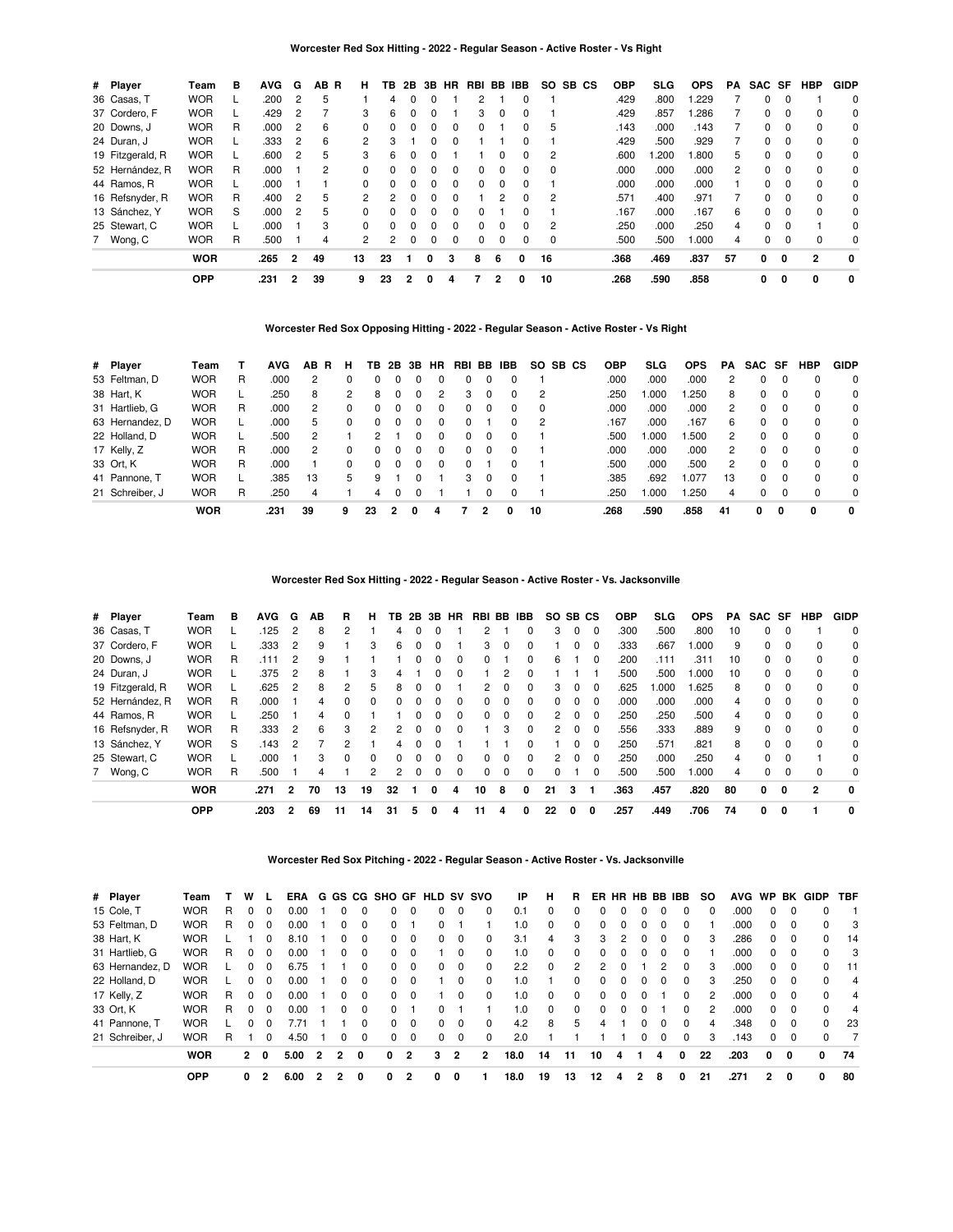| # Player         | Team       | в | <b>AVG</b> | G              | AB | R            | н            | TВ            |          |          | 2B 3B HR | RBI BB   |          | <b>IBB</b> | SO. | SB <sub>CS</sub> |              | <b>OBP</b> | <b>SLG</b> | <b>OPS</b> | PA | SAC SF   |          | <b>HBP</b>   | <b>GIDP</b>  |
|------------------|------------|---|------------|----------------|----|--------------|--------------|---------------|----------|----------|----------|----------|----------|------------|-----|------------------|--------------|------------|------------|------------|----|----------|----------|--------------|--------------|
| 36 Casas, T      | <b>WOR</b> |   | .125       | 2              | 8  |              |              | 4             |          | $\Omega$ |          | 2        |          | $\Omega$   | 3   | 0                | 0            | .300       | .500       | .800       | 10 | $\Omega$ | $\Omega$ |              | $\Omega$     |
| 37 Cordero, F    | <b>WOR</b> |   | .333       | 2              | 9  |              | 3            | 6             | $\Omega$ | $\Omega$ |          | 3        | $\Omega$ | $\Omega$   |     | 0                | $\Omega$     | .333       | .667       | .000       | 9  | $\Omega$ | $\Omega$ | $\Omega$     | 0            |
| 20 Downs, J      | <b>WOR</b> | R | .111       |                |    |              |              |               |          | $\Omega$ | $\Omega$ | $\Omega$ |          | $\Omega$   | 6   |                  | <sup>0</sup> | .200       | .111       | .311       | 10 | $\Omega$ | $\Omega$ | $\Omega$     | 0            |
| 24 Duran, J      | <b>WOR</b> |   | .375       | 2              | 8  |              | 3            | 4             |          | $\Omega$ | $\Omega$ |          |          | $\Omega$   |     |                  |              | .500       | .500       | .000       | 10 | $\Omega$ | $\Omega$ | $\Omega$     | 0            |
| 19 Fitzgerald, R | <b>WOR</b> |   | .625       | $\mathcal{P}$  | 8  |              | 5            | 8             |          | $\Omega$ |          | 2        |          | $\Omega$   | 3   | $\Omega$         | $\Omega$     | .625       | .000       | .625       | 8  | $\Omega$ | $\Omega$ | $\Omega$     | 0            |
| 52 Hernández, R  | <b>WOR</b> | R | .000       |                | 4  | <sup>0</sup> | <sup>0</sup> | 0             |          | $\Omega$ | $\Omega$ | $\Omega$ |          | $\Omega$   | 0   | $\Omega$         | $\Omega$     | .000       | .000       | .000       | 4  | 0        | $\Omega$ | $\Omega$     | 0            |
| 44 Ramos, R      | <b>WOR</b> |   | .250       |                | 4  |              |              |               |          | $\Omega$ | $\Omega$ | $\Omega$ |          | $\Omega$   |     | $\Omega$         | $\Omega$     | .250       | .250       | .500       | 4  | $\Omega$ | $\Omega$ | $\Omega$     | $\Omega$     |
| 16 Refsnyder, R  | <b>WOR</b> | R | .333       | $\overline{2}$ | 6  | 3            | 2            | $\mathcal{P}$ |          | $\Omega$ | $\Omega$ |          | з        | $\Omega$   | 2   | $\Omega$         | $\Omega$     | .556       | .333       | .889       | 9  | $\Omega$ | $\Omega$ | $\Omega$     | 0            |
| 13 Sánchez, Y    | <b>WOR</b> | S | .143       |                |    |              |              | 4             |          | $\Omega$ |          |          |          | $\Omega$   |     | $\Omega$         | $\Omega$     | .250       | .571       | .821       | 8  | $\Omega$ | $\Omega$ | $\Omega$     | $\Omega$     |
| 25 Stewart, C    | <b>WOR</b> |   | .000       |                | з  | <sup>0</sup> | $\Omega$     | <sup>o</sup>  |          | $\Omega$ | $\Omega$ | 0        |          | $\Omega$   | 2   | $\Omega$         | $\Omega$     | .250       | .000       | .250       | 4  | $\Omega$ | $\Omega$ |              | 0            |
| 7 Wong, C        | <b>WOR</b> | R | .500       |                | 4  |              | 2            | 2             |          | $\Omega$ | $\Omega$ | $\Omega$ | $\Omega$ | $\Omega$   | 0   |                  | <sup>0</sup> | .500       | .500       | .000       | 4  | $\Omega$ | $\Omega$ | $\Omega$     | $\Omega$     |
|                  | <b>WOR</b> |   | .271       | $\overline{2}$ | 70 | 13           | 19           | 32            |          | 0        | Δ        | 10       | 8        | $\Omega$   | 21  | 3                |              | .363       | .457       | .820       | 80 | 0        | $\Omega$ | $\mathbf{c}$ | $\mathbf{0}$ |
|                  | <b>OPP</b> |   | .203       | 2              | 69 | 11           | 14           | 31            | 5        | 0        | 4        | 11       | 4        | 0          | 22  | 0                | 0            | .257       | .449       | .706       |    | 0        | 0        |              | $\mathbf{0}$ |

### **Worcester Red Sox Pitching - 2022 - Regular Season - Active Roster - Away Games**

| # Player        | Team       |   | w            |          | ERA  |   |              | G GS CG SHO GF HLD SV SVO |          |   |          |          | IP   | н  | R        |              |          |              |   | ER HR HB BB IBB | so |      |          |          | AVG WP BK GIDP | <b>TBF</b> |
|-----------------|------------|---|--------------|----------|------|---|--------------|---------------------------|----------|---|----------|----------|------|----|----------|--------------|----------|--------------|---|-----------------|----|------|----------|----------|----------------|------------|
| 15 Cole, T      | <b>WOR</b> | R | 0            |          | 0.00 |   |              | $\Omega$                  |          | 0 | 0        | 0        | 0.1  | 0  | 0        | <sup>0</sup> |          |              |   | 0               | 0  | .000 | 0        |          | 0              |            |
| 53 Feltman, D   | <b>WOR</b> | R | 0            |          | 0.00 |   |              | $\Omega$                  |          |   |          |          | 1.0  | 0  | $\Omega$ | <sup>0</sup> |          |              |   | 0               |    | .000 | $\Omega$ | 0        | $\Omega$       | - 3        |
| 38 Hart, K      | <b>WOR</b> |   |              | $\Omega$ | 8.10 |   | $\Omega$     | $\Omega$                  | $\Omega$ | 0 | $\Omega$ | $\Omega$ | 3.1  | 4  | 3        | 3            | 2        | <sup>0</sup> | 0 | 0               | 3  | .286 | $\Omega$ | 0        | $\Omega$       | -14        |
| 31 Hartlieb, G  | <b>WOR</b> | R | 0            | $\Omega$ | 0.00 |   | 0            | $\Omega$                  | $\Omega$ |   | 0        | $\Omega$ | 1.0  | 0  | $\Omega$ | 0            | $\Omega$ | <sup>0</sup> | 0 | 0               |    | .000 | $\Omega$ | 0        | $\Omega$       | - 3        |
| 63 Hernandez, D | <b>WOR</b> |   | 0            |          | 6.75 |   |              | $\Omega$                  | $\Omega$ | 0 | $\Omega$ | 0        | 2.2  | 0  | 2        | 2            |          |              | 2 | 0               | 3  | .000 | 0        | 0        | $\Omega$       | 11         |
| 22 Holland, D   | <b>WOR</b> |   | 0            | $\Omega$ | 0.00 |   | $\Omega$     | $\Omega$                  | $\Omega$ |   | $\Omega$ | $\Omega$ | 1.0  |    | 0        | 0            |          |              | 0 | 0               | 3  | .250 | 0        | 0        | <sup>0</sup>   | 4          |
| 17 Kelly, Z     | <b>WOR</b> | R | 0            | $\Omega$ | 0.00 |   | $\Omega$     | $\Omega$                  |          |   | $\Omega$ | $\Omega$ | 1.0  | 0  | $\Omega$ | <sup>0</sup> |          |              |   | 0               | 2  | .000 | 0        | 0        | $\Omega$       | 4          |
| 33 Ort, K       | <b>WOR</b> | R | 0            | $\Omega$ | 0.00 |   | <sup>0</sup> | $\Omega$                  |          |   |          |          | 1.0  | 0  | $\Omega$ | <sup>0</sup> |          |              |   | 0               | 2  | .000 | 0        | 0        | <sup>0</sup>   | 4          |
| 41 Pannone, T   | <b>WOR</b> |   | 0            |          | 7.71 |   |              | $\Omega$                  | $\Omega$ | 0 | $\Omega$ | $\Omega$ | 4.2  | 8  | 5        | 4            |          |              | 0 | $\Omega$        | 4  | .348 | $\Omega$ | $\Omega$ | $\Omega$       | 23         |
| 21 Schreiber, J | <b>WOR</b> | R |              |          | 4.50 |   | $\Omega$     | $\Omega$                  | $\Omega$ | 0 | $\Omega$ | 0        | 2.0  |    |          |              |          |              | 0 | $\Omega$        | 3  | .143 | 0        | $\Omega$ | <sup>0</sup>   | 7          |
|                 | <b>WOR</b> |   | $\mathbf{2}$ | 0        | 5.00 | 2 | 0            | 0                         | 2        | 3 |          |          | 18.0 | 14 | 11       | 10           | 4        |              | 4 | 0               | 22 | .203 | 0        | 0        | 0              | 74         |

**Worcester Red Sox Hitting - 04/05/2022 - 04/07/2022 - Regular Season - Current Players**

| Player          | Team       | в | AVG G AB PARH TB |               |   |    |               |          |   | 2B | 3B | <b>HR</b> | <b>RBI</b> | BB       | IBB | SO.      | SB CS |          | <b>OBP</b> | SLG  | <b>OPS</b> | <b>SAC</b> | SF       | <b>HBP</b> | <b>GIDP</b> |
|-----------------|------------|---|------------------|---------------|---|----|---------------|----------|---|----|----|-----------|------------|----------|-----|----------|-------|----------|------------|------|------------|------------|----------|------------|-------------|
| 1 Fitzgerald, R | <b>WOR</b> |   | .625             | $\mathcal{P}$ | 8 |    | 82            | 5        |   |    |    |           | 2          | $\Omega$ |     | 3        | 0     | $\Omega$ | .625       | .000 | .625       | $\Omega$   | $\Omega$ | $\Omega$   | $\Omega$    |
| 2 Wong, C       | <b>WOR</b> | R | .500             |               | 4 |    |               | 2        |   |    |    | 0         | 0          | $\Omega$ |     |          |       | 0        | .500       | .500 | 000.1      | $\Omega$   | $\Omega$ | 0          | $\Omega$    |
| 3 Duran, J      | <b>WOR</b> |   | .375             | $\mathcal{P}$ | 8 | 10 |               | 3        | 4 |    |    | $\Omega$  |            | 2        |     |          |       |          | .500       | .500 | 1.000      | $\Omega$   | $\Omega$ | $\Omega$   | $\Omega$    |
| 4 Cordero, F    | <b>WOR</b> |   | .333             | 2             | 9 | 9  |               | 3        | Բ |    |    |           | 3          | $\Omega$ |     |          |       | $\Omega$ | .333       | .667 | 000.1      | $\Omega$   | $\Omega$ | $\Omega$   | $\Omega$    |
| 5 Refsnyder, R  | <b>WOR</b> | R | .333             | 2             | 6 |    | 93            | 2        |   |    |    |           |            | 3        |     |          |       |          | .556       | .333 | .889       | $\Omega$   | $\Omega$ | $\Omega$   | 0           |
| 6 Ramos, R      | <b>WOR</b> |   | 250              |               | 4 |    |               |          |   |    |    | 0         | 0          |          |     |          |       | $\Omega$ | .250       | .250 | .500       | $\Omega$   | $\Omega$ | $\Omega$   | $\Omega$    |
| 7 Sánchez, Y    | <b>WOR</b> | S | .143             | $\mathcal{P}$ |   | 8  |               |          | 4 |    |    |           |            |          |     |          |       | 0        | 250        | .571 | .821       | $\Omega$   | $\Omega$ | 0          | $\Omega$    |
| 8 Casas, T      | <b>WOR</b> |   | .125             | 2             | 8 | 10 | $\mathcal{P}$ |          | 4 |    |    |           | 2          |          |     | 3        | 0     | $\Omega$ | .300       | .500 | .800       | $\Omega$   | $\Omega$ |            | $\Omega$    |
| 9 Downs, J      | <b>WOR</b> | R |                  | 2             | q |    |               |          |   |    |    | $\Omega$  | 0          |          |     | 6        |       | $\Omega$ | 200        | .111 | .311       | $\Omega$   | $\Omega$ | $\Omega$   | $\Omega$    |
| 10 Hernández, R | <b>WOR</b> | R | .000             |               | 4 |    |               | $\Omega$ |   |    |    | 0         | 0          | $\Omega$ |     | $\Omega$ | 0     | $\Omega$ | .000       | .000 | .000       | $\Omega$   | $\Omega$ | $\Omega$   | $\Omega$    |
| 11 Stewart, C   | <b>WOR</b> |   | .000             |               | 3 |    | 40            | $\Omega$ |   |    |    | $\Omega$  | 0          | $\Omega$ |     |          |       | $\Omega$ | .250       | .000 | .250       | $\Omega$   | $\Omega$ |            | $\Omega$    |

Show Fewer... Show More...

### **Worcester Red Sox Pitching - 04/05/2022 - 04/07/2022 - Regular Season - Current Players**

| Player         | Team       |    | W L            | ERA G GS CG |   |          | SHO GF       |          | <b>HLD SV</b> |             | svo            |              | IPHR        | ER            | HR. | HB.      | BB       | IBB.         | so | <b>WHIP</b> | <b>AVG</b> | <b>WP</b> | BK       | <b>GDP</b> |
|----------------|------------|----|----------------|-------------|---|----------|--------------|----------|---------------|-------------|----------------|--------------|-------------|---------------|-----|----------|----------|--------------|----|-------------|------------|-----------|----------|------------|
| 1 Cole, T      | <b>WOR</b> | R  | 0 <sub>0</sub> | 0.00        | 0 | 0        | 0            | $\Omega$ | $\Omega$      | $\Omega$    |                | 0 0.1 0 0    |             |               |     | 0        | 0        | 0            |    | 0.00        | .000       | 0         | $\Omega$ | $\Omega$   |
| 2 Feltman, D   | <b>WOR</b> | R  | 0 <sub>0</sub> | $0.00$ 1    | 0 | $\Omega$ | 0            |          | 0             |             |                | 1 1.0 0 0    |             | 0             | 0   | 0        | $\Omega$ | 0            |    | 0.00        | .000       | $\Omega$  | $\Omega$ | $\Omega$   |
| 3 Hartlieb, G  | <b>WOR</b> | R  | 0 <sub>0</sub> | 0.00        | 0 | $\Omega$ | 0            | $\Omega$ |               | $\Omega$    | 0 <sub>1</sub> |              | 1.000       | $\Omega$      | 0   | 0        | $\Omega$ | $\Omega$     |    | 0.00        | .000       | 0         | $\Omega$ | $\Omega$   |
| 4 Holland, D   | <b>WOR</b> |    | 0 <sub>0</sub> | $0.00$ 1    | 0 | $\Omega$ | <sup>0</sup> | $\Omega$ |               | 0           |                | $0$ 1.0 1 0  |             | 0             | 0   | 0        | $\Omega$ | $\Omega$     | 3  | 1.00        | .250       | 0         | $\Omega$ | $\Omega$   |
| 5 Kelly, Z     | <b>WOR</b> | R  | 0 <sub>0</sub> | $0.00$ 1    | 0 | $\Omega$ | $\Omega$     | $\Omega$ |               | $\Omega$    |                | 0 1.0 0 0    |             | $\Omega$      |     | $\Omega$ |          | 0            | 2  | 1.00        | .000       | $\Omega$  | $\Omega$ | $\Omega$   |
| 6 Ort, K       | <b>WOR</b> | R  | 0 <sub>0</sub> | 0.00        | 0 | $\Omega$ | 0            |          |               |             |                |              | $0 \t0 \t0$ | 0             | 0   | 0        |          | $\Omega$     | 2  | 1.00        | .000       | $\Omega$  | $\Omega$ | $\Omega$   |
| 7 Schreiber, J | <b>WOR</b> | R. | $\Omega$       | 4.50 1      | 0 | $\Omega$ | <sup>0</sup> | $\Omega$ | $^{\circ}$    | $\Omega$    |                | 0, 2.0, 1, 1 |             |               |     | 0        | $\Omega$ | $\Omega$     | 3  | 0.50        | .143       | 0         | $\Omega$ | $\Omega$   |
| 8 Hernandez, D | <b>WOR</b> |    | 0 <sub>0</sub> | 6.75 1      |   | $\Omega$ | $\Omega$     | $\Omega$ |               | $0 \quad 0$ |                | 0, 2.2, 0, 2 |             | $\mathcal{P}$ |     |          | 2        | $\Omega$     | 3  | 0.75        | .000       | $\Omega$  | $\Omega$ | $\Omega$   |
| 9 Pannone. T   | <b>WOR</b> |    | 0 <sub>0</sub> | 7.71        |   | 0        | 0            | $\Omega$ | $\Omega$      | $\Omega$    |                | 04.285       |             |               |     |          | $\Omega$ | $\Omega$     | 4  | 1.71        | .348       | 0         | $\Omega$ | $\Omega$   |
| 10 Hart. K     | <b>WOR</b> |    |                | 8.10        |   | $\Omega$ | <sup>0</sup> | $\Omega$ | $\Omega$      | $\Omega$    |                | 0 31         | 43          |               |     | 0        | $\Omega$ | <sup>0</sup> | з  | 1.20        | .286       | 0         | $\Omega$ | $\Omega$   |

Show Fewer... Show More...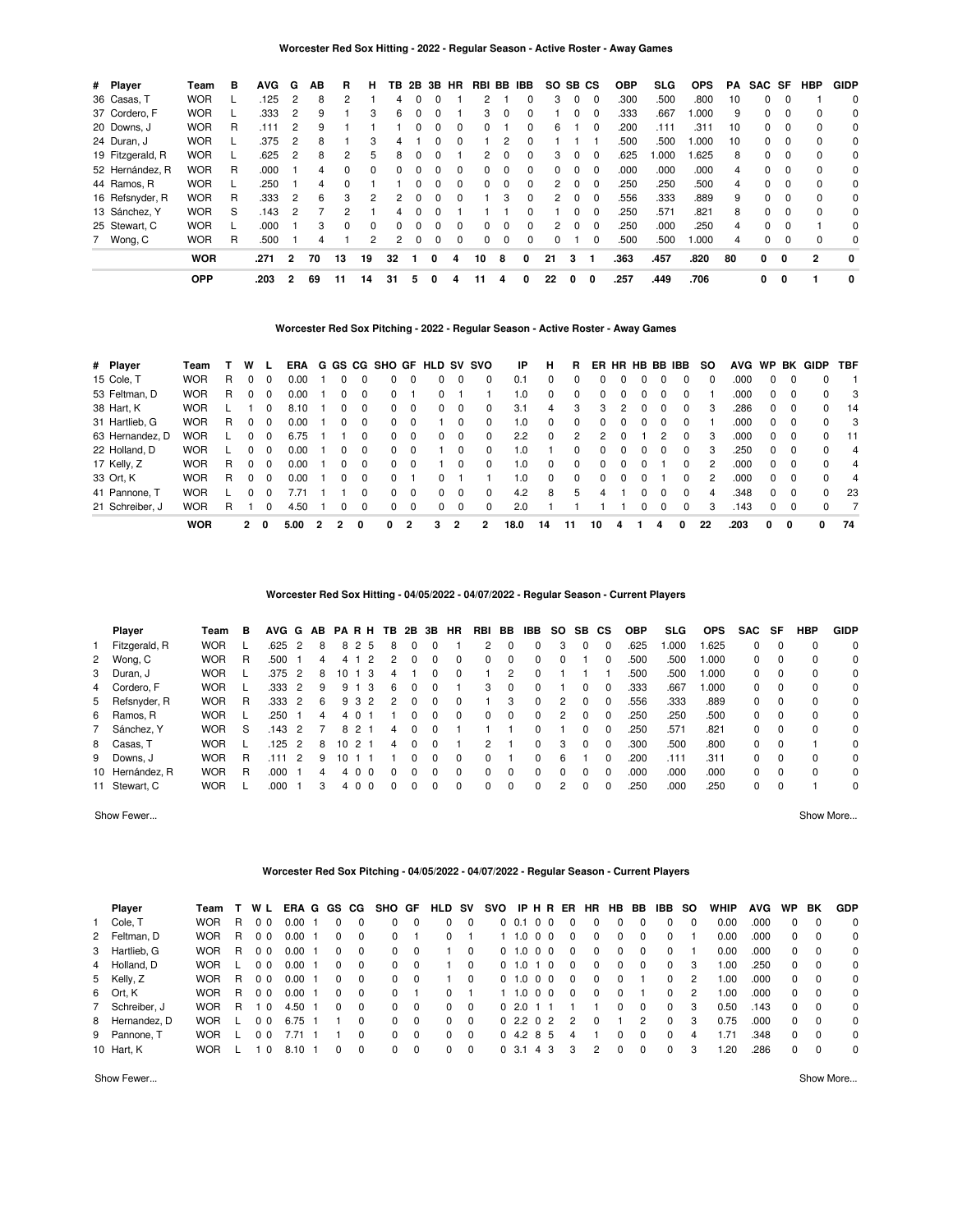| Date         |                | GM # Team      | Opp        | W            |          | <b>ERA</b> | G  |              |              | <b>GS CG SHO SV SVO</b>   |             |              | ΙP   | н  | R            |    |              | ER HR HB     | <b>BBIBB</b> |          |    | <b>SO WHIP</b> | <b>AVG</b> |     |             |              | AB WP BK GIDP        | <b>TBF</b> | NP-S        |
|--------------|----------------|----------------|------------|--------------|----------|------------|----|--------------|--------------|---------------------------|-------------|--------------|------|----|--------------|----|--------------|--------------|--------------|----------|----|----------------|------------|-----|-------------|--------------|----------------------|------------|-------------|
| 7/12/21      |                | <b>RSX</b>     | <b>RAY</b> | 0            |          | 6.75       |    |              | C            | n                         | 0           | 0            | 2.2  |    | 2            | 2  | <sup>n</sup> |              | 3            |          |    | 1.50           | .091       | 11  | 2           | $\Omega$     | 0                    | 15         | $38 - 25$   |
| 7/17/21      |                | <b>RSX</b>     | @TWI       | 0            | $\Omega$ | 3.18       |    |              | 0            | 0                         | 0           | 0            | 3.0  | 2  | $\Omega$     | O  | <sup>0</sup> | 0            | O            | 0        | 5  | 1.06           | .136       | 11  |             | 0            | 0                    | 11         | $22 - 21$   |
| 7/23/21      |                | <b>WOR</b>     | @LHV       | 0            |          | 8.10       |    |              | 0            | 0                         | 0           | 0            | 3.1  | 3  | 6            | 3  |              | <sup>0</sup> | 4            | 0        |    | 2.10           | .231       | 13  | 0           | $\Omega$     | 0                    | 18         | $72 - 46$   |
| 7/29/21      | $\overline{2}$ | <b>WOR</b>     | <b>BUF</b> | 0            |          | 7.56       |    |              | 0            | 0                         | $\Omega$    | 0            | 5.0  | 8  | 4            | Δ  | 2            |              | 0            | 0        | 5  | 1.80           | .324       | 21  | 0           | $\Omega$     |                      | 22         | $75 - 58$   |
| July         |                | <b>RSX</b>     |            | 0            |          | 3.18       | 2  | 2            | 0            | 0                         | 0           | 0            | 5.2  | 3  | 2            | 2  |              |              | 3            | 0        | 12 | 1.06           | .136       | 22  | 3           | 0            | 0                    | 26         | $60 - 46$   |
| July         |                | <b>WOR</b>     |            | 0            | 2        | 7.56       | 2  | 2            | 0            | O                         | $\Omega$    | 0            | 8.1  | 11 | 10           |    |              |              | Δ            |          | 6  | 1.80           | .324       | 34  | 0           | O            |                      | 40         | 147 - 104   |
| Date         |                | GM # Team      | Opp        | W            |          | <b>ERA</b> |    |              |              | <b>G GS CG SHO SV SVO</b> |             |              | IP   | н  | R            |    |              | ER HR HB     | <b>BBIBB</b> |          |    | <b>SO WHIP</b> | <b>AVG</b> |     |             |              | <b>AB WP BK GIDP</b> | <b>TBF</b> | <b>NP-S</b> |
| 8/4/21       |                | <b>WOR</b>     | @SWB       | 0            | $\Omega$ | 4.40       |    |              | $\Omega$     | 0                         | 0           | 0            | 6.0  |    | 0            | o  | $\Omega$     | $\Omega$     |              | 0        | 10 | 1.19           | .226       | 19  | 0           | $\Omega$     | <sup>0</sup>         | 20         | $85 - 59$   |
| 8/10/21      |                | <b>WOR</b>     | <b>SYR</b> | 0            | U        | 5.12       |    |              | $\Omega$     | 0                         | 0           | 0            | 5.0  | 8  | Δ            |    |              |              |              |          | 6  | 1.34           | .263       | 23  |             | $\Omega$     | 0                    | 25         | $95 - 60$   |
| 8/15/21      |                | <b>WOR</b>     | <b>SYR</b> | 0            |          | 4.81       |    |              | $\Omega$     | 0                         | $\Omega$    | 0            | 5.0  | 3  | 2            |    |              | 2            |              | 0        | 5  | .23<br>-1      | .245       | 18  |             | $\Omega$     | 0                    | 21         | $83 - 55$   |
| 8/21/21      |                | <b>WOR</b>     | <b>SWB</b> |              | $\Omega$ | 3.73       |    |              | $\Omega$     | 0                         | $\Omega$    | 0            | 7.0  |    | $\Omega$     |    |              | $\Omega$     |              | $\Omega$ | 9  | 1.02           | .209       | 21  | 0           | $\Omega$     |                      | 22         | $88 - 61$   |
| 8/28/21      |                | <b>WOR</b>     | @BUF       | 0            | $\Omega$ | 4.29       |    |              | 0            | 0                         | 0           | <sup>0</sup> | 4.1  | Բ  | Δ            |    |              | 2            | 2            | O        | 4  | 1.12           | .224       | 19  | 0           | 0            | <sup>0</sup>         | 23         | $92 - 68$   |
| August       |                | <b>WOR</b>     |            | 1.           |          | 3.29       | 5  | 5            | $\Omega$     | O                         | $\Omega$    | o            | 27.1 | 19 | 10           | 10 | з            | 5            | 6            |          | 34 | 0.91           | .190       | 100 | 2           | 0            |                      | 111        | 443 - 303   |
| Date         |                | <b>GM#Team</b> | Opp        | W            |          | <b>ERA</b> |    |              |              | <b>G GS CG SHO SV SVO</b> |             |              | ΙP   | н  | R            |    |              | ER HR HB     | <b>BBIBB</b> |          |    | <b>SO WHIP</b> | <b>AVG</b> |     |             |              | <b>AB WP BK GIDP</b> | <b>TBF</b> | NP-S        |
| 9/4/21       |                | <b>WOR</b>     | @ROC       | 1.           | $\Omega$ | 3.67       |    |              | 0            | 0                         | $\Omega$    | 0            | 6.0  |    | 0            | O  | 0            | $\Omega$     | 3            | 0        | 4  | 1.06           | .201       | 20  | 0           | 0            | 0                    | 23         | $90 - 57$   |
| 9/11/21      |                | <b>BOS</b>     | @CWS       | $\Omega$     | $\Omega$ | 6.00       |    |              | $\Omega$     | 0                         | 0           | 0            | 3.0  | 3  | 2            | 2  |              | 0            | 2            | 0        | 0  | .67<br>-1      | .300       | 10  | 0           | $\Omega$     | 2                    | 12         | $43 - 27$   |
| 9/18/21      |                | <b>WOR</b>     | @SYR       | 1.           | $\Omega$ | 3.28       |    |              | $\Omega$     | 0                         | 0           | 0            | 5.0  | 5  | $\Omega$     |    |              | 0            |              | 0        | 5  | 1.07           | .208       | 19  | 0           | $\mathbf 0$  | <sup>0</sup>         | 21         | $91 - 60$   |
| 9/26/21      |                | <b>WOR</b>     | <b>ROC</b> | 0            | $\Omega$ | 3.67       |    |              | $\Omega$     | 0                         | 0           | 0            | 2.1  | 3  | 3            | 3  |              | 0            | 3            | 0        | 3  | 1.14           | .214       | 9   | 0           | $\Omega$     |                      | 12         | $49 - 26$   |
| September    |                | <b>BOS</b>     |            | 0            |          | 6.00       |    |              | 0            | 0                         | 0           | 0            | 3.0  | 3  | 2            | 2  |              | 0            | 2            |          | 0  | 1.67           | .300       | 10  | 0           | 0            | 2                    | 12         | $43 - 27$   |
| September    |                | <b>WOR</b>     |            | 2            | n        | 2.03       | 3  | 3            | $\Omega$     | O                         | $\Omega$    | 0            | 13.1 | 9  | 3            |    |              | O            |              |          | 12 | 1.20           | .188       | 48  | 0           | O            |                      | 56         | 230 - 143   |
| Date         |                | GM # Team      | Opp        | W            |          | ERA        |    |              |              | G GS CG SHO SV SVO        |             |              | IP   | н  | R            |    |              | ER HR HB     | <b>BBIBB</b> |          |    | <b>SO WHIP</b> | <b>AVG</b> |     |             |              | <b>AB WP BK GIDP</b> | <b>TBF</b> | NP-S        |
| 10/3/21      |                | <b>WOR</b>     | @LHV       | 1.           | $\Omega$ | 3.50       |    |              | 0            | 0                         | 0           | 0            | 5.0  | 4  |              |    | <sup>0</sup> | 0            | 2            | 0        | 0  | 1.15           | .215       | 18  | 0           | 0            |                      | 20         | $65 - 45$   |
| October      |                | <b>WOR</b>     |            | 1.           | 0        | 1.80       |    |              | 0            | 0                         | 0           | 0            | 5.0  | 4  |              |    |              | 0            | 2            |          | 0  | 1.20           | .222       | 18  | 0           | 0            |                      | 20         | $65 - 45$   |
| <b>Total</b> |                | <b>RSX</b>     | <b>ROK</b> | $\mathbf{0}$ | 0        | 3.18       | 2  | $\mathbf{2}$ | 0            | 0                         | 0           | 0            | 5.2  | 3  | $\mathbf{2}$ | 2  | 0            | 1            | 3            | 0        | 12 | 1.06           | .136       | 22  | 3           | $\mathbf{0}$ | 0                    | 26         | $60 - 46$   |
| Total        |                | <b>BOS</b>     | <b>MLB</b> | $0\quad 0$   |          | 6.00       |    | 1            | 0            | 0                         | 0           | 0            | 3.0  | 3  | $\mathbf{2}$ | 2  |              | 0            | $\mathbf{2}$ | 0        | 0  | 1.67           | .300       | 10  | 0           | 0            | 2                    | 12         | $43 - 27$   |
| <b>Total</b> |                | <b>WOR</b>     | AAA        | 4 3          |          | 3.50       | 11 | 11           | $\mathbf{0}$ | 0                         | 0           | 0            | 54.0 | 43 | 24           | 21 | 6            | 6            | 19           | 0        | 52 | 1.15           | .215       | 200 | $2 \quad 0$ |              |                      | 4 227      | 885 - 595   |
| <b>Total</b> |                | 2 Teams        | Minors     | 4            | 3        | 3.47       | 13 | 13           | 0            | 0                         | $\mathbf 0$ | 0            | 59.2 | 46 | 26           | 23 | 6            | 7            | 22           | 0        | 64 | 1.14           | .207       | 222 | 5           | $\mathbf{0}$ | 4                    | 253        | $945 - 641$ |

### **Connor Seabold - Pitching - Stat Splits - 2021 - Regular Season**

| <b>Split</b>              | Team       | W <sub>L</sub>      | <b>ERA</b> | G              | GS CG |             | SHO SV      |          | IP      | н              | R        |    |          |          |                | ER HR HB BB IBB SO |                | <b>WHIP</b> | <b>AVG</b> | AB  | <b>WP</b>      | BK          | <b>GIDP</b> | <b>TBF</b> | NP-S        |
|---------------------------|------------|---------------------|------------|----------------|-------|-------------|-------------|----------|---------|----------------|----------|----|----------|----------|----------------|--------------------|----------------|-------------|------------|-----|----------------|-------------|-------------|------------|-------------|
| Home Games                | <b>WOR</b> | $\overline{2}$<br>1 | 4.81       | 5              | 5     | $\mathbf 0$ | 0           | 0        | 24.1    | 23             | 13       | 13 | 5        | Δ        | 6              | 0                  | 28             | 1.19        | .250       | 92  | 2              | 0           | 3           | 102        | 390 - 260   |
| Home Games                | <b>RSX</b> | 00                  | 6.75       | 1              |       | $\Omega$    | 0           | $\Omega$ | 2.2     | $\mathbf{1}$   | 2        | 2  | $\Omega$ |          | 3              | 0                  | 7              | 1.50        | .091       | 11  | 2              | 0           | $\Omega$    | 15         | $38 - 25$   |
| Away Games                | <b>WOR</b> | 31                  | 2.43       | 6              | 6     | 0           | 0           | 0        | 29.2 20 |                | 11       | 8  |          | 2        | 13             | 0                  | 24             | 1.11        | .185       | 108 | 0              | 0           |             | 125        | 495 - 335   |
| <b>Away Games</b>         | <b>BOS</b> | 00                  | 6.00       | -1             |       | 0           | 0           | $\Omega$ | 3.0     | 3              | 2        | 2  |          | O        | $\overline{2}$ | 0                  | 0              | 1.67        | .300       | 10  | 0              | 0           | 2           | 12         | $43 - 27$   |
| <b>Away Games</b>         | <b>RSX</b> | 0 <sub>0</sub>      | 0.00       | -1             |       | 0           | 0           | $\Omega$ | 3.0     | $\overline{2}$ | 0        | O  | 0        | O        | $\Omega$       | 0                  | 5              | 0.67        | .182       | 11  |                | $\Omega$    | $\Omega$    | 11         | $22 - 21$   |
| Day Games                 | <b>WOR</b> | 21                  | 2.79       | $\overline{4}$ | 4     | 0           | 0           | $\Omega$ | 19.1    | 11             | 6        | 6  | 2        | 2        | 7              | 0                  | 17             | 0.93        | .167       | 66  |                | $\Omega$    | 3           | 75         | 285 - 187   |
| Day Games                 | <b>RSX</b> | 0 <sup>0</sup>      | 0.00       | 1              |       | 0           | $\mathbf 0$ | $\Omega$ | 3.0     | $\overline{2}$ | $\Omega$ | O  | O        | $\Omega$ | $\Omega$       | 0                  | 5              | 0.67        | .182       | 11  |                | 0           | $\Omega$    | 11         | $22 - 21$   |
| <b>Night Games</b>        | <b>WOR</b> | 22                  | 3.89       | 7              |       | $\Omega$    | $\mathbf 0$ | 0        | 34.2 32 |                | 18       | 15 | 4        | 4        | 12             | 0                  | 35             | 1.27        | .239       | 134 | 1              | $\mathbf 0$ |             | 152        | $600 - 408$ |
| <b>Night Games</b>        | <b>BOS</b> | 0 <sub>0</sub>      | 6.00       | -1             |       | 0           | $\mathbf 0$ | $\Omega$ | 3.0     | 3              | 2        | 2  |          | O        | $\overline{2}$ | 0                  | 0              | 1.67        | .300       | 10  | 0              | $\mathbf 0$ | 2           | 12         | $43 - 27$   |
| <b>Night Games</b>        | <b>RSX</b> | 0 <sub>0</sub>      | 6.75       | -1             |       | 0           | $\mathbf 0$ | 0        | 2.2     | 1              | 2        | 2  | 0        |          | 3              | 0                  | $\overline{7}$ | 1.50        | .091       | 11  | $\overline{c}$ | 0           | 0           | 15         | $38 - 25$   |
| On Grass                  | <b>WOR</b> | 43                  | 3.50 11    |                | 11    | 0           | 0           | $\Omega$ | 54.0 43 |                | 24       | 21 | հ        | 6        | 19             | 0                  | 52             | 1.15        | .215       | 200 | 2              | $\mathbf 0$ | 4           | 227        | 885 - 595   |
| On Grass                  | <b>BOS</b> |                     | 006.00     | - 1            |       | 0           | 0           | $\Omega$ | 3.0     | 3              | 2        | 2  |          | O        | $\overline{2}$ | 0                  | $\mathbf 0$    | 1.67        | .300       | 10  | 0              | 0           | 2           | 12         | $43 - 27$   |
| On Grass                  | <b>RSX</b> |                     | 003.18     | $\overline{2}$ | 2     | 0           | 0           | 0        | 5.2     | 3              | 2        | 2  | 0        |          | 3              | 0                  | 12             | 1.06        | .136       | 22  | 3              | 0           | 0           | 26         | $60 - 46$   |
| July                      | <b>WOR</b> |                     | 0 2 7.56   | $\overline{2}$ | 2     | 0           | 0           | 0        |         | 8.1 11         | 10       |    |          |          | 4              | 0                  | 6              | 1.80        | .324       | 34  | 0              | 0           |             | 40         | $147 - 104$ |
| July                      | <b>RSX</b> |                     | 003.18     | $\overline{2}$ | 2     | 0           | 0           | $\Omega$ | 5.2     | 3              | 2        | 2  |          |          | 3              | 0                  | 12             | 1.06        | .136       | 22  | 3              | $\Omega$    | $\Omega$    | 26         | $60 - 46$   |
| August                    | <b>WOR</b> | 11                  | 3.29       | 5              | 5     | 0           | 0           | 0        | 27.1 19 |                | 10       | 10 | 3        | 5        | 6              | 0                  | 34             | 0.91        | .190       | 100 | 2              | 0           |             | 111        | 443 - 303   |
| September                 | <b>WOR</b> |                     | 2 0 2.03   | 3              | 3     | 0           | 0           | 0        | 13.1    | 9              | 3        | 3  |          | 0        | $\overline{7}$ | 0                  | 12             | 1.20        | .188       | 48  | 0              | 0           |             | 56         | 230 - 143   |
| September                 | <b>BOS</b> |                     | 006.00     |                |       | 0           | 0           | 0        | 3.0     | 3              | 2        | 2  |          | 0        | $\overline{2}$ | 0                  | 0              | 1.67        | .300       | 10  | 0              | 0           | 2           | 12         | $43 - 27$   |
| October                   | <b>WOR</b> | 10                  | 1.80       |                |       | 0           | 0           | 0        | 5.0     | $\overline{4}$ |          |    | 0        | 0        | $\overline{2}$ | 0                  | 0              | 1.20        | .222       | 18  | 0              | 0           |             | 20         | $65 - 45$   |
| Post All-Star             | <b>BOS</b> |                     | 006.00     |                |       | 0           | 0           | 0        | 3.0     | 3              | 2        | 2  |          | O        | 2              | 0                  | 0              | 1.67        | .300       | 10  | 0              | 0           | 2           | 12         | $43 - 27$   |
| On Mondays                | <b>RSX</b> |                     | 006.75     | -1             |       | 0           | 0           | 0        | 2.2     |                | 2        | 2  | 0        |          | 3              | 0                  | $\overline{7}$ | 1.50        | .091       | 11  | 2              | 0           | $\Omega$    | 15         | $38 - 25$   |
| On Tuesdays               | <b>WOR</b> |                     | 007.20     |                |       | 0           | 0           | 0        | 5.0     | 8              | 4        | 4  |          |          |                | 0                  | 6              | 1.80        | .348       | 23  |                | 0           | 0           | 25         | $95 - 60$   |
| On Wednesdays             | <b>WOR</b> |                     | 00000      |                |       | 0           | 0           | 0        | 6.0     |                | 0        | 0  | 0        | 0        |                | 0                  | 10             | 0.33        | .053       | 19  | 0              | 0           | 0           | 20         | $85 - 59$   |
| On Thursdays              | <b>WOR</b> | 0 <sub>1</sub>      | 7.20       | 1              |       | 0           | 0           | 0        | 5.0     | 8              | 4        | 4  | 2        |          | 0              | 0                  | 5              | 1.60        | .381       | 21  | 0              | 0           | 1           | 22         | $75 - 58$   |
| On Fridays                | <b>WOR</b> | 0 <sub>1</sub>      | 8.10       | -1             |       | 0           | $\mathbf 0$ | 0        | 3.1     | 3              | 6        | 3  | 0        | O        | 4              | 0                  | -1             | 2.10        | .231       | 13  | 0              | 0           | 0           | 18         | $72 - 46$   |
| On Saturdays              | <b>WOR</b> | 30                  | 1.61       | $\overline{4}$ | 4     | 0           | 0           | 0        | 22.1    | 13             | 4        | 4  |          | 2        | $\overline{7}$ | 0                  | 22             | 0.90        | .165       | 79  | 0              | 0           | 1           | 89         | $361 - 246$ |
| On Saturdays              | <b>BOS</b> | 00                  | 6.00       | -1             | 1     | $\Omega$    | 0           | $\Omega$ | 3.0     | 3              | 2        | 2  |          | 0        | $\overline{2}$ | 0                  | 0              | 1.67        | .300       | 10  | 0              | $\Omega$    | 2           | 12         | $43 - 27$   |
| On Saturdays              | <b>RSX</b> | 0 <sup>0</sup>      | 0.00       | -1             | 1     | 0           | $\mathbf 0$ | $\Omega$ | 3.0     | $\overline{2}$ | $\Omega$ | 0  | $\Omega$ | $\Omega$ | $\mathbf 0$    | 0                  | 5              | 0.67        | .182       | 11  |                | 0           | 0           | 11         | $22 - 21$   |
| On Sundays                | <b>WOR</b> | 11                  | 4.38       | 3              | 3     | 0           | $\mathbf 0$ | $\Omega$ | 12.1    | 10             | 6        | 6  | 2        | 2        | 6              | 0                  | 8              | 1.30        | .222       | 45  | 1              | 0           | 2           | 53         | 197 - 126   |
| In games following a win  | <b>WOR</b> |                     | 2 2 4.22   | 7              | 7     | 0           | $\mathbf 0$ | 0        | 32.0    | 26             | 18       | 15 | 4        | 3        | 15             | 0                  | 27             | 1.28        | .218       | 119 | 0              | $\mathbf 0$ | 3           | 138        | 528 - 359   |
| In games following a win  | <b>RSX</b> | 0 <sup>0</sup>      | 3.18       | $\overline{c}$ | 2     | 0           | $\mathbf 0$ | 0        | 5.2     | 3              | 2        | 2  | 0        |          | 3              | 0                  | 12             | 1.06        | .136       | 22  | 3              | $\mathbf 0$ | 0           | 26         | $60 - 46$   |
| In games following a loss | <b>WOR</b> | 21                  | 2.45       | $\overline{4}$ | 4     | 0           | $\mathbf 0$ | $\Omega$ | 22.0    | 17             | 6        | 6  | 2        | 3        | $\overline{4}$ | 0                  | 25             | 0.95        | .210       | 81  | 2              | 0           | 1           | 89         | $357 - 236$ |
| In games following a loss | <b>BOS</b> | 0 <sub>0</sub>      | 6.00       | $\overline{1}$ | 1     | 0           | $\mathbf 0$ | $\Omega$ | 3.0     | 3              | 2        | 2  | 1        | $\Omega$ | $\overline{c}$ | 0                  | $\mathbf 0$    | 1.67        | .300       | 10  | 0              | 0           | 2           | 12         | $43 - 27$   |
| Starter                   | <b>WOR</b> | 43                  | 3.50       | -11            | 11    | 0           | 0           | 0        | 54.0 43 |                | 24       | 21 | 6        | 6        | 19             | 0                  | 52             | 1.15        | .215       | 200 | 2              | 0           | 4           | 227        | 885 - 595   |
| Starter                   | <b>BOS</b> | 00                  | 6.00       | -1             |       | 0           | 0           | 0        | 3.0     | 3              | 2        | 2  |          | 0        | $\overline{c}$ | 0                  | $\mathbf 0$    | 1.67        | .300       | 10  | 0              | 0           | 2           | 12         | $43 - 27$   |
| Starter                   | <b>RSX</b> | 00                  | 3.18       | $\overline{c}$ | 2     | $\Omega$    | $\Omega$    | $\Omega$ | 5.2     | 3              | 2        | 2  | $\Omega$ |          | Э              | 0                  | 12             | 1.06        | .136       | 22  | 3              | $\Omega$    | O           | 26         | $60 - 46$   |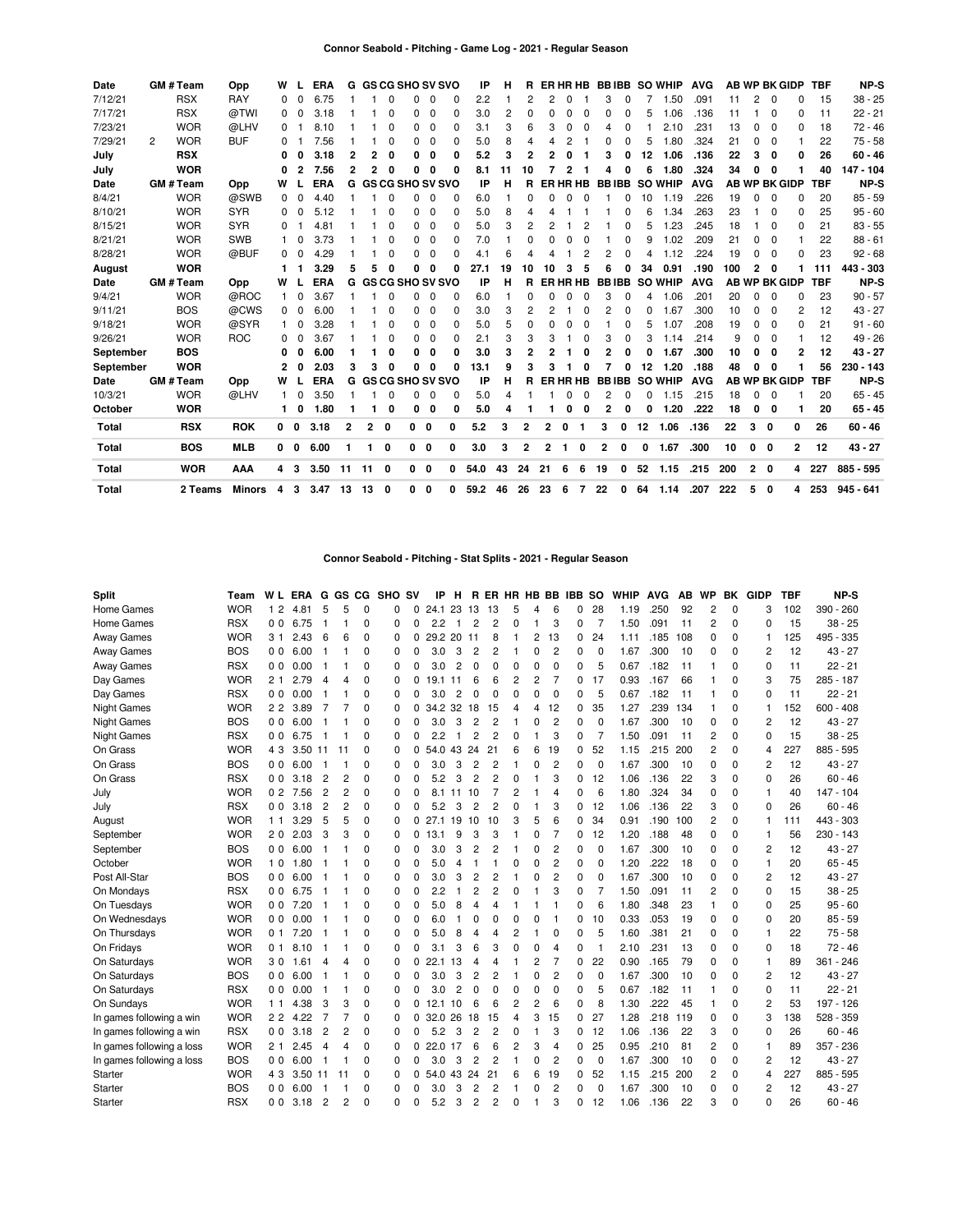# **Connor Seabold - Opposing Hitting - Stat Splits - 2021 - Regular Season**

| Split                                            | Team                     | AVG          | G                                | AB R                                     | н                                | 2Β                           | 3B               | HR                      | RBI                          | BB                            | IBB    | so                                      | SB            | CS               | ОВР          | <b>SLG</b>        | <b>OPS</b>    | <b>HBP</b>              | <b>SAC</b>               | SF                       | <b>GIDP</b>                |
|--------------------------------------------------|--------------------------|--------------|----------------------------------|------------------------------------------|----------------------------------|------------------------------|------------------|-------------------------|------------------------------|-------------------------------|--------|-----------------------------------------|---------------|------------------|--------------|-------------------|---------------|-------------------------|--------------------------|--------------------------|----------------------------|
| vs Left<br>vs Left                               | <b>WOR</b><br><b>BOS</b> | .146<br>.500 | 11<br>$\mathbf{1}$               | 96<br>4                                  | 14<br>$\overline{\mathbf{c}}$    | 6<br>0                       | 1<br>0           | 1<br>1                  | 6<br>$\overline{\mathbf{c}}$ | 17<br>$\overline{\mathbf{c}}$ | 0<br>0 | 30<br>0                                 |               |                  | .287<br>.667 | .260<br>1.250     | .547<br>1.917 | $\overline{c}$<br>0     | 0<br>0                   | $\pmb{0}$<br>0           | $\overline{c}$<br>0        |
| vs Left                                          | <b>RSX</b>               | .125         | $\overline{c}$                   | 8                                        | $\mathbf{1}$                     | 0                            | 0                | 0                       | $\mathbf 0$                  | $\mathbf{1}$                  | 0      | 5                                       |               |                  | .222         | .125              | .347          | 0                       | 0                        | $\mathbf 0$              | 0                          |
| vs Right                                         | <b>WOR</b>               | .279         | 11                               | 104                                      | 29                               | 4                            | 0                | 5                       | 11                           | $\overline{\mathbf{c}}$       | 0      | 22                                      |               |                  | .318         | .462              | .780          | 4                       | $\mathbf{1}$             | 0                        | 2                          |
| vs Right                                         | <b>BOS</b>               | .167         | $\overline{1}$                   | 6                                        | $\mathbf{1}$                     | 1                            | 0                | 0                       | $\mathbf 0$                  | 0                             | 0      | 0                                       |               |                  | .167         | .333              | .500          | 0                       | 0                        | 0                        | 2                          |
| vs Right                                         | <b>RSX</b>               | .143         | $\overline{c}$                   | 14                                       | $\overline{c}$                   | 1                            | 0                | 0                       | 0                            | $\overline{c}$                | 0      | $\overline{7}$                          |               |                  | .294         | .214              | .508          | $\mathbf{1}$            | 0                        | 0                        | 0                          |
| Team is ahead                                    | <b>WOR</b>               | .192         | 8                                | 99                                       | 19                               | 6                            | 0                | $\mathbf{1}$            | 6                            | 11                            | 0      | 21                                      |               |                  | .286         | .283              | .569          | $\overline{c}$          | $\mathbf{1}$             | 0                        | 3                          |
| Team is ahead                                    | <b>BOS</b>               | .333         | $\mathbf{1}$                     | 3                                        | $\mathbf{1}$                     | 1                            | 0                | 0                       | 0                            | $\mathbf{1}$                  | 0      | $\pmb{0}$                               |               |                  | .500         | .667              | 1.167         | 0                       | 0                        | 0                        | $\mathbf{1}$               |
| Team is ahead<br>Team is behind                  | <b>RSX</b><br><b>WOR</b> | .154<br>.282 | $\overline{c}$                   | 13<br>39                                 | $\overline{\mathbf{c}}$<br>11    | 1                            | 0<br>0           | 0<br>$\mathbf{1}$       | 0<br>3                       | 1<br>3                        | 0<br>0 | 6<br>$\overline{7}$                     |               |                  | .267<br>.391 | .231              | .498<br>.801  | $\mathbf{1}$<br>4       | 0<br>0                   | 0<br>0                   | 0<br>$\mathbf{1}$          |
| Team is behind                                   | <b>BOS</b>               | .000         | 5<br>$\mathbf{1}$                | $\overline{c}$                           | 0                                | $\overline{\mathbf{c}}$<br>0 | 0                | 0                       | 0                            | 0                             | 0      | $\pmb{0}$                               |               |                  | .000         | .410<br>.000      | .000          | 0                       | 0                        | 0                        | 0                          |
| Score is tied                                    | <b>WOR</b>               | .210         | 9                                | 62                                       | 13                               | $\overline{\mathbf{c}}$      | 1                | 4                       | 8                            | 5                             | 0      | 24                                      |               |                  | .269         | .468              | .737          | 0                       | 0                        | 0                        | 0                          |
| Score is tied                                    | <b>BOS</b>               | .400         | $\mathbf{1}$                     | 5                                        | $\overline{c}$                   | 0                            | 0                | 1                       | $\overline{c}$               | $\mathbf{1}$                  | 0      | 0                                       |               |                  | .500         | 1.000             | 1.500         | 0                       | 0                        | 0                        | $\mathbf{1}$               |
| Score is tied                                    | <b>RSX</b>               | .111         | $\mathbf{1}$                     | 9                                        | $\mathbf{1}$                     | 0                            | 0                | 0                       | 0                            | 2                             | 0      | 6                                       |               |                  | .273         | .111              | .384          | 0                       | 0                        | 0                        | 0                          |
| <b>Batting First</b>                             | <b>WOR</b>               | .103         | 11                               | 29                                       | 3                                | 1                            | 0                | 1                       | 2                            | 2                             | 0      | 9                                       |               |                  | .161         | .241              | .402          | 0                       | 0                        | 0                        | 0                          |
| <b>Batting First</b>                             | <b>BOS</b>               | .500         | $\mathbf{1}$                     | 2                                        | 1                                | 1                            | 0                | 0                       | 0                            | 0                             | 0      | 0                                       |               |                  | .500         | 1.000             | 1.500         | 0                       | 0                        | 0                        | 0                          |
| <b>Batting First</b><br><b>Batting Second</b>    | <b>RSX</b><br><b>WOR</b> | .250<br>.207 | $\overline{c}$<br>11             | 4<br>29                                  | 1<br>6                           | 0<br>1                       | 0<br>0           | 0<br>0                  | 0<br>0                       | 0<br>2                        | 0<br>0 | 3<br>8                                  |               |                  | .250<br>.258 | .250<br>.241      | .500<br>.499  | 0<br>0                  | 0<br>0                   | 0<br>0                   | 0<br>1                     |
| <b>Batting Second</b>                            | <b>BOS</b>               | .000         | $\mathbf{1}$                     | 0                                        | 0                                | 0                            | 0                | 0                       | 0                            | 2                             | 0      | $\pmb{0}$                               |               |                  | 1.000        | .000              | 1.000         | 0                       | 0                        | 0                        | 0                          |
| <b>Batting Second</b>                            | <b>RSX</b>               | .000         | $\overline{c}$                   | 4                                        | 0                                | 0                            | 0                | 0                       | 0                            | 0                             | 0      | $\mathbf{1}$                            |               |                  | .000         | .000              | .000          | 0                       | 0                        | 0                        | 0                          |
| <b>Batting Third</b>                             | <b>WOR</b>               | .269         | 11                               | 26                                       | 7                                | $\overline{c}$               | 0                | 0                       | $\overline{c}$               | 3                             | 0      | 6                                       |               |                  | .345         | .346              | .691          | 0                       | 0                        | 0                        | 0                          |
| <b>Batting Third</b>                             | <b>BOS</b>               | .000         | $\mathbf{1}$                     | $\overline{c}$                           | 0                                | 0                            | 0                | 0                       | 0                            | 0                             | 0      | 0                                       |               |                  | .000         | .000              | .000          | 0                       | 0                        | 0                        | 2                          |
| <b>Batting Third</b>                             | <b>RSX</b>               | .500         | $\overline{c}$                   | 2                                        | 1                                | 1                            | 0                | 0                       | 0                            | 0                             | 0      | $\pmb{0}$                               |               |                  | .667         | 1.000             | 1.667         | $\mathbf{1}$            | 0                        | 0                        | 0                          |
| <b>Batting Fourth</b>                            | <b>WOR</b>               | .250         | 11                               | 24                                       | 6                                | $\overline{c}$               | 1                | 2                       | 8                            | 2                             | 0      | 5                                       |               |                  | .308         | .667              | .975          | 0                       | 0                        | 0                        | 1                          |
| <b>Batting Fourth</b><br><b>Batting Fourth</b>   | <b>BOS</b><br><b>RSX</b> | .000<br>.000 | $\mathbf{1}$<br>$\overline{c}$   | 1<br>3                                   | 0<br>0                           | 0<br>0                       | 0<br>0           | 0<br>0                  | 0<br>0                       | 0<br>0                        | 0<br>0 | 0<br>$\overline{c}$                     |               |                  | .000<br>.000 | .000<br>.000      | .000<br>.000  | 0<br>0                  | 0<br>0                   | 0<br>0                   | 0<br>0                     |
| <b>Batting Fifth</b>                             | <b>WOR</b>               | .136         | 11                               | 22                                       | 3                                | $\overline{c}$               | 0                | 0                       | 1                            | 1                             | 0      | 9                                       |               |                  | .208         | .227              | .435          | $\mathbf{1}$            | 0                        | 0                        | 0                          |
| <b>Batting Fifth</b>                             | <b>BOS</b>               | 1.000        | $\mathbf{1}$                     | 1                                        | 1                                | 0                            | $\mathbf 0$      | 0                       | 0                            | 0                             | 0      | 0                                       |               |                  | 1.000        | 1.000             | 2.000         | 0                       | 0                        | 0                        | 0                          |
| <b>Batting Fifth</b>                             | <b>RSX</b>               | .000         | $\overline{c}$                   | 1                                        | 0                                | 0                            | $\mathbf 0$      | 0                       | 0                            | 2                             | 0      | $\mathbf{1}$                            |               |                  | .667         | .000              | .667          | 0                       | 0                        | 0                        | 0                          |
| <b>Batting Sixth</b>                             | <b>WOR</b>               | .158         | 11                               | 19                                       | 3                                | 1                            | 0                | 1                       | $\mathbf{1}$                 | 2                             | 0      | 3                                       |               |                  | .273         | .368              | .641          | $\mathbf{1}$            | 0                        | 0                        | 0                          |
| <b>Batting Sixth</b>                             | <b>BOS</b>               | 1.000        | $\mathbf{1}$                     | 1                                        | 1                                | 0                            | 0                | 1                       | $\overline{\mathbf{c}}$      | 0                             | 0      | $\pmb{0}$                               |               |                  | 1.000        | 4.000             | 5.000         | 0                       | 0                        | 0                        | 0                          |
| <b>Batting Sixth</b>                             | <b>RSX</b>               | .000         | $\overline{c}$                   | 3                                        | 0                                | 0                            | $\mathbf 0$      | 0                       | 0                            | 0                             | 0      | $\overline{c}$                          |               |                  | .000         | .000              | .000          | 0                       | 0                        | 0                        | 0                          |
| <b>Batting Seventh</b>                           | <b>WOR</b><br><b>BOS</b> | .500<br>.000 | 11<br>$\mathbf{1}$               | 20<br>1                                  | 10<br>0                          | 1<br>0                       | 0<br>0           | 2<br>0                  | 3<br>$\mathbf 0$             | 2<br>0                        | 0<br>0 | $\overline{c}$<br>$\pmb{0}$             |               |                  | .545<br>.000 | .850<br>.000      | 1.395<br>.000 | 0<br>0                  | 0<br>0                   | 0<br>0                   | 0<br>0                     |
| <b>Batting Seventh</b><br><b>Batting Seventh</b> | <b>RSX</b>               | .500         | $\overline{c}$                   | $\overline{c}$                           | 1                                | 0                            | $\mathbf 0$      | $\Omega$                | 0                            | 0                             | 0      | $\mathbf{1}$                            |               |                  | .500         | .500              | 1.000         | $\mathbf 0$             | $\mathbf 0$              | 0                        | $\mathbf 0$                |
| <b>Batting Eighth</b>                            | <b>WOR</b>               | .056         | 11                               | 18                                       | 1                                | 0                            | $\mathbf 0$      | $\Omega$                | $\mathbf 0$                  | 2                             | 0      | 5                                       |               |                  | .190         | .056              | .246          | $\mathbf{1}$            | $\mathbf 0$              | 0                        | 1                          |
| <b>Batting Eighth</b>                            | <b>BOS</b>               | .000         | $\mathbf{1}$                     | 1                                        | 0                                | 0                            | $\mathbf 0$      | $\Omega$                | 0                            | $\Omega$                      | 0      | $\pmb{0}$                               |               |                  | .000         | .000              | .000          | 0                       | 0                        | 0                        | 0                          |
| <b>Batting Eighth</b>                            | <b>RSX</b>               | .000         | $\overline{c}$                   | $\overline{c}$                           | 0                                | 0                            | $\mathbf 0$      | $\mathbf 0$             | $\mathbf 0$                  | $\mathbf 0$                   | 0      | $\sqrt{2}$                              |               |                  | .000         | .000              | .000          | $\mathbf 0$             | $\mathbf 0$              | 0                        | 0                          |
| <b>Batting Ninth</b>                             | <b>WOR</b>               | .308         | 11                               | 13                                       | 4                                | 0                            | $\mathbf 0$      | $\Omega$                | 0                            | 3                             | 0      | 5                                       |               |                  | .526         | .308              | .834          | 3                       | $\mathbf{1}$             | 0                        | 1                          |
| <b>Batting Ninth</b>                             | <b>BOS</b>               | .000         | $\overline{1}$                   | 1                                        | 0                                | 0                            | $\mathbf 0$      | $\mathbf 0$             | $\mathbf 0$                  | $\mathbf 0$                   | 0      | 0                                       |               |                  | .000         | .000              | .000          | $\mathbf 0$             | $\mathbf 0$              | 0                        | 0                          |
| <b>Batting Ninth</b><br>Leading Off              | <b>RSX</b><br><b>WOR</b> | .000<br>.200 | $\overline{c}$<br>11             | 1<br>50                                  | 0<br>10                          | 0<br>$\overline{\mathbf{c}}$ | $\mathbf 0$<br>0 | 0<br>3                  | 0<br>3                       | 1<br>6                        | 0<br>0 | 0<br>9                                  |               |                  | .500<br>.298 | .000<br>.420      | .500<br>.718  | $\mathbf 0$<br>1        | $\mathbf 0$<br>0         | 0<br>0                   | $\mathbf 0$<br>$\mathbf 0$ |
| Leading Off                                      | <b>BOS</b>               | .000         | $\mathbf{1}$                     | 3                                        | 0                                | 0                            | $\mathbf 0$      | $\Omega$                | 0                            | $\Omega$                      | 0      | 0                                       |               |                  | .000         | .000              | .000          | 0                       | $\mathbf 0$              | 0                        | $\mathbf 0$                |
| Leading Off                                      | <b>RSX</b>               | .200         | $\overline{c}$                   | 5                                        | $\mathbf{1}$                     | 0                            | 0                | $\Omega$                | $\mathbf 0$                  | 0                             | 0      | $\overline{4}$                          |               |                  | .333         | .200              | .533          | 1                       | $\mathbf 0$              | 0                        | 0                          |
| First Inning                                     | <b>WOR</b>               | .200         | 11                               | 40<br>$\overline{c}$                     | 8                                | 0                            | 1                | 1                       | 2                            | 4                             | 0      | 14                                      | 0             | 0                | .289         | .325              | .614          | $\mathbf{1}$            | 0                        | 0                        | $\mathbf 0$                |
| First Inning                                     | <b>BOS</b>               | .000         | $\overline{1}$                   | 2<br>$\mathbf 0$                         | 0                                | $\mathbf 0$                  | $\mathbf 0$      | $\Omega$                | $\mathbf 0$                  | 1                             | 0      | 0                                       | 0             | 0                | .333         | .000              | .333          | 0                       | $\mathbf 0$              | 0                        | 1                          |
| First Inning                                     | <b>RSX</b>               | .111         | $\overline{c}$                   | 9<br>0                                   | $\mathbf{1}$                     | 1                            | 0                | $\Omega$                | 0                            | 1                             | 0      | 4                                       | 0             | $\mathbf 0$      | .200         | .222              | .422          | 0                       | $\mathbf 0$              | 0                        | 0                          |
| Second Inning                                    | <b>WOR</b>               | .256         | 11                               | 39<br>3                                  | 10                               | $\overline{c}$               | $\mathbf 0$      | 1                       | 3<br>2                       | 5                             | 0      | 9                                       | 1<br>$\Omega$ | 1                | .356         | .385              | .741          | $\mathbf{1}$            | $\mathbf{1}$<br>$\Omega$ | $\Omega$<br>$\Omega$     | 2                          |
| Second Inning<br>Second Inning                   | <b>BOS</b><br><b>RSX</b> | 400<br>.143  | $\overline{1}$<br>$\overline{c}$ | 5<br>$\overline{2}$<br>$\pmb{0}$<br>7    | 2<br>$\mathbf{1}$                | 0<br>0                       | 0<br>0           | 1<br>0                  | 0                            | 0<br>1                        | 0<br>0 | 0<br>6                                  | 0             | 0<br>0           | 400<br>.250  | .000<br>1<br>.143 | 1.400<br>.393 | 0<br>0                  | 0                        | $\pmb{0}$                | 0<br>0                     |
| Third Inning                                     | <b>WOR</b>               | .162         | 11                               | 5<br>37                                  | 6                                | $\overline{c}$               | 0                | 1                       | 3                            | 5                             | 0      | 13                                      | $\mathbf{1}$  | 0                | .279         | .297              | .576          | $\mathbf{1}$            | 0                        | 0                        | 1                          |
| Third Inning                                     | <b>BOS</b>               | .333         | $\mathbf{1}$                     | 3<br>0                                   | $\mathbf{1}$                     | 1                            | 0                | 0                       | 0                            | 1                             | 0      | 0                                       | 0             | 0                | .500         | .667              | 1.167         | 0                       | 0                        | $\mathbf 0$              | 1                          |
| Third Inning                                     | <b>RSX</b>               | .167         | $\overline{c}$                   | $\overline{c}$<br>6                      | $\mathbf{1}$                     | 0                            | 0                | 0                       | 0                            | 1                             | 0      | $\overline{\mathbf{c}}$                 | 1             | 0                | .375         | .167              | .542          | $\mathbf{1}$            | 0                        | 0                        | 0                          |
| Fourth Inning                                    | <b>WOR</b>               | .171         | 10                               | 35<br>5                                  | 6                                | 1                            | 0                | 1                       | $\overline{c}$               | $\overline{c}$                | 0      | $\overline{4}$                          | 0             | 0                | .237         | .286              | .523          | $\mathbf{1}$            | 0                        | $\mathbf 0$              | 0                          |
| Fifth Inning                                     | <b>WOR</b>               | .286         | 9                                | 35 7                                     | 10                               | 3                            | 0                | 2                       | 6                            | 3                             | 0      | $\overline{7}$                          | 0             | 0                | .375         | .543              | .918          | $\overline{\mathbf{c}}$ | 0                        | 0                        | 0                          |
| Sixth Inning<br>Seventh Inning                   | <b>WOR</b><br><b>WOR</b> | .182<br>.333 | $\overline{4}$<br>$\mathbf{1}$   | $\overline{c}$<br>11<br>3<br>$\mathbf 0$ | $\overline{c}$<br>$\overline{1}$ | $\overline{c}$<br>0          | 0<br>0           | 0<br>0                  | $\mathbf{1}$<br>0            | 0<br>0                        | 0<br>0 | 5<br>0                                  | 0<br>0        | 0<br>$\mathbf 0$ | .182<br>.333 | .364<br>.333      | .546<br>.666  | 0<br>0                  | 0<br>0                   | $\mathbf 0$<br>$\pmb{0}$ | 0<br>1                     |
| <b>Bases Empty</b>                               | <b>WOR</b>               | .239         | 11                               | 117                                      | 28                               | 6                            | 0                | 4                       | 4                            | 12                            | 0      | 30                                      |               |                  | .331         | .393              | .724          | 4                       | 0                        | $\mathbf 0$              | 0                          |
| <b>Bases Empty</b>                               | <b>BOS</b>               | .286         | $\overline{1}$                   | 7                                        | $\overline{c}$                   | 1                            | 0                | 0                       | 0                            | 1                             | 0      | $\pmb{0}$                               |               |                  | .375         | .429              | .804          | 0                       | 0                        | $\pmb{0}$                | 0                          |
| <b>Bases Empty</b>                               | <b>RSX</b>               | .250         | $\overline{c}$                   | 12                                       | 3                                | 1                            | 0                | 0                       | 0                            | 0                             | 0      | 6                                       |               |                  | .308         | .333              | .641          | $\mathbf{1}$            | 0                        | $\mathbf 0$              | 0                          |
| Runner at 1st                                    | <b>WOR</b>               | .160         | 11                               | 50                                       | 8                                | 0                            | 1                | 1                       | 3                            | 4                             | 0      | 13                                      |               |                  | .222         | .260              | .482          | 0                       | 0                        | $\mathbf 0$              | $\overline{\mathbf{c}}$    |
| Runner at 1st                                    | <b>BOS</b>               | .500         | $\overline{1}$                   | 2                                        | 1                                | 0                            | 0                | 1                       | $\overline{c}$               | 0                             | 0      | $\pmb{0}$                               |               |                  | .500         | 2.000             | 2.500         | 0                       | 0                        | $\pmb{0}$                | $\mathbf{1}$               |
| Runner at 1st                                    | <b>RSX</b><br><b>WOR</b> | .000<br>.273 | $\mathbf{1}$<br>6                | $\overline{c}$<br>11                     | 0<br>3                           | 0<br>1                       | 0<br>0           | 0<br>0                  | 0<br>3                       | 1<br>$\overline{c}$           | 0<br>0 | $\sqrt{2}$<br>$\overline{c}$            |               |                  | .333<br>.429 | .000<br>.364      | .333<br>.793  | 0<br>$\mathbf{1}$       | 0<br>0                   | 0<br>$\mathbf 0$         | 0<br>0                     |
| Runner at 2nd<br>Runner at 2nd                   | <b>BOS</b>               | .000         | $\mathbf{1}$                     | 0                                        | 0                                | 0                            | 0                | 0                       | 0                            | 1                             | 0      | $\pmb{0}$                               |               |                  | 1.000        | .000              | 1.000         | 0                       | 0                        | 0                        | 0                          |
| Runner at 2nd                                    | <b>RSX</b>               | .000         | $\overline{c}$                   | 3                                        | 0                                | 0                            | 0                | 0                       | 0                            | 1                             | 0      | $\pmb{0}$                               |               |                  | .250         | .000              | .250          | 0                       | 0                        | $\mathbf 0$              | 0                          |
| Runner at 3rd                                    | <b>WOR</b>               | .000         | $\overline{c}$                   | 3                                        | 0                                | 0                            | 0                | 0                       | 0                            | 0                             | 0      | $\mathbf{1}$                            |               |                  | .000         | .000              | .000          | 0                       | 0                        | 0                        | 0                          |
| Runners at 1st & 2nd                             | <b>WOR</b>               | .286         | 6                                | 7                                        | $\overline{c}$                   | $\overline{c}$               | 0                | 0                       | $\overline{c}$               | 0                             | 0      | 3                                       |               |                  | .286         | .571              | .857          | 0                       | $\mathbf{1}$             | 0                        | 0                          |
| Runners at 1st & 2nd                             | <b>BOS</b>               | .000         | $\mathbf{1}$                     | 1                                        | 0                                | 0                            | 0                | 0                       | 0                            | 0                             | 0      | $\pmb{0}$                               |               |                  | .000         | .000              | .000          | 0                       | 0                        | 0                        | $\mathbf{1}$               |
| Runners at 1st & 2nd                             | <b>RSX</b>               | .000         | $\mathbf{1}$                     | 1                                        | 0                                | 0                            | 0                | 0                       | 0                            | 0                             | 0      | $\mathbf{1}$                            |               |                  | .000         | .000              | .000          | 0                       | 0                        | $\mathbf 0$              | 0                          |
| Runners at 1st & 3rd<br>Runners at 1st & 3rd     | <b>WOR</b><br><b>RSX</b> | .143<br>.000 | 3<br>$\mathbf{1}$                | 7<br>2                                   | $\mathbf{1}$<br>0                | 1<br>0                       | 0<br>0           | 0<br>0                  | 2<br>0                       | 0<br>1                        | 0<br>0 | $\overline{\mathbf{c}}$<br>$\mathbf{1}$ |               |                  | .250<br>.333 | .286<br>.000      | .536<br>.333  | $\mathbf{1}$<br>0       | 0<br>0                   | 0<br>0                   | $\mathbf{1}$<br>0          |
| Runners at 2nd & 3rd                             | <b>WOR</b>               | .333         | 4                                | 3                                        | 1                                | 0                            | 0                | 1                       | 3                            | 1                             | 0      | 0                                       |               |                  | .500         | 1.333             | 1.833         | 0                       | 0                        | 0                        | 0                          |
| Runners at 2nd & 3rd                             | <b>RSX</b>               | .000         | $\mathbf{1}$                     | 1                                        | 0                                | 0                            | 0                | 0                       | 0                            | 0                             | 0      | $\mathbf{1}$                            |               |                  | .000         | .000              | .000          | 0                       | 0                        | $\pmb{0}$                | 0                          |
| <b>Bases Loaded</b>                              | <b>WOR</b>               | .000         | $\overline{c}$                   | 2                                        | 0                                | 0                            | 0                | 0                       | 0                            | 0                             | 0      | $\mathbf{1}$                            |               |                  | .000         | .000              | .000          | 0                       | 0                        | 0                        | $\mathbf{1}$               |
| <b>Bases Loaded</b>                              | <b>RSX</b>               | .000         | $\mathbf{1}$                     | 1                                        | 0                                | 0                            | 0                | 0                       | 0                            | 0                             | 0      | $\mathbf{1}$                            |               |                  | .000         | .000              | .000          | 0                       | 0                        | $\mathbf 0$              | 0                          |
| Runners On                                       | <b>WOR</b>               | .181         | 11                               | 83                                       | 15                               | 4                            | 1                | $\overline{\mathbf{c}}$ | 13                           | $\overline{7}$                | 0      | 22                                      |               |                  | .261         | .325              | .586          | $\overline{\mathbf{c}}$ | $\mathbf{1}$             | 0                        | 4                          |
| Runners On<br>Runners On                         | <b>BOS</b><br><b>RSX</b> | .333<br>.000 | $\mathbf{1}$<br>$\overline{c}$   | 3<br>10                                  | $\mathbf{1}$<br>$\mathbf 0$      | 0<br>0                       | 0<br>0           | 1<br>0                  | 2<br>0                       | 1<br>3                        | 0<br>0 | $\pmb{0}$<br>6                          |               |                  | .500<br>.231 | 1.333<br>.000     | 1.833<br>.231 | 0<br>0                  | 0<br>0                   | $\pmb{0}$<br>0           | 2<br>0                     |
|                                                  |                          |              |                                  |                                          |                                  |                              |                  |                         |                              |                               |        |                                         |               |                  |              |                   |               |                         |                          |                          |                            |